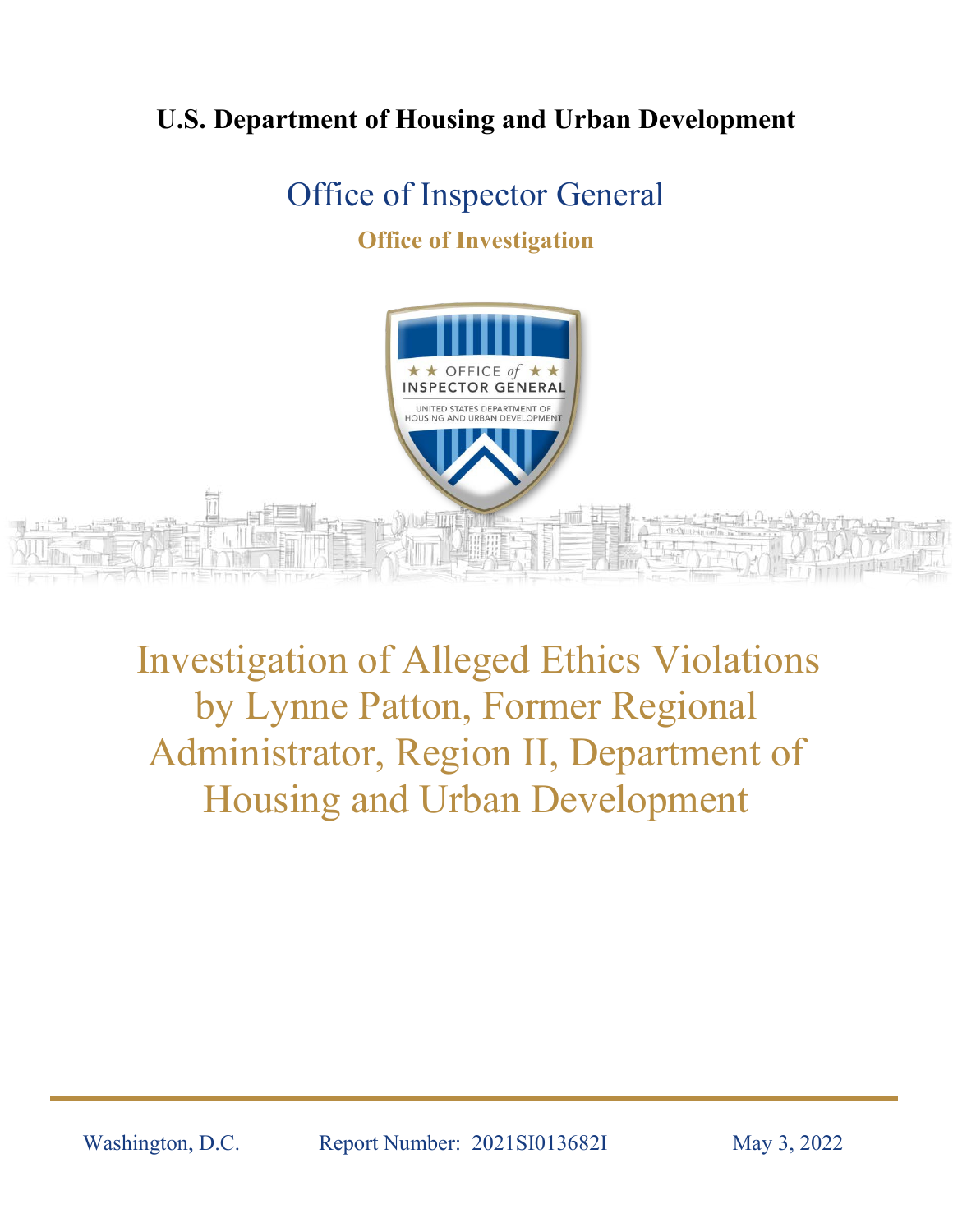# Table of Contents

| Patton Seeks Initial Advice from HUD Regional Counsel Regarding Her Participation in the RNC Video 2     |
|----------------------------------------------------------------------------------------------------------|
| Patton Sends a Text Message Indicating Her Supervisory Chain Believed She Should Resign to Participate3  |
| Regional HUD Ethics Counsel Determines that Patton Must Resign to Participate as Initially Proposed 4    |
|                                                                                                          |
|                                                                                                          |
| Patton Receives Advice from HUD's Designated Principal Ethics Official about the RNC Video 6             |
|                                                                                                          |
|                                                                                                          |
|                                                                                                          |
|                                                                                                          |
|                                                                                                          |
|                                                                                                          |
|                                                                                                          |
| VI. Patton's Discussions with NYCHA Residents about Forming a Residential Management Corporation 16      |
|                                                                                                          |
|                                                                                                          |
| I. Patton's Activities Associated with the RNC Video Violated 5 C.F.R §§ 2635.702 and 2635.101(b)(14)18  |
|                                                                                                          |
| Patton Used and Permitted the Use of her Position to Imply HUD Endorsed Efforts Seeking Re-Election21    |
| Patton Used and Permitted the Use of her Position to Imply HUD Endorsed the Campaign as an Enterprise 22 |
| II. Patton's Activities Are Not Covered by the "Safe Harbor" Provision Found in 5 C.F.R § 2635.107 23    |
| III. Patton's Conduct Highlights the Need to Clarify Roles and Responsibilities in the Ethics Program 27 |
|                                                                                                          |
|                                                                                                          |
|                                                                                                          |
|                                                                                                          |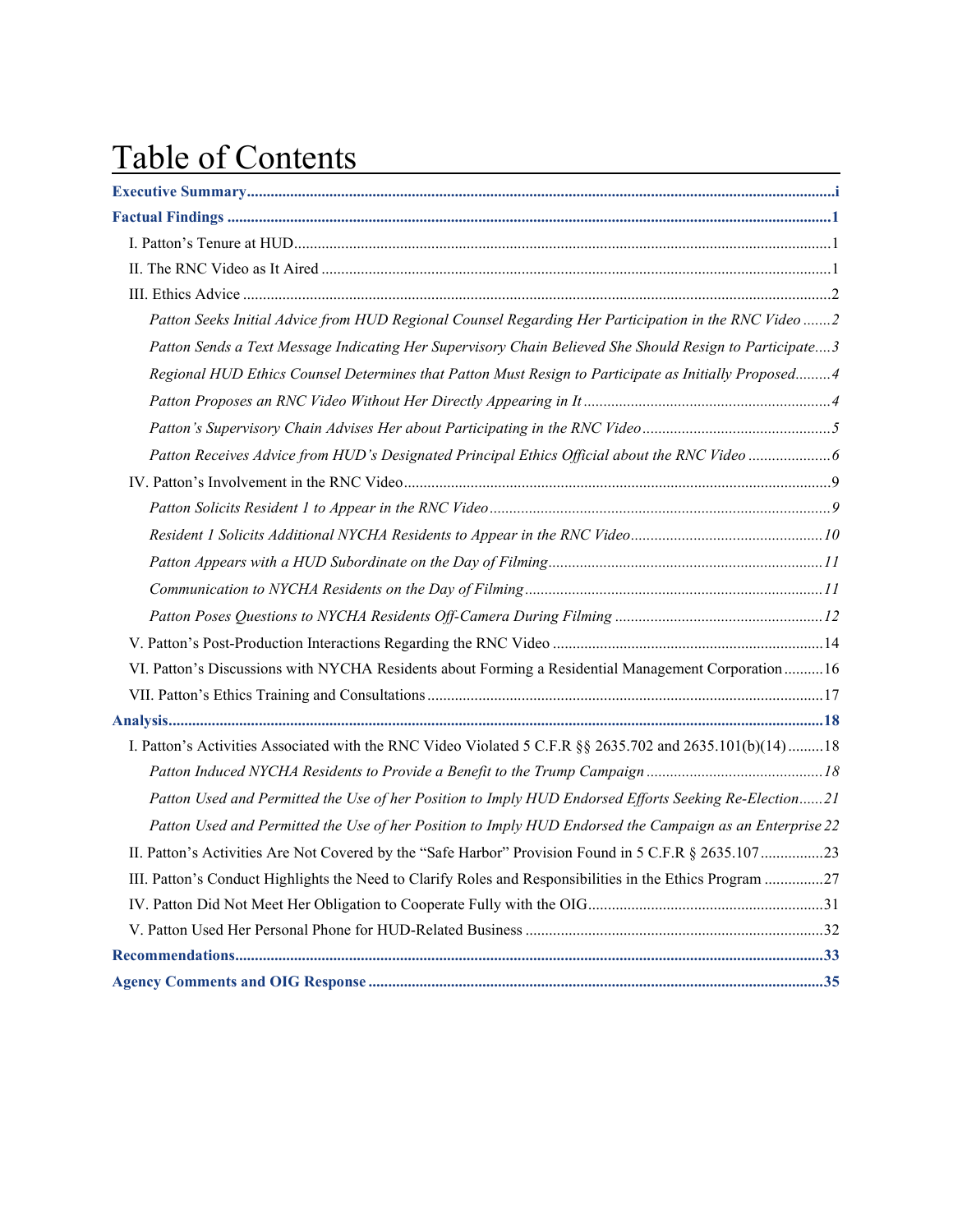<span id="page-2-0"></span>

# Executive Summary

INVESTIGATION INTO ALLEGED ETHICS VIOLATIONS BY LYNNE PATTON, FORMER REGIONAL ADMINISTRATOR, REGION II, DEPARTMENT OF HOUSING AND URBAN DEVELOPMENT

### Report Number: 2021SI013682I May 3, 2022

In August and September 2020, the U.S. Department of Housing and Urban Development (HUD or Department) Office of Inspector General (OIG) received information from multiple sources alleging that Lynne Patton, then-Regional Administrator, Region II, violated various federal ethics laws by participating in the production of a video that later aired at the Republican National Convention on August 27, 2020.<sup>[1](#page-2-1)</sup> In the video (RNC video), four New York City Housing Authority (NYCHA) residents discussed criticisms of New York City Mayor Bill de Blasio and the achievements of the Trump administration related to NYCHA.<sup>[2](#page-2-2)</sup> The video also featured several photographs of Patton carrying out her official duties.

The OIG opened an investigation to determine whether Patton violated federal ethics laws by soliciting NYCHA residents to appear in the video, participating in the production of the video, or using official HUD time or resources for activities pertaining to the video. The OIG's investigation was framed by several applicable legal provisions, but principally 5 C.F.R § 2635.702, which prohibits federal employees from using their public office for the private gain of third parties, and 5 C.F.R. § 2635.101(b)(14), which confers upon government employees a duty "to avoid any actions creating the appearance that they are violating the law or . . . ethical standards."

The OIG's investigation found that Patton:

- (1) Directly solicited one NYCHA resident whom she knew through her role at HUD to appear in the RNC video;
- (2) Participated in the video's filming and posed questions to the NYCHA residents while off camera, including questions directly related to her role as HUD Regional Administrator; and

<span id="page-2-1"></span><sup>&</sup>lt;sup>1</sup> See, e.g., Letter from the Campaign for Accountability to Henry Kerner, Special Counsel, U.S. Office of Special Counsel et al. (Sept. 21, 2020). Additionally, on September 3, 2020, the U.S. House of Representatives' Committee on Oversight and Reform sent [a letter to the U.S. Office of Special Counsel \(OSC\)](https://oversight.house.gov/sites/democrats.oversight.house.gov/files/2020-09-03.CBM%20SFL%20GEC%20Plaskett%20to%20OSC%20RNCre%20%20Hatch%20Act.pdf) requesting it investigate potential violations of the Hatch Act by the Trump administration during the RNC. *See* [Letter from the U.S. House of](file://hudoig.gov/public/HUDShare/OSI/Shared/Patton/A-%20Background%20Documents/b-%20Congressional%20correspondence/September%203%202020%20OSC%20Letter%20from%20House.pdf)  [Representatives, Comm. on Oversight and Reform, to Henry Kerner, Special Counsel, U.S. Office of Special](file://hudoig.gov/public/HUDShare/OSI/Shared/Patton/A-%20Background%20Documents/b-%20Congressional%20correspondence/September%203%202020%20OSC%20Letter%20from%20House.pdf)  [Counsel \(Sept. 3, 2020\).](file://hudoig.gov/public/HUDShare/OSI/Shared/Patton/A-%20Background%20Documents/b-%20Congressional%20correspondence/September%203%202020%20OSC%20Letter%20from%20House.pdf)

<span id="page-2-2"></span><sup>2</sup> The acronym RNC is used in this report to denote the Republican National Convention and not the Republican National Committee. The RNC is a nominating convention hosted by the Republican Party to formally nominate the Republican presidential candidate.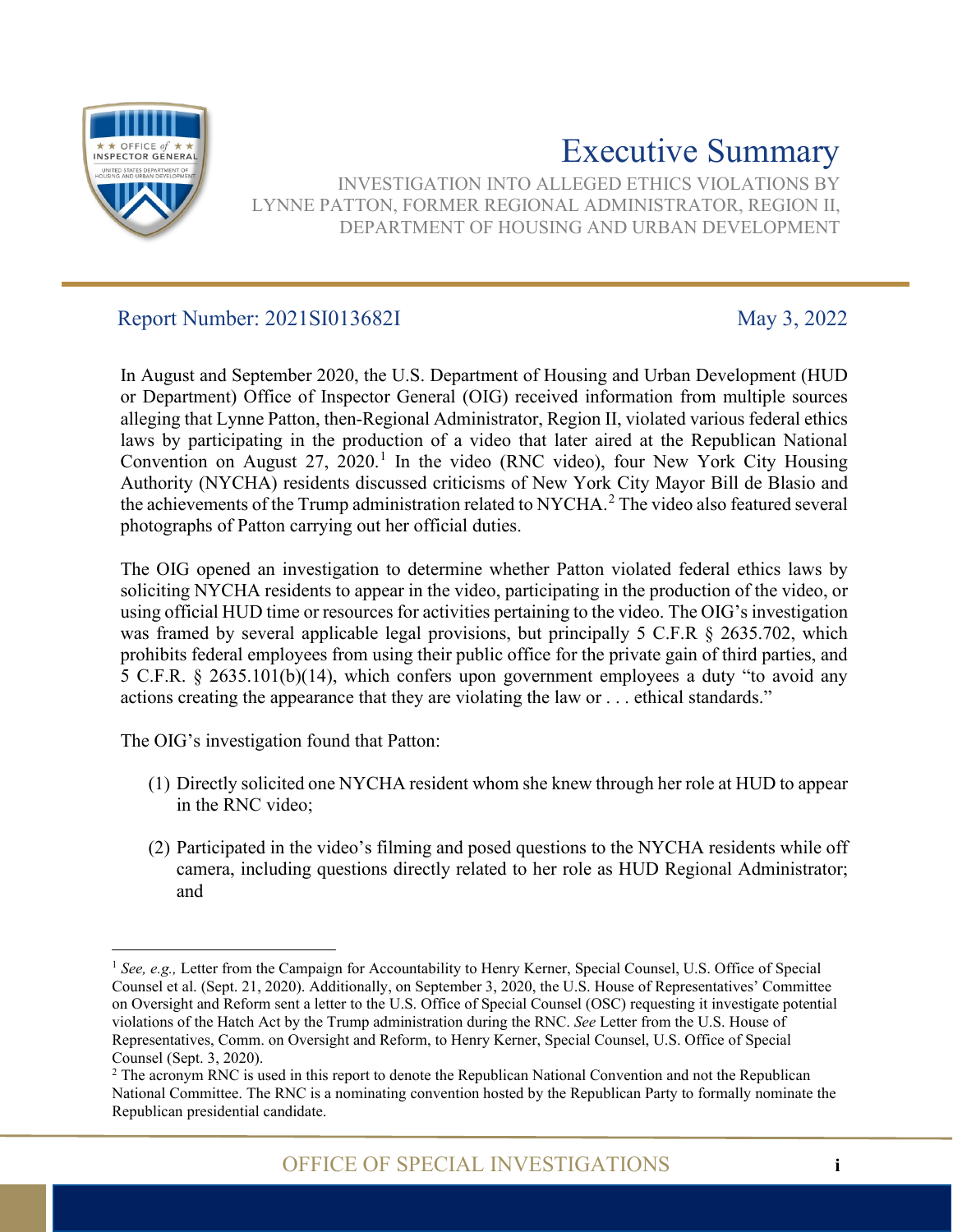(3) Failed to prevent or object to a video-production company employee making statements or asking questions of the NYCHA residents that insinuated Patton was participating in the video's filming as part of her official HUD duties.

Based on these facts, the OIG concluded that Patton used her official position to produce a video for the RNC in a manner that contravened 5 C.F.R § 2635.702 and 5 C.F.R. § 2635.101(b)(14). The OIG also found that Patton's consultations with HUD ethics officials prior to her participation in the video did not afford Patton "safe harbor" under 5 C.F.R. § 2635.107 because she neither disclosed all relevant facts when she sought ethics advice nor followed the advice she received in good faith.

In addition, the OIG found evidence showing that: (1) Patton consulted regularly and frequently with subordinates about her participation in the RNC video and other personal political activity, highlighting the need for OGC to clarify subordinates' roles relating to their supervisors' ethics consultations; (2) Patton did not meet her obligation as a federal employee to cooperate fully with and provide accurate information to the OIG, including by making statements during her OIG interview that were inconsistent with documentary evidence and other interviewee statements; and (3) Patton's impermissible use of her personal phone to conduct official HUD business warrants further action by HUD to retrieve any messages pertaining to the Department's business that may still reside there. [3](#page-3-0)

The allegations in this matter also implicate the Hatch Act, a federal statute that limits the political activities of federal executive branch employees, and over which the Office of Special Counsel (OSC) maintains exclusive jurisdiction for enforcement. [4](#page-3-1) HUD OIG coordinated with OSC on fieldwork for the investigation but conducted its investigation independently. On April 6, 2021, OSC reached a settlement with Patton, who agreed to a 48-month debarment from federal employment and a \$1,000 fine for actions in contravention of the Hatch Act.<sup>[5](#page-3-2)</sup>

#### **Methodology**

In conducting the investigation, the OIG interviewed Patton and several witnesses, including Andrew Hughes, the Chief of Staff to former Secretary Carson, and two NYCHA residents who appeared in the RNC video. The OIG also reviewed relevant email correspondence from May to October 2020, and footage and documents obtained through a subpoena issued to the company contracted to produce the RNC video. Finally, the OIG reviewed phone records covering the relevant time period and certain text messages on HUD mobile devices.

The OIG interviewed Patton on December 10, 2020, while she was still a HUD employee. In March 2021, after leaving her position with HUD, Patton declined a second interview with the OIG and stated that she was doing so on the advice of personal counsel, even while indicating that

<span id="page-3-0"></span><sup>&</sup>lt;sup>3</sup> The OIG referred this matter to the U.S. Department of Justice for prosecution of any potential criminal violations and no prosecution resulted. 4 *See* 5 C.F.R. § 734.102; *see also* 5 USC §§ 7321-7326.

<span id="page-3-1"></span>

<span id="page-3-2"></span><sup>5</sup> *See* Letter from Ana Galindo-Marrone, Chief, Hatch Act Unit, U.S. Office of Special Counsel, to Athena Jones, Principal Deputy Counsel to the Inspector Gen., Office of Inspector Gen., U.S. Dep't of Hous. and Urban Dev. (Apr. 6, 2021).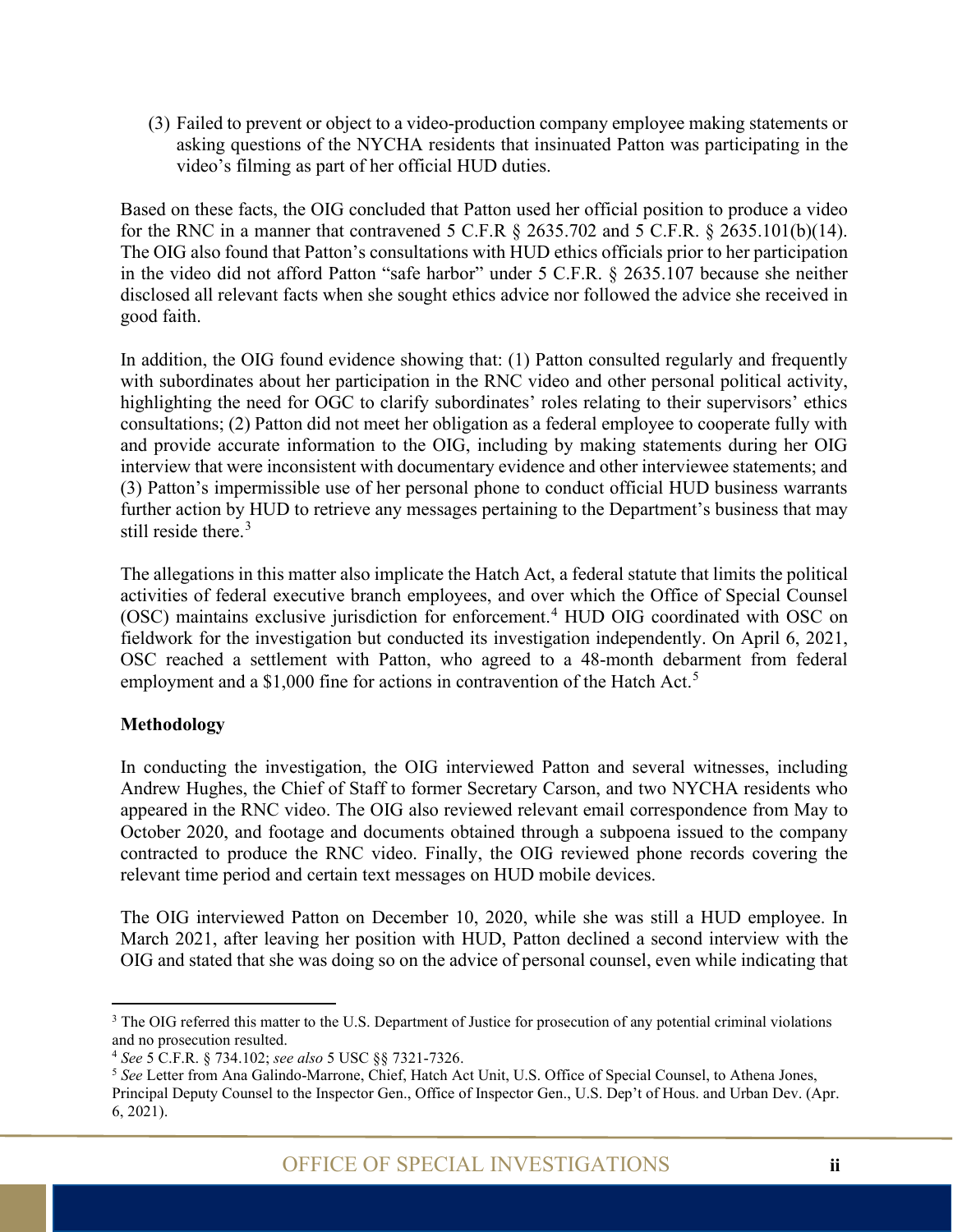she had additional evidence to share with the OIG. The OIG requested that Patton provide this additional evidence, as well as any HUD-related records she created or received on her personal phone while in her HUD position. Patton did not respond to this request. The OIG contacted Patton again in August 2021 to offer her the opportunity speak with us prior to the finalization of our report of investigation, and to provide the additional evidence that she had referenced in March 2021. On September 1, 2021, Patton emailed a written response to the OIG to "enter . . . into [the] record."[6](#page-4-0) Patton did not agree to a second interview. Additionally, Patton never provided a name or contact information for any attorney representing her nor did she provide any HUD-related records from her personal phone. Because the OIG does not have authority to issue subpoenas compelling the testimony of non-HUD employees, the OIG was unable to require Patton to attend a second interview and ask about numerous discrepancies between her interview testimony, documentary, and testimonial evidence obtained by the OIG subsequent to her interview, including discrepancies related to Patton's role in the production of the RNC video and advice she received from HUD ethics attorneys about her participation in the video. The OIG did, however, permit Patton to review and provide written comments on a draft version of the factual findings in this report and subsequently incorporated some of these comments into the report.

Ben DeMarzo, who served as Assistant Deputy Secretary for Field Policy and Management and was Patton's supervisor during the period relevant to this investigation, initially agreed to an interview with the OIG and appeared for one. At the start of his scheduled interview, however, DeMarzo cited concerns regarding confidentiality and the voluntariness of the interview before declining to proceed pending consultation with his personal counsel. When the OIG subsequently contacted DeMarzo about rescheduling the interview, DeMarzo declined to participate altogether. The OIG then emailed DeMarzo and cited the HUD Handbook on OIG Activities, 2000.3 REV-4, Section 3-2, which speaks to a HUD employee's duty to cooperate with the OIG. DeMarzo again noted that he declined to be interviewed. The OIG subsequently emailed DeMarzo's supervisor, then-Deputy Secretary Brian Montgomery, noting that DeMarzo's declination was inconsistent with HUD policy, and requesting that Montgomery direct DeMarzo to cooperate by making himself available for an interview. In this email, the OIG recommended that if DeMarzo continued to refuse to cooperate after Montgomery had directed him to do so, Montgomery should take appropriate disciplinary action against DeMarzo. DeMarzo subsequently resigned, on January 20, 2021, concurrent with the start of the new presidential administration. The OIG did not receive evidence of any administrative actions taken or started as a result of DeMarzo's failure to cooperate.

Michael Williams, who served as HUD Principal Deputy General Counsel during the period relevant to this investigation and who provided Patton legal advice about her proposed participation in the RNC video, also initially agreed to an interview with the OIG, but did not ultimately appear for an interview. After postponing his scheduled interview twice, Williams resigned on January 12, 2021, while OIG attempts to reschedule his interview were pending. The OIG wrote to Williams twice at his personal email address after his resignation requesting an interview but received no response.

<span id="page-4-0"></span><sup>6</sup> This information included letters and tweets about potential bias in the investigation into Patton's conduct, a statement indicating that Patton was "disheartened" that Resident 1 "did not disclose [that she was fully aware of the RNC video's purpose] at the outset of [their] dialogue," and several facts that Patton disputed in OSC's findings.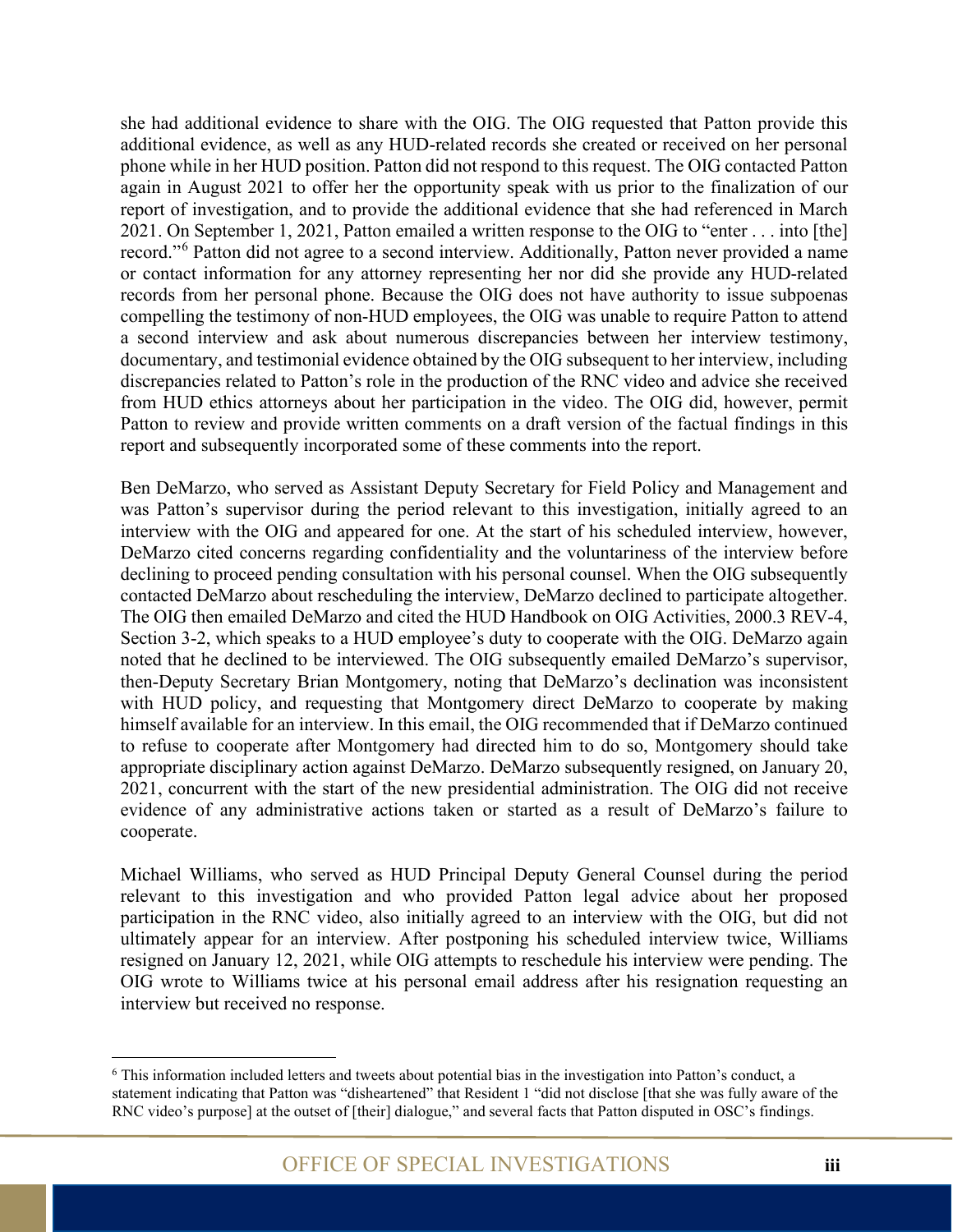#### **Applicable Legal Standards**

The OIG's investigation into Patton's conduct was framed by the general principles set forth in the federal ethics regulations.

Of note, 5 C.F.R § 2635.702 states that "[a]n employee shall not use his public office . . . for the private gain of friends, relatives, or persons with whom the employee is affiliated in a nongovernmental capacity." 5 C.F.R § 2635.702 delineates instances when an employee is prohibited from using public office for private gain, but these prohibitions "are not intended to be exclusive or to limit the application of this section." 5 C.F.R. 2635.702(a) prohibits a federal employee from using his or her "position or title or any authority associated with [his or her] public office in a manner that is intended to coerce or induce another person, including a subordinate, to provide any benefit, financial or otherwise, to . . . friends, relatives, or persons with whom the employee is affiliated" outside of work.<sup>[7](#page-5-0)</sup> 5 C.F.R §§ 2635.702(b) and (c) also prohibit federal employees from using their positions, titles, or authorities associated with public office in a manner that could reasonably be construed to imply that the government sanctions or endorses personal activities, or permit the use their positions, titles, or authorities to endorse a product, service, or enterprise.<sup>[8](#page-5-1)</sup>

5 C.F.R. § 2635.705 states that employees must use official working time in an honest effort to perform government duties, and that "[a]n employee shall not encourage, direct, coerce, or request a subordinate to use official time to perform activities other than those required in the performance of official duties or authorized in accordance with law or regulation."[9](#page-5-2)

And 5 C.F.R. § 2635.101(b)(14) confers upon government employees a separate duty "to avoid any actions creating the appearance that they are violating the law or . . . ethical standards." Among those relevant underlying ethical standards is  $5$  C.F.R  $\frac{6}{5}$  2635.702.  $5$  C.F.R.  $\frac{6}{5}$  2635.101(b)(14) states that "[w]hether particular circumstances create an appearance that the law or these standards have been violated shall be determined from the perspective of a reasonable person with knowledge of the relevant facts."

As discussed above, the allegations in this matter also implicate the Hatch Act.<sup>[10](#page-5-3)</sup> Although this report does not opine on whether Patton violated the Hatch Act, Patton's interactions with HUD ethics attorneys prior to her involvement in the RNC video, which focused on the permissibility of Patton's actions under the Hatch Act, were material to evaluating Patton's conduct under the ethical provisions described above. For this reason, the Hatch Act is referenced throughout the report.

<span id="page-5-0"></span><sup>7</sup> 5 C.F.R. § 2635.702(a).

<span id="page-5-2"></span><span id="page-5-1"></span> $^8$  *See id.* §§ 2635.702(b)-(c).<br><sup>9</sup> *Id.* § 2635.705.

<span id="page-5-3"></span><sup>&</sup>lt;sup>10</sup> See id. §§ 7321-7326.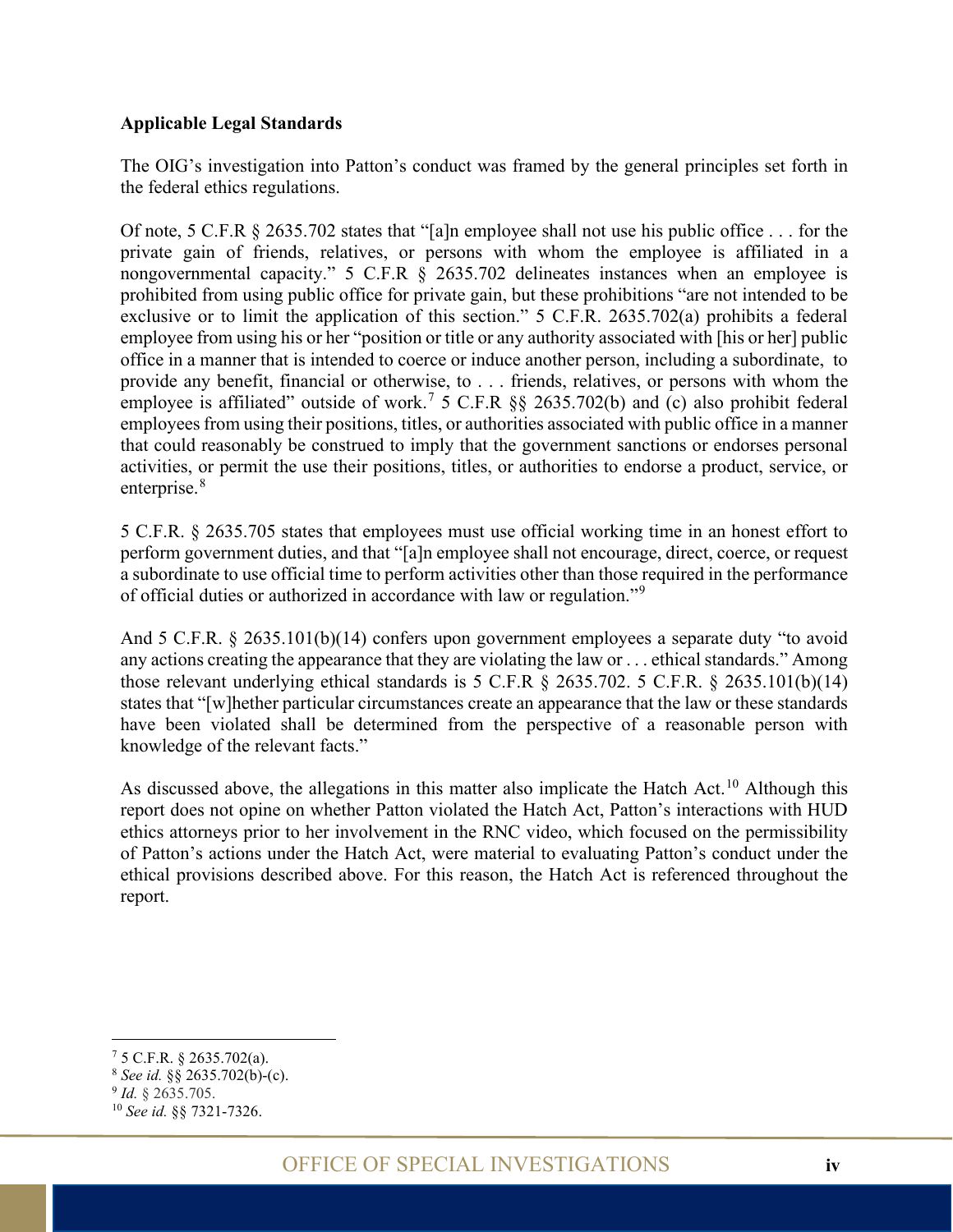#### <span id="page-6-0"></span>**Factual Findings**

#### <span id="page-6-1"></span>**I. Patton's Tenure at HUD**

Patton began her tenure as a political appointee at HUD on January 23, 2017. In June 2017, Patton was Regional Administrator for the Department's Region II, giving her oversight of HUD programs in New York and New Jersey, including those involving NYCHA.[11](#page-6-3) NYCHA is the largest public housing authority in the United States, with over three hundred public housing developments across New York City.<sup>[12](#page-6-4)</sup> Its residents are the beneficiaries of HUD grants that subsidize their monthly rent payments.<sup>[13](#page-6-5)</sup> In addition to overseeing NYCHA as part of her general duties, Patton also played an integral role in a multi-billion dollar settlement agreement, reached in January 2019, between HUD, the United States Attorney for the Southern District of New York, NYCHA, and New York City to reform living conditions for residents.<sup>[14](#page-6-6)</sup> In early 2019, Patton, with approval from HUD officials, lived in NYCHA housing units for approximately one month to observe living conditions there. Patton resigned from HUD on January 20, 2021.

#### <span id="page-6-2"></span>**II. The RNC Video as It Aired**

The OIG reviewed both raw filming footage and an edited version of the video that aired at the RNC on August 27, 2020.<sup>[15](#page-6-7)</sup> The edited RNC video interspersed video clips of four NYCHA residents with words displayed on the screen, along with other short video clips and still photographs.

The video began with the following words transposed on a black screen: "President Trump promised to deliver real change for the residents of our nation's cities. He kept that promise." Next, the video contained short clips of four NYCHA residents (Residents 1-4) introducing themselves, interspersed with images of the exteriors of NYCHA buildings.[16](#page-6-8) In addition to introducing her name and role as the Resident Council President of a NYCHA public-housing development, Resident 1 also stated her political affiliation. Residents 1 and 3 then criticized New York City Mayor Bill de Blasio while still photographs of the Mayor appeared with the word "disgraceful" superimposed on one of the images. Resident 2 then said that, under the Trump administration, NYCHA received an influx of funds that it had not seen since 1997. Next, two short video clips of President Trump appeared, with Resident 4 then stating on camera that she was grateful for the

<span id="page-6-3"></span><sup>11</sup> *See HUD's Regions,* HUD.gov, <https://www.hud.gov/localoffices/regions> (last visited Feb. 22, 2021). Patton started at HUD in the role of Senior Advisor to Secretary Carson in January 2017.

<span id="page-6-4"></span><sup>12</sup> *See NYCHA 2020 Fact Sheet,* New York City Housing Authority,

[https://www1.nyc.gov/assets/nycha/downloads/pdf/NYCHA-Fact-Sheet\\_2020\\_Final.pdf](https://www1.nyc.gov/assets/nycha/downloads/pdf/NYCHA-Fact-Sheet_2020_Final.pdf) (last visited Feb. 22, 2021) (stating that there are 302 individual developments).

<span id="page-6-5"></span><sup>13</sup> *See NYCHA 2020 Fact Sheet* at 2, New York City Housing Authority,

<span id="page-6-6"></span>[https://www1.nyc.gov/assets/nycha/downloads/pdf/NYCHA-Fact-Sheet\\_2020\\_Final.pdf](https://www1.nyc.gov/assets/nycha/downloads/pdf/NYCHA-Fact-Sheet_2020_Final.pdf) (last visited Feb. 22, 2021). <sup>14</sup> See Agreement (Jan. 31, 2019), https://www.hud.gov/sites/dfiles/PA/documents/HUD-NYCHA-Agreement013119.pdf.

<span id="page-6-7"></span><sup>&</sup>lt;sup>15</sup> Patton told the OIG that there were two edited versions of the RNC video, an original long version and a condensed version that aired at the RNC on August 27, 2020.

<span id="page-6-8"></span><sup>&</sup>lt;sup>16</sup> For privacy reasons, the OIG is not identifying certain individuals or entities by name in this report. These include third-party companies, non-HUD employees who were not candidates for public office, HUD employees serving in non-supervisory GS-15 positions or below, and any other individuals whose identity was withheld because of confidentiality or other considerations.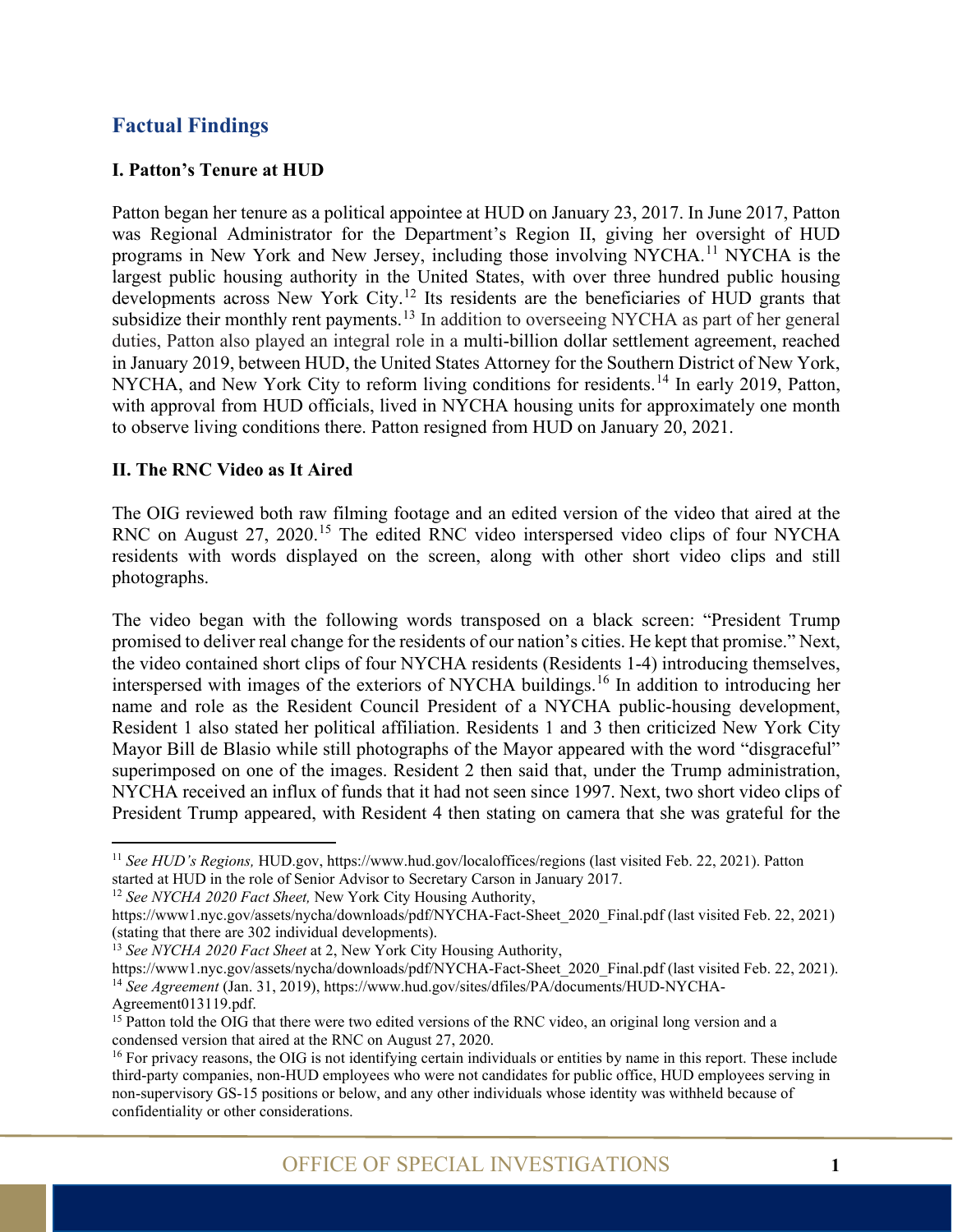spotlight that President Trump placed on NYCHA and that she felt it was "wrong that the Democrats put illegal immigrants before Black Americans." When she stated this, the words "Democrats put illegal immigrants before Black Americans" appeared transposed on an image of now-President Biden.

Subsequently, the video showed images of the exterior of NYCHA buildings, with Resident 2 stating that, "since HUD came in with Lynne Patton as the Regional Director for HUD, it helped us identify some longstanding systemic problems that we are now putting on the table and having discussions on." The video then displayed three still photographs of Patton shown in the process of carrying out her official duties. The first photograph was of Patton with Secretary Carson; the second was of Patton apparently walking in front of a public housing unit; and the third was of Patton with President Trump and Secretary Carson. Resident 2 then praised the Trump administration for listening and noted an improvement in public housing, while short video clips of President Trump carrying out his official duties appeared. Lastly, the words, "More funding. Better Housing. Results. Promises Made. Promises Kept." appeared transposed on a black screen.

The edited RNC video, which was approximately three minutes in length, was produced by a thirdparty production company (Video Production Company). Patton told the OIG that the RNC and Trump campaign paid for the video and that its purpose was to promote the reelection of President Trump by promoting improvements made to NYCHA.

#### <span id="page-7-0"></span>**III. Ethics Advice**

#### <span id="page-7-1"></span>*Patton Seeks Initial Advice from HUD Regional Counsel Regarding Her Participation in the RNC Video*

Patton informed the OIG that she and the Trump campaign first envisioned the RNC video in early August 2020, when Patton discussed the possibility with a senior Trump campaign official (Campaign Official 1), and later with another senior Trump campaign official (Campaign Official 2). Patton said the purpose of the video was to highlight the Trump administration's accomplishments, including improvements to NYCHA.

The evidence shows that Patton consulted throughout August 2020 with various HUD colleagues, including supervisors and ethics attorneys, about the video and her ability to participate in its production as a federal employee.

After preliminary outreach to two of her subordinates (Subordinate 1 and Subordinate 2), Patton met with HUD Regional Counsel by video conference on August 12, 2020.This was Patton's first formal consultation with HUD ethics attorneys about her potential participation in the RNC video. Present at the meeting were Ventura Simmons, Regional Counsel, and Erica Levin, Deputy Regional Counsel, as well as Subordinate 1 and Subordinate 2.

According to Simmons, Patton stated during this meeting that the "White House" wanted her to do the RNC video, but that she needed to know how to participate without breaking the law. Patton told the OIG she recalled proposing a video for the RNC in which she appeared on camera in a roundtable with approximately three NYCHA residents or in which Patton narrated the video with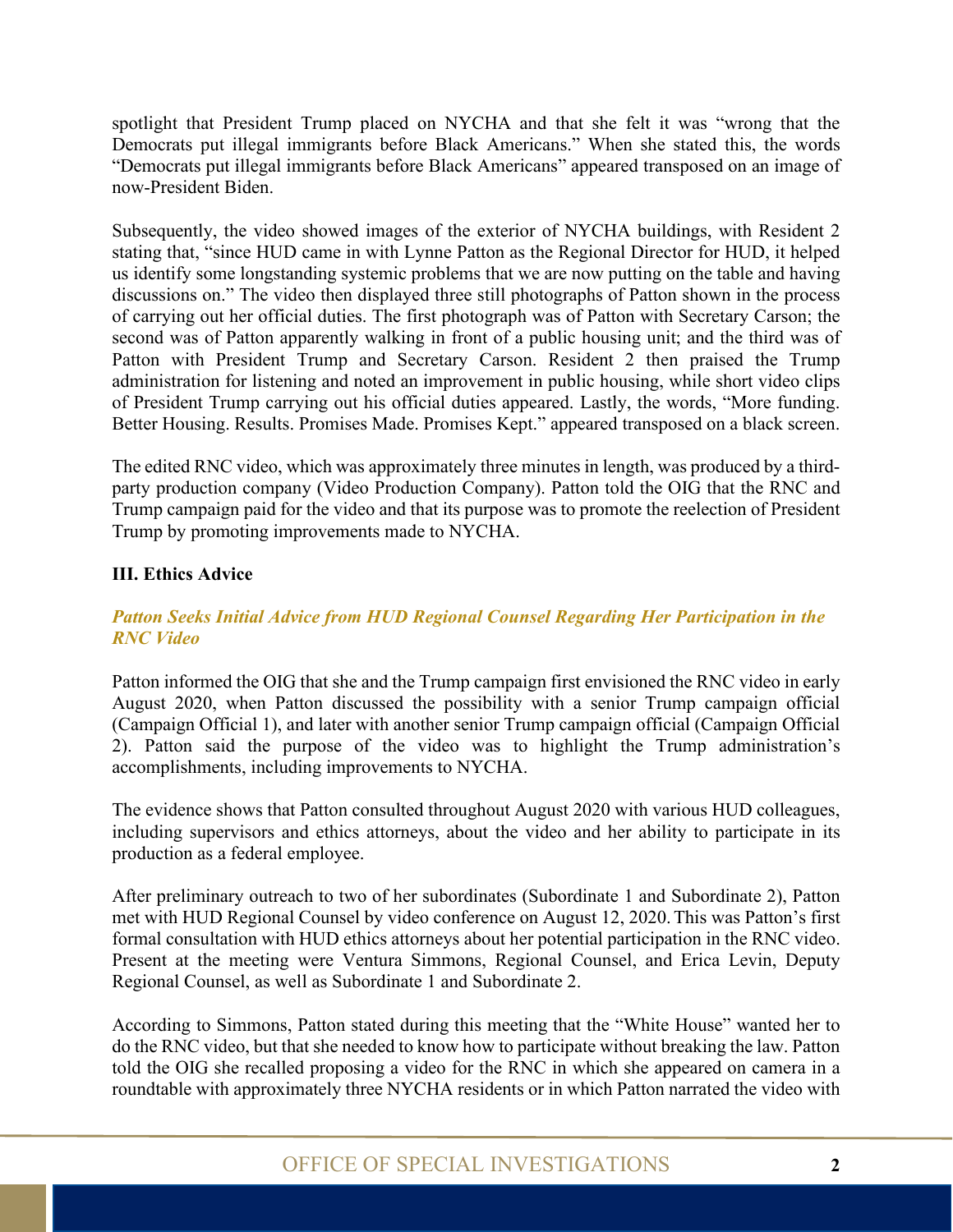a voiceover. Patton told the OIG she did not consult with Levin or Simmons about the possibility of her asking questions of the NYCHA residents off camera.

According to Patton, she already had specific NYCHA residents in mind for the RNC video by the time of this initial ethics consultation with Levin and Simmons, and stated as much at the meeting. Simmons similarly recalled that Patton said she would contact several NYCHA residents whom she had met through her work with NYCHA as the Regional Administrator and ask questions of them about their experience at NYCHA under the Trump administration. Subordinate 2 recalled that Patton asked during this meeting if she could resign and then be reinstated at HUD after the RNC video.

Levin and Simmons both told the OIG that neither offered ethics advice during this meeting. Instead, Levin and Simmons said they told Patton they would need to coordinate with headquarters on her request, and that, in the meantime, Patton should speak to her leadership and advise her program office of her desire to participate in the video.

Simmons also stated that, at some point during Patton's consultations with ethics attorneys about the RNC video, Patton asked if she could participate in the video if she took leave without pay (LWOP) instead of resigning.[17](#page-8-1) According to Simmons, he and Levin informed Patton that she would still be subject to the Standards of Ethical Conduct even if she were on LWOP.<sup>[18](#page-8-2)</sup>

#### <span id="page-8-0"></span>*Patton Sends a Text Message Indicating that Her Supervisory Chain Believed She Should Resign and Be Rehired to Participate in the RNC Video*

Approximately two hours after her August 12 video conference with Levin and Simmons, Patton sent a text message to Simmons about conversations she had with Andrew Hughes, then-Chief of Staff to HUD Secretary Ben Carson, and Ben DeMarzo, who at the time was Assistant Deputy Secretary for Field Policy and Management and Patton's supervisor. This message stated:

> FYI: So Ben DeMarzo and Andrew Hughes said exactly what I thought they would. That I need to do whatever the WH/Campaign asks of me to help POTUS [get] re-elected, but ideally without blatantly violating the laws. They agree that resigning immediately and being re-hired in November is likely the best option & they will do whatever necessary to ensure that happens . . . .<sup>[19](#page-8-3)</sup>

Simmons told the OIG that he did not respond directly to this message. Hughes told the OIG that he did not recall speaking to Patton on August 12, 2020, but he did recall discussions with Patton about her resigning and potentially being rehired at a later time. Hughes said he did not tell Patton

<span id="page-8-1"></span><sup>&</sup>lt;sup>17</sup> According to Patton and Subordinate 2, the idea of using LWOP originated with Patton, which she felt would demonstrate that her personal activities were not being funded by taxpayer dollars. Subordinate 1 and Gayle Bohling, Deputy General Counsel for Operations, also stated that the idea of LWOP originated with Patton. 18 *See* 5 C.F.R. Part 2635.

<span id="page-8-3"></span><span id="page-8-2"></span><sup>&</sup>lt;sup>19</sup> Patton also subsequently sent a text to Simmons at 1:58 p.m., stating, "FYI: The campaign has nothing in writing from OGE or OSC…."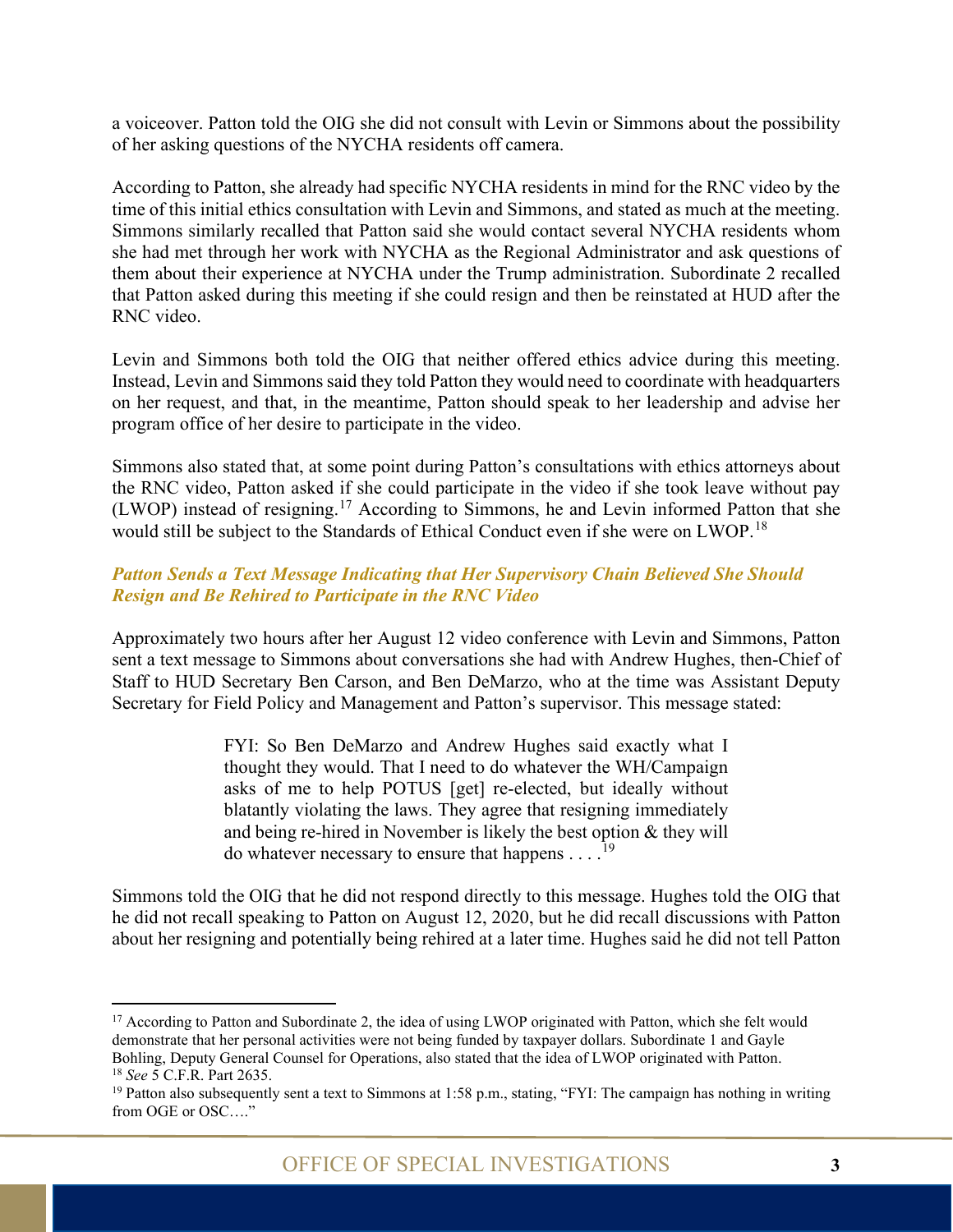to resign, and also noted that Michael Williams, HUD's Principal Deputy General Counsel at the time, informed Patton that she could not resign with a guarantee to be rehired.

#### <span id="page-9-0"></span>*Regional HUD Ethics Counsel Determines that Patton Must Resign to Participate in the RNC Video as She Had Initially Proposed*

According to Levin and Simmons, Simmons verbally informed Patton at a little after 4 p.m. on August 12, 2020, that she would need to resign if she wished to participate in the RNC video under the circumstances she had proposed. Although Subordinate 2 was not on this call, Subordinate 2 told the OIG that Patton said she wanted to seek further guidance from the White House, the campaign, and HUD headquarters after receiving Simmons' advice.

#### <span id="page-9-1"></span>*Patton Proposes an RNC Video Without Her Directly Appearing in It*

After receiving Simmons' August 12 advice, Patton met with Subordinate 1 and Subordinate 2 on the morning of August 13, 2020. Patton told the OIG that she wanted to meet with these subordinates because "it was important to [her] to have them as witnesses throughout this process . . . so that [she] was not misinterpreting anything."

Subordinate 1 and Subordinate 2 both stated in their OIG interviews that Patton told them during this August 13 meeting she was not planning to resign per Simmons' advice, but instead intended to participate in the RNC video in a legally permissible manner. According to Subordinate 2, Patton posed two broad questions during the conversation: first, whether the Trump campaign could use video of Patton interviewing residents in her official capacity, and second, whether someone else interviewing the residents instead of Patton would make her participation in the making of the video permissible.<sup>[20](#page-9-2)</sup> Subordinate 1 recalled telling Patton that she could not have direct involvement in the RNC video by interviewing witnesses, appearing on camera, or using her title, and Subordinate 2 confirmed that both Subordinate 1 and 2 told Patton the answer to her first question was "no, that she couldn't do a campaign video in her official capacity." Subordinate 2 also recalled telling Patton that if she chose to participate in the video during her personal time, she would have to make it abundantly clear that she was there in her personal capacity and could not reference her HUD position or title, or otherwise allow any misimpression that she was there in her HUD capacity. Subordinate 1 and Subordinate 2 recalled discussing the idea of Patton not asking interview questions or appearing on camera during the meeting.<sup>[21](#page-9-3)</sup>

Patton told the OIG that she continued to assess whether she should resign to participate in the RNC video, which was scheduled to be filmed on August 18, in the days following her August 13 meeting with Subordinate 1 and Subordinate 2. Notwithstanding this assertion, email evidence shows that Patton wrote to an employee of Video Production Company on August 14, 2020, stating that she "[j]ust want[ed] to make sure we're on the same page with some minor requirements I'm bound to by HUD. No biggie."

<span id="page-9-3"></span><span id="page-9-2"></span><sup>&</sup>lt;sup>20</sup> Subordinate 2's meeting notes also corroborate this testimony.<br><sup>21</sup> Subordinate 1 did not recall providing any advice to Patton about the possibility of her interviewing NYCHA residents off camera at that time, nor recalled Subordinate 2 doing so.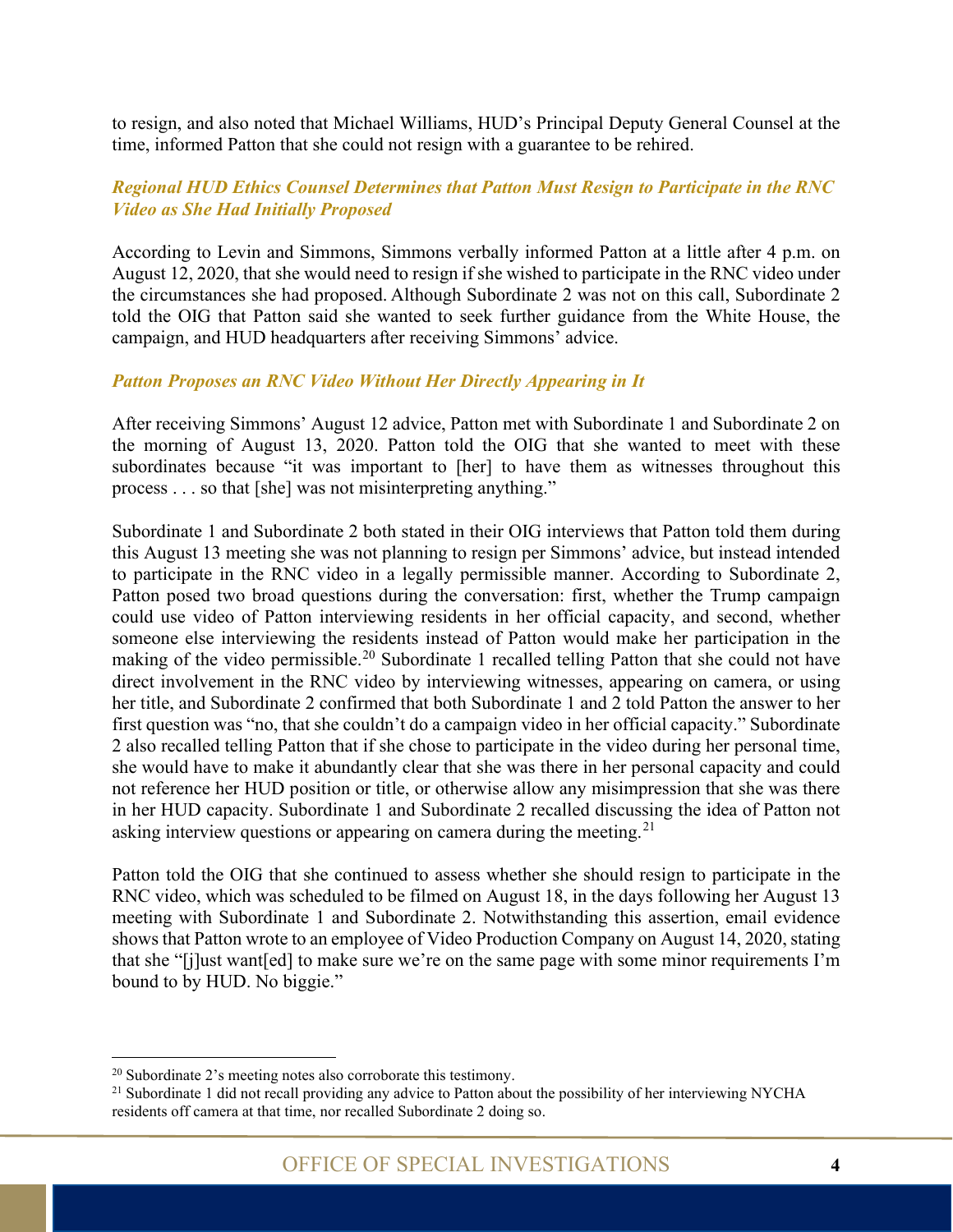On August 17, 2020, Patton met again with Subordinate 1 and Subordinate 2 in the early afternoon. According to Subordinate 2, Patton had decided by this point to proceed with the RNC video filming without resigning, but was still looking for a way to participate in the video that would not violate the law. Subordinate 2 recalled that Patton now proposed a different role for herself in the RNC video than what she had proposed in their initial August 12 meeting on the subject, wherein Patton would not be filmed asking NYCHA residents questions. As Subordinate 2 stated to the OIG, "by that time it was clear she was not taking the advice to resign," and instead she intended to take LWOP on August 18 so she could participate in the RNC video. Subordinate 1 similarly told the OIG that Patton was planning at that time to not have a "dominant presence" in the RNC video.

Following this meeting, Patton sent a screenshot of her request for LWOP on August 18, 2020, to Subordinate 1 and Subordinate 2. According to Subordinate 2, Patton sent this screenshot because Subordinate 2 had informed her that her LWOP request must be approved in HUD's timekeeping system in advance of taking such leave.

#### <span id="page-10-0"></span>*Patton's Supervisory Chain Advises Her about Participating in the RNC Video without Directly Appearing in It*

Shortly after her August 17 meeting with Subordinate 1 and Subordinate 2, Patton spoke by phone with DeMarzo and Hughes. During her interview, Patton told the OIG that the intent of this August 17 call was to inform DeMarzo and Hughes of her impending resignation, but that DeMarzo and Hughes both "begged [her] not to resign" on the call. Although Hughes confirmed during his OIG interview that he participated in a conversation with Patton on that date, Hughes told the OIG that he did not "remember ever begging [Patton] to do anything," including not to resign.

According to Patton, she, Hughes, and DeMarzo brainstormed ways that she could participate in the RNC video without resigning during this call. Patton told the OIG that she and the others on the call attempted to outline scenarios "that might pass the Hatch Act . . . barometer" so that Patton would not have to resign to participate in the video. According to Patton, this call is when Hughes first envisioned Patton participating in a video about NYCHA without any new video or audio of her, which would use only information already in the public domain. Patton told the OIG that the reason she did not ultimately resign from HUD is because an RNC video of this nature arose as an option. Patton said that the idea of a product without new video or audio of her had not previously crossed her mind before this August 17 call. Hughes, by contrast, told the OIG that he did not believe he or DeMarzo talked about what Patton could do in the video during this call, but rather talked about what she could not do. Moreover, Hughes did not recall any discussions with Patton about what her particular role in the RNC video might be.

After this August 17 call, Demarzo emailed Patton, copying Hughes and Williams -- who at the time was HUD's highest legal authority and its principal ethics official -- informing her:

> Lynne, as [the Office of General Counsel (OGC)] said you can take Leave Without Pay tomorrow for personal activities but you cannot discuss anything done in your official capacity here at HUD including your involvement with NYCHA, your official title, or any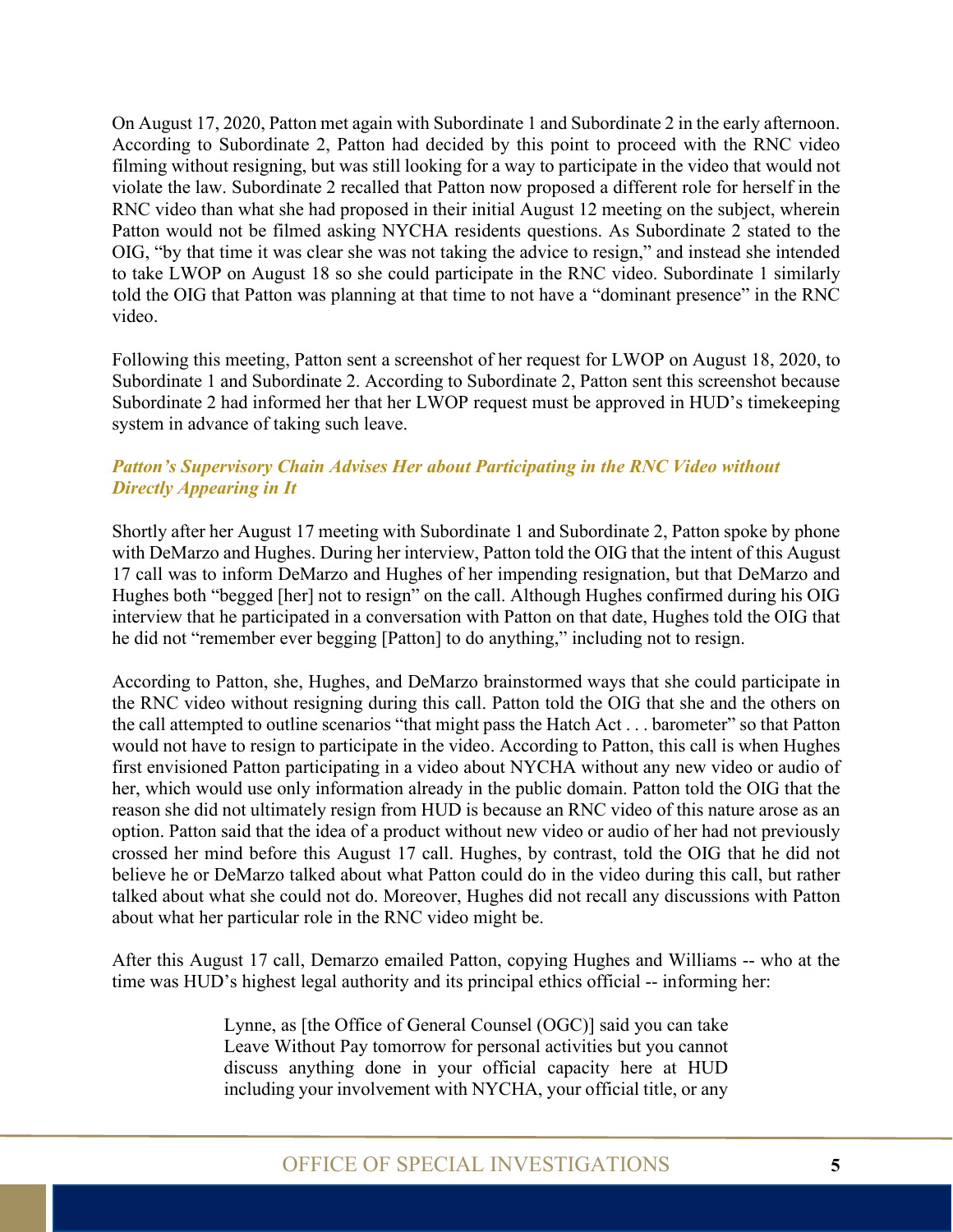actions you have taken in your official role since joining the administration.

Patton responded to DeMarzo, again copying Hughes and Williams, stating:

[P]er our conversation, I can discuss anything related to NYCHA improvements within the public domain with the exception of my personal stay in NYCHA, and NYCHA residents can answer questions as it pertains to their improved living conditions as long as I am not the one asking them questions directly and/or on camera.

The better scenario is that an independent narrator and/or video images tells the story of my stay in NYCHA, along with actions that the Secretary and I have taken in my official role at HUD to improve NYCHA and asks NYCHA residents direct questions about how their living conditions have improved at NYCHA, on or off camera.

It remains my choice to take LWOP tomorrow out of an abundance of caution, as I will be assisting with the off-camera production and/or filming of this video in my personal capacity.

In response, DeMarzo emailed Patton attaching Hatch Act guidance and related Frequently Asked Questions from OGC that he had referenced to her earlier, and Patton responded noting that she "could teach a[] [Hatch Act] class at this point."

#### <span id="page-11-0"></span>*Patton Receives Advice from HUD's Designated Principal Ethics Official about Participating in the RNC Video*

Patton told the OIG that she subsequently spoke with DeMarzo, Hughes, and Williams by phone on August 17, 2020. Patton said Williams told her on this call that she could participate in the RNC video as long as this did not result in new video or audio of herself.<sup>[22](#page-11-1)</sup> Hughes' recollection of this call was unclear, but he told the OIG that it was clear to him that the other participants made Patton aware that she "could not speak as a political person," and could not identify herself in a political capacity if she took part in the RNC video.

Patton gave conflicting answers with respect to whether she mentioned during this August 17 call that she might interview NYCHA residents off camera. Patton first stated during her OIG interview "[w]e did not, to the best of my recollection, discuss whether or not I could ask [NYCHA residents] questions off camera." Later in the same interview, however, Patton told the OIG that she believed Williams understood Patton would be asking the NYCHA residents questions off camera. But then Patton added that, "whether or not I was going to ask questions again remained to be determined . . . ." Hughes told the OIG the advice Williams conveyed to Patton was very clear, but could not answer whether Patton interviewing residents off camera would have complied with

<span id="page-11-1"></span><sup>&</sup>lt;sup>22</sup> Patton stated that she told DeMarzo, Hughes, and Williams that she had contacted Resident 1 for the RNC video, and had residents prepared to participate in the video.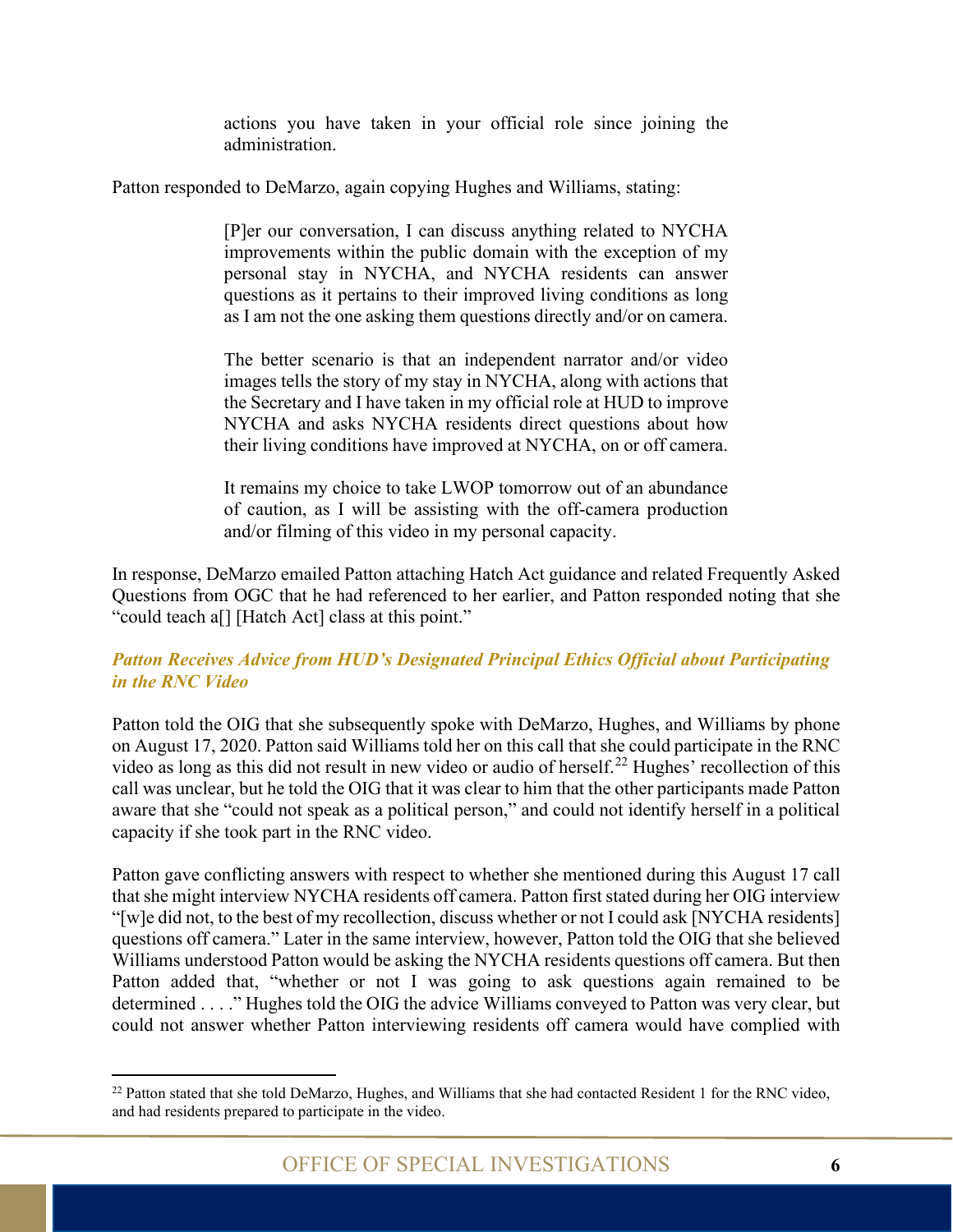Williams's advice, stating: "I could just tell you I think that [Williams'] advice was very clear . . . . I mean – yeah. . . . I mean, I don't – I don't know."

Immediately after this call, Patton sent a text message to Subordinate 1 and Subordinate 2, stating:

Ugh. Just sent you both an email. Michael Williams basically said he didn't want me doing the video tomorrow at all. I told him that wasn't something I could honor. Lol. He then told me I couldn't discuss NYCHA or my stay at NYCHA. I then told him that it was my understanding I could discuss anything within public domain. It got a tad heated. In the end, we agreed on the conditions I paid [sic] forth in my email. That if referencing my stay in NYCHA is an integral part of the video (which it is) then it needs to be told by an independent voiceover narrator OR "picture diary" without my direct voice over narrative referencing it.

Because Williams did not provide testimony to the OIG in this review, we interviewed other HUD officials about their conversations with Williams contemporaneous to his August 17 phone call with Patton.

For instance, Subordinate 1 recalled speaking to Williams on August 17 after his call with Patton. Subordinate 1 recalled that Williams asked Subordinate 1 to encourage and reiterate to Patton that she should not participate in the RNC video, and that Williams stated Patton could not use her name or image, participate in the production of the video, or "really have anything, substantively, to do with it." Subordinate 1 further recalled telling Patton it was not "wise" to do the video during a call to her that evening.

Gayle Bohling, Deputy General Counsel for Operations, told the OIG that she learned about the RNC video from email correspondence and from a conversation with Levin, and was concerned enough that Patton was proceeding with the video such that she called Williams to discuss the matter. Bohling told the OIG that Williams told her during this call that Patton could not participate in the RNC video, and although he was not aware at that time that Patton might take a role in the video where she interviewed NYCHA residents off camera, he believed his advice had conveyed to Patton that she could not take any role in the video. Bohling also stated that Williams felt DeMarzo's email "wasn't quite accurate," and that she was on the phone with Williams when he indicated that he was going to send a clarifying email. Bohling said she expressed to Williams that she had concerns that Patton was not understanding the advice, and Williams thought a subsequent email would "put that issue to bed." Bohling's impression was that, if the RNC video involved NYCHA, Patton should not be present behind the scenes or involved in the video at all.

At this point, Williams sent the following email to Patton:

Lynne, to clarify, as a Federal employee you cannot (in a campaign video) talk about or discuss anything (in writing, in video, or in audio) that happened in your official role (including anything done to improve NYCHA, or your stay in NYCHA).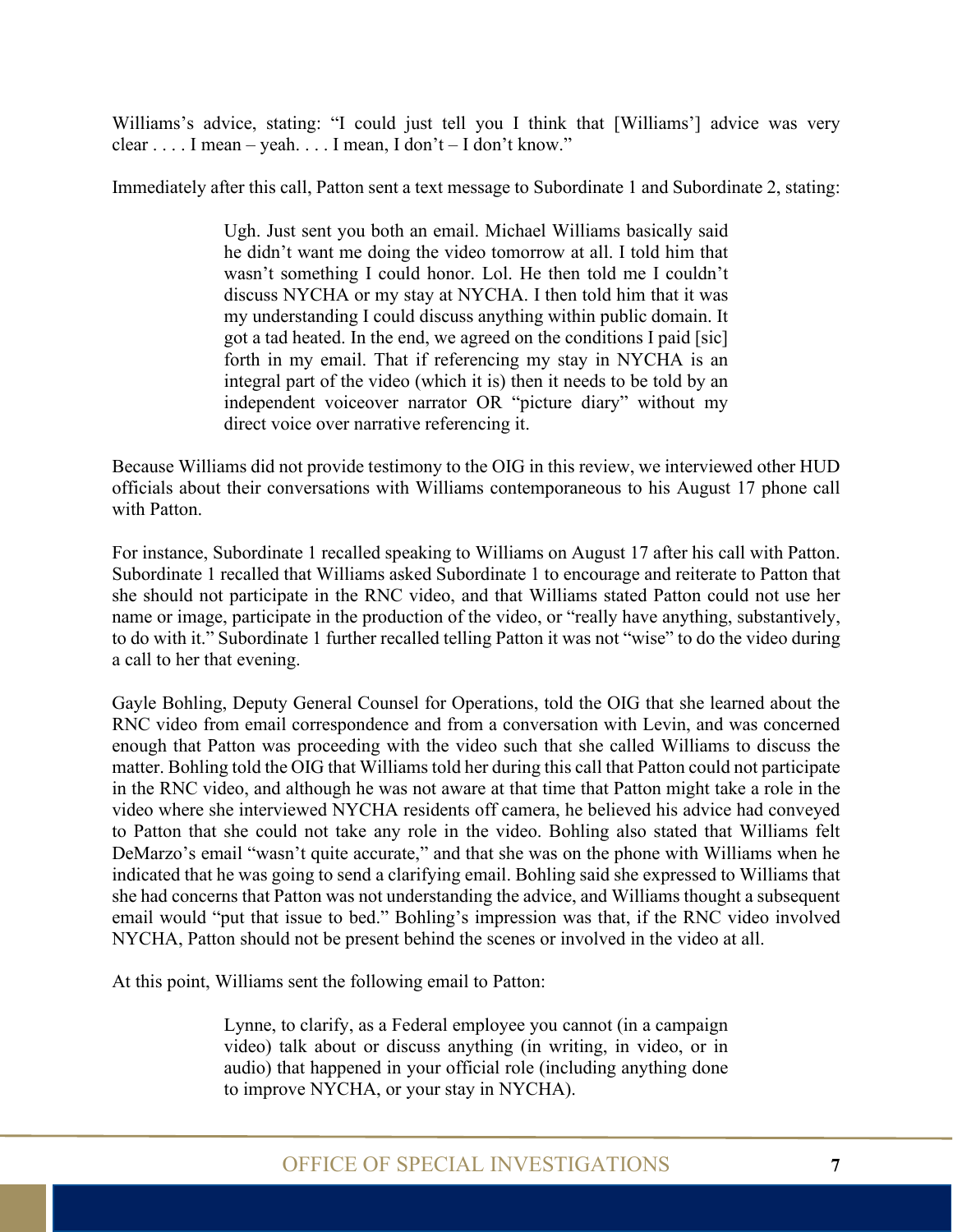Regarding the better scenario, what the campaign or the RNC decide to do, absent your participation, is up to the campaign and the RNC, and well beyond HUD's purview. If there is a video outlining the Administration's work with NYCHA you should not be involved (meaning no new video or audio of you or your voice included in the final product, nor anything that lists your title as HUD RA).

This is the last advice Patton received from any HUD ethics official prior to the RNC video filming. Patton told the OIG that she interpreted this advice to mean that the best scenario would be for the video to be produced without her participation, but that an acceptable scenario could involve her helping to produce the video so long as no new audio or video of her resulted.

After receiving this message from Williams, Patton texted Subordinate 2 the following:

[Subordinate 1] just called me b/c [Williams] called [Subordinate 1]. [Subordinate 1] is concerned that if I accidentally or blatantly violate now that I've talked to the 10th floor and not just [Simmons] that HQ will honor the OSC recommendation & terminate me. The only out is that someone else narrate the video about me and my stay. Looks like that's what's happening.

Patton then responded to Williams' email directly, stating:

Thank you, Michael. I just spoke to the campaign and, per our conversation, [Campaign Official 2] will be telling my story on video now and the production team will be speaking with NYCHA residents on camera about how their lives have improved under this administration . . . .

Patton forwarded this email exchange to Subordinate 1 and Subordinate 2 during the evening of August 17. Subordinate 2 told the OIG that upon receiving the exchange, Subordinate 2's understanding was that Patton would not be asking questions to NYCHA residents, whether on or off camera, and that the production team would instead be asking questions of the residents. Subordinate 1 understood Patton's email exchange with Williams to mean Patton could not talk about anything that happened during her tenure at HUD or appear or speak in the video, and therefore believed that Patton was not going to proceed with the RNC video at all.

Patton told the OIG that she sought further advice from Levin and Simmons after receiving Williams' August 17 advice, and that Levin and Simmons both deferred to Williams. But the evidence shows Simmons was on leave starting August 13, 2020, and did not return to the office until August 24, 2020, and Simmons told the OIG he did not learn of any updates regarding Patton's situation while he was on leave.

Patton also told the OIG that she consulted with Subordinate 1 and Subordinate 2 by phone during the morning of August 18, 2020, and that both Subordinate 1 and Subordinate 2 told her during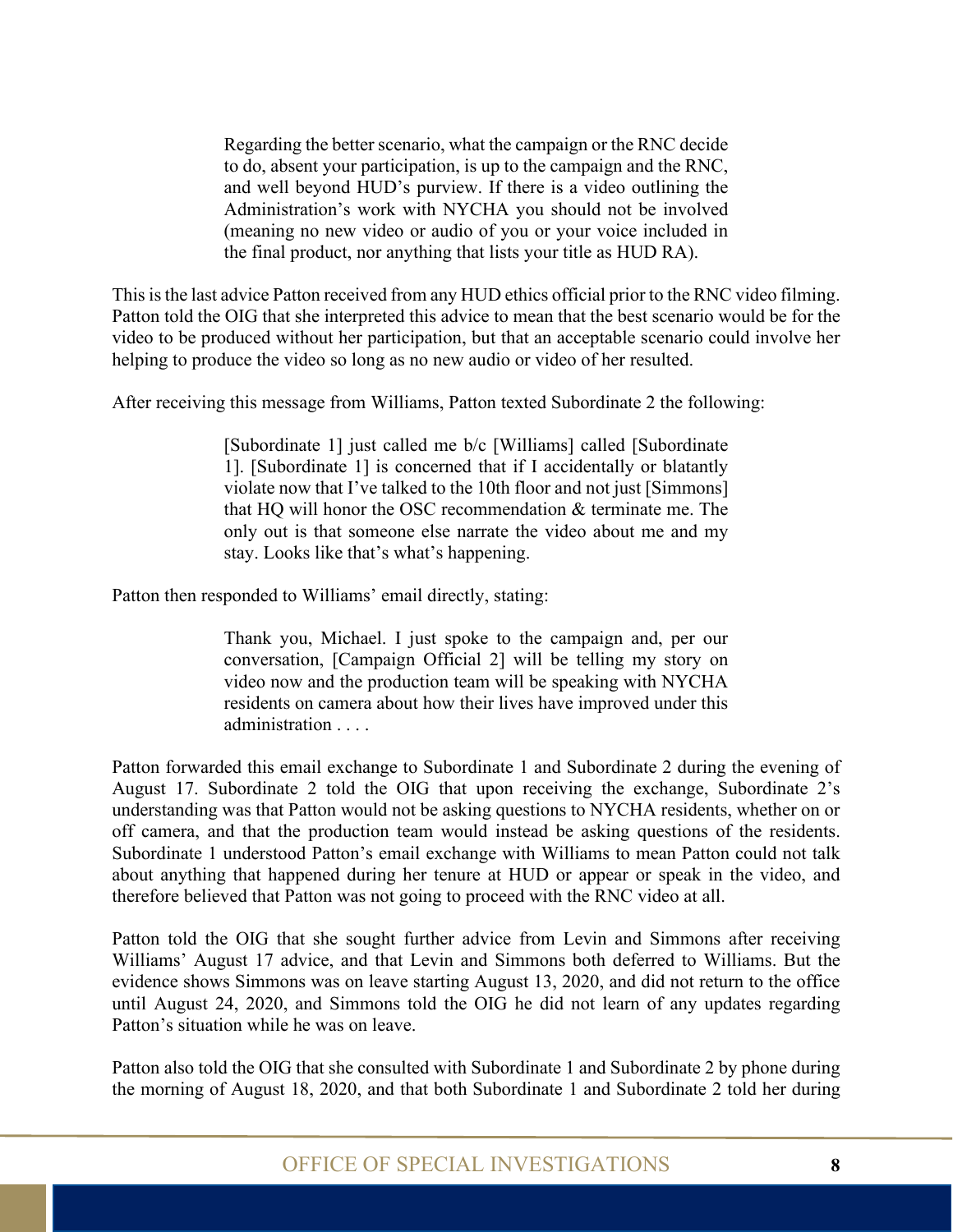this call that, so long as Patton did not appear in the final RNC video, she would not be in violation of the law. But Subordinate 1 and Subordinate 2 both told the OIG that they did not recall Patton calling them on August 18. A review of Patton's personal and work phone records did not show that she called either Subordinate 1 or Subordinate 2 that morning.

#### <span id="page-14-0"></span>**IV. Patton's Involvement in the RNC Video**

#### <span id="page-14-1"></span>*Patton Solicits Resident 1 to Appear in the RNC Video*

Patton met Resident 1 in 2017 through Resident 1's role as the Resident Council President of a NYCHA public housing development. During her one-month stay with various families in NYCHA housing in 2019, Patton lived with Resident 1 for approximately one week.

Patton told the OIG that, beginning in 2017 through August 2020, she became friends with Resident 1, and that they texted daily about personal topics, attended personal functions together, and socialized outside of HUD functions. Patton further told the OIG that Resident 1 "calls herself my second mother." Patton also said that Resident 1, like other NYCHA tenant presidents, contacted her frequently about NYCHA-related issues, including when the heat would break down in a particular apartment.

Resident 1 told the OIG that her relationship with Patton was a mix of professional and personal, and that she would consider Patton a friend, although she did not generally reach out to Patton to socialize for non-HUD related purposes. Resident 1 confirmed that she contacted Patton regarding NYCHA-related issues, like a lack of heat or hot water, and said that a majority or almost all of their conversations were related to housing, NYCHA, and HUD issues. Resident 1 further explained, "one thing you have to realize is that we look at [Patton] as a . . . HUD Regional Director, not as . . . [a] Trump aide . . . , as far as we're concerned, she's just HUD . . . . [W]e interact with her as HUD Regional Director."

Patton and Resident 1 told the OIG that Patton called Resident 1 about the RNC video one to two weeks prior to the video's filming, making it unclear if this was before or after Patton first sought ethics advice on this matter on August 12, 2020. At the time Patton solicited Resident 1's participation in the RNC video, Patton knew the production of the video was going to be for the RNC and to support the campaign of President Trump. Patton told the OIG that she informed Resident 1 that the video was for the RNC from the outset. By contrast, Resident 1 told the OIG that Patton did not initially advise her that the video was for the RNC, but did tell her the video would appear in front of 30,000 people, which caused Resident 1 to draw her own conclusion that the video could possibly be for a political event. Later in her OIG interview, Resident 1 stated she initially speculated the video might be for HUD until Patton confirmed on the day of filming that the video was for the RNC.<sup>[23](#page-14-2)</sup>

<span id="page-14-2"></span><sup>&</sup>lt;sup>23</sup> In her September 1, 2021 email to the OIG, Patton disputed that Resident 1 did not know about the purpose of the RNC video from the outset, stating that she was "disheartened" after reading the OSC complaint because Resident 1 "did not disclose [that she was fully aware of the RNC video's purpose] at the outset of [their] dialogue." In response to a draft version of this report, Patton further stated that it "defies all logic that I would then deliberately conceal from [Resident 1] that this video would highlight NYCHA accomplishments made by the Trump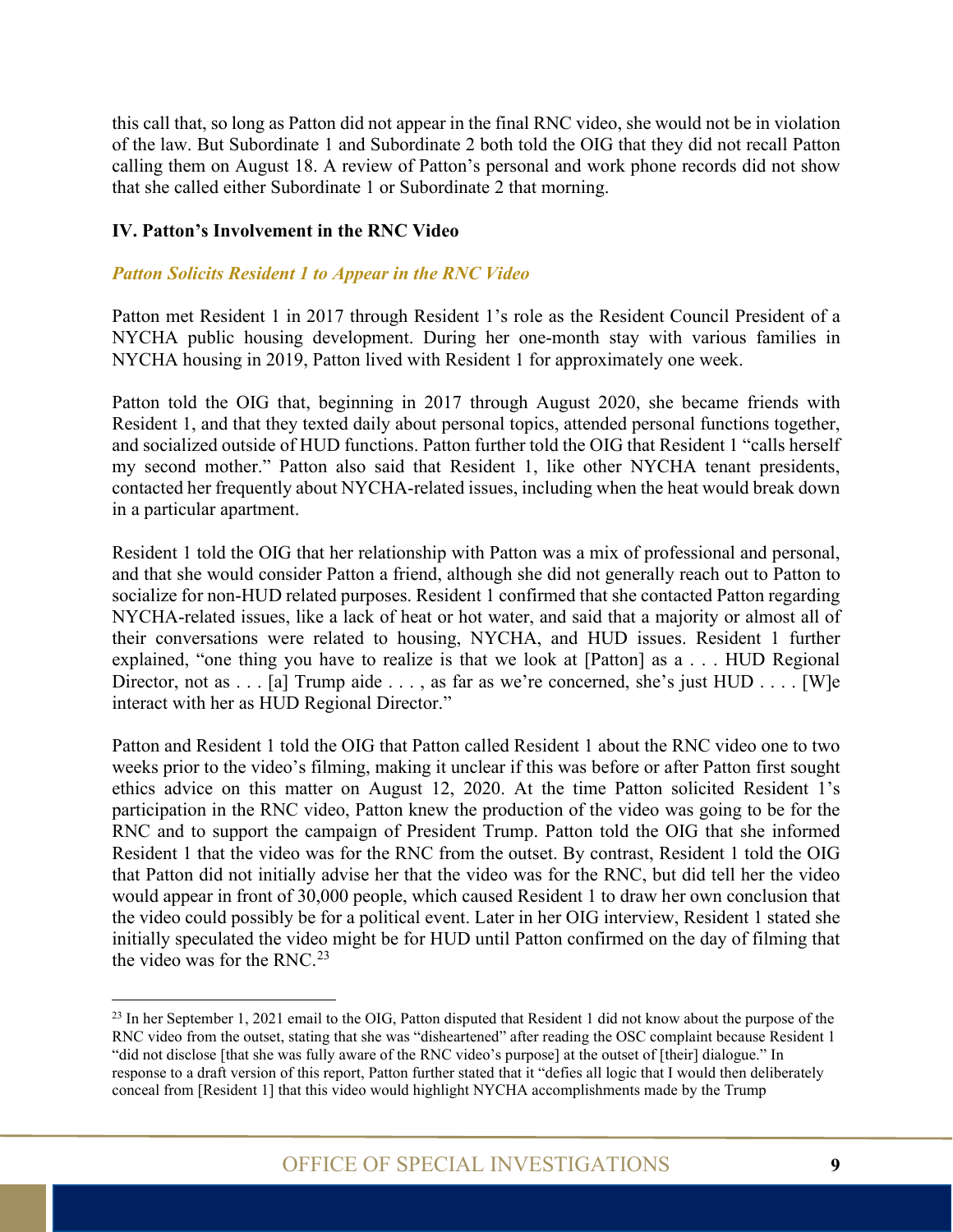Resident 1 told the OIG that she probably would not have participated in the RNC video if someone other than Patton had asked her to do so, such as some other representative of the Republican Party. Resident 1 stated that part of the reason she participated in the RNC video was because the request came from Patton, and Patton had always helped Resident 1 with HUD-related inquiries. When asked how she thought Resident 1 would respond if someone else from the Trump campaign had asked her to participate in the video, Patton at first said she thought Resident 1 would have done the video. Patton later clarified through email that she thought Resident 1 "would have agreed to participate in the RNC video had the campaign called her directly," but it may have depended on whether the question was phrased in a manner that highlighted the work of Patton, Secretary Carson, and the President, or whether it was just phrased in a manner to "help re-elect Donald Trump."

#### <span id="page-15-0"></span>*Resident 1 Solicits Additional NYCHA Residents to Appear in the RNC Video*

According to Patton, Resident 1 took the initiative to reach out to Residents 2 and 3, two other NYCHA residents, to ascertain whether they would be interested in appearing in the RNC video. Patton told the OIG that a fourth NYCHA resident, Resident 4, also appeared on the day of filming and asked to be included in the RNC video. Resident 1 similarly stated that Patton originally asked just her to do the video, and that it was Resident 1's idea to call the other residents and ask them to participate along with her. $^{24}$  $^{24}$  $^{24}$ 

Patton told the OIG that she did not know the other NYCHA residents well before the videofilming date. Patton said that she had probably met Resident 2 in several HUD-related meetings but did not really know him until the filming date. Resident 2 told the OIG that he knew Patton from her role at HUD, and had spoken with her a total of three or four times prior to filming the RNC video, but did not have communications with her outside of HUD-related meetings.<sup>[25](#page-15-2)</sup> Resident 2 further noted that if he emailed Patton, Patton's subordinate (Subordinate 3), or any other HUD officials before this filming date, the email would have been solely related to NYCHA business. Resident 2 confirmed that he would not have known Patton were it not for her position at HUD.

Resident 1 noted that at the time she reached out to the other NYCHA residents, she did not know the video was for the RNC, and informed Residents 2 and 3 that the video would provide them with an opportunity to talk about NYCHA.<sup>[26](#page-15-3)</sup> Resident 2 said that Resident 1 told him Patton wanted to make a video about NYCHA, but did not recall her stating that the video was for HUD. Although Resident 2 said Resident 1 did not tell him when she first contacted him that the video was for the RNC, he said that he and Resident 1 later speculated the video may be used for some

Administration during the Republican National Convention" because Resident 1 was, according to Patton, a known Trump supporter. This assertion has been refuted by Resident 1 according to other publicly available materials, and the OIG did not verify Resident 1's political leanings as it was ultimately immaterial to this investigation.

<span id="page-15-1"></span><sup>&</sup>lt;sup>24</sup> The OIG interviewed Residents 1 and 2, but we were unable to interview Residents 3 and 4 despite our attempts to do so. Resident 3 agreed to be interviewed but did not appear for the scheduled interview. Resident 4 originally agreed but later declined to be interviewed.<br><sup>25</sup> Resident 2 also noted that he met one of Patton's subordinates, Subordinate 3, during one of these meetings.

<span id="page-15-2"></span>

<span id="page-15-3"></span><sup>&</sup>lt;sup>26</sup> Patton told the OIG that she did not know what Resident 1 told Residents 2 and 3 about the RNC video's purpose when Resident 1 reached out to them.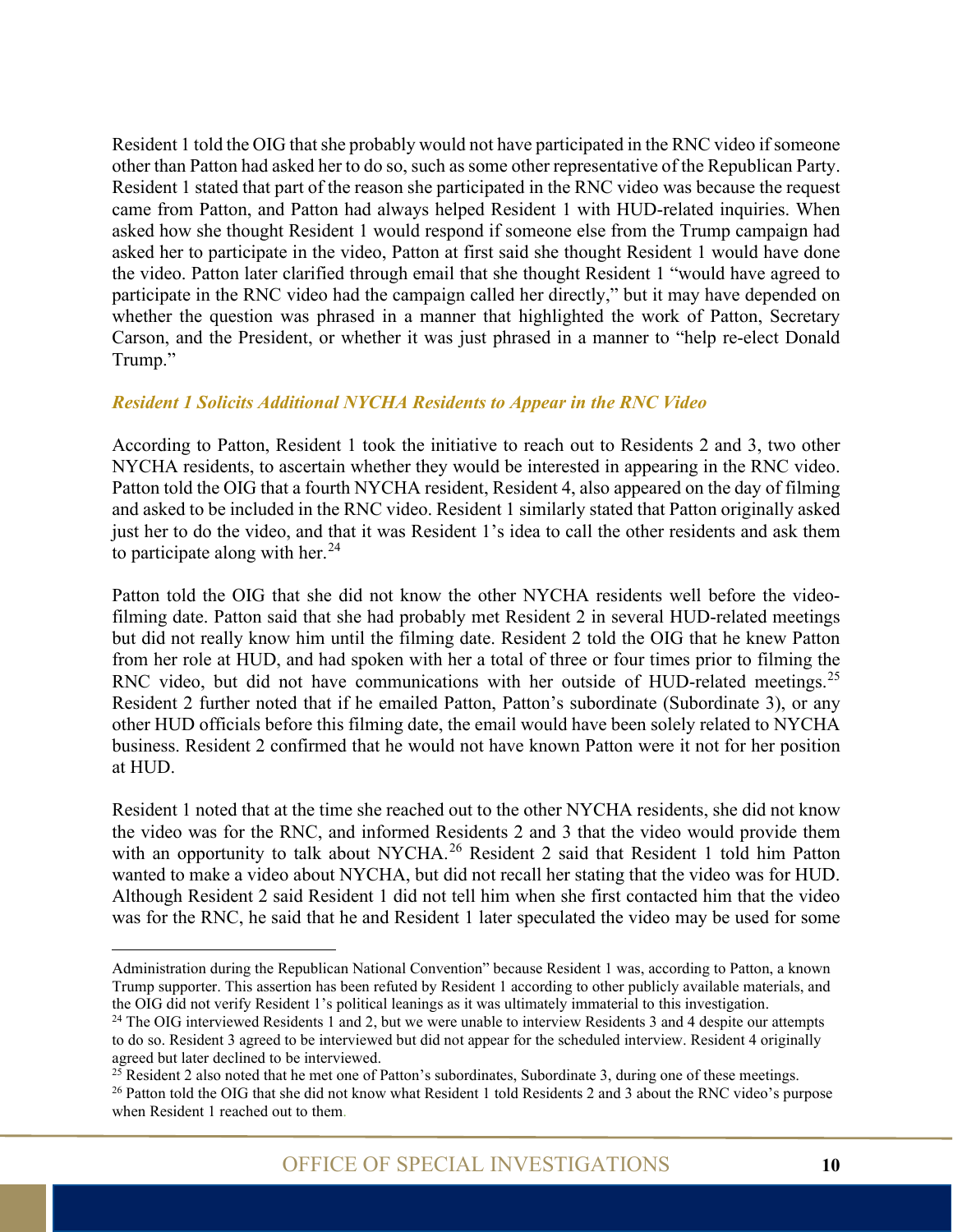political purpose like the RNC. Resident 2 told the OIG he wanted to participate in the video as a platform to advocate for housing issues.

#### <span id="page-16-0"></span>*Patton Appears with a HUD Subordinate on the Day of Filming*

Patton took LWOP on August 18, 2020, the date of the RNC video filming. The filming took place at the tenant association room in the Frederick Douglass Houses, a NYCHA complex in Manhattan.

In addition to Patton, Subordinate 3 was also present at the beginning of filming. Subordinate 3 was aware that the video was for the RNC when Subordinate 3 came to the filming location, but was not asked or directed to go there. Unlike Patton, Subordinate 3 did not take leave of any kind on August 18. Patton told the OIG that she did not know if Subordinate 3 was on duty that day or whether Subordinate 3 took leave, even though Patton approved Subordinate 3's timesheet that week. Subordinate 3 told the OIG this appearance at the filming location happened during a work break, stating, "I believe we get one hour of leave . . . per day for a half an hour for lunch." Subordinate 3 did not seek ethics advice about attending the filming.

Although Resident 2 said he recognized Patton and Subordinate 3 as HUD personnel because he had previous interactions with them related to HUD activities, he did not recall Patton or Subordinate 3 indicating they were at the filming representing HUD. Resident 1 also said she recalled no direct references to Subordinate 3 being a HUD employee, and that Subordinate 3 was introduced that day by first name only.

Subordinate 3 recalled being on set for approximately 30 minutes, walking with Patton to the filming location, taking pictures, witnessing Patton getting her makeup done, as well as camera set-up and Resident 1's filming. Subordinate 3 did not engage in conversation with the NYCHA residents, but briefly spoke to the makeup artist and said hello to Resident 1. Subordinate 3 also recalled sending Resident 1 photographs of the filming at 3:57 p.m. that day, presumably during work hours.

#### <span id="page-16-1"></span>*Communication to NYCHA Residents on the Day of Filming Regarding the Purpose of the Video and Waivers*

Patton told the OIG that she made it clear to the NYCHA residents at the time filming started that the video in which they were appearing would be aired at the RNC. Residents 1 and 2 both told the OIG that they knew on the day of the filming, based on what Patton told them directly, that the video was for the RNC.

The OIG observed in the video footage that a Video Production Company employee read the NYCHA residents waivers on camera to obtain permission to use the footage.<sup>[27](#page-16-2)</sup> All the NYCHA residents responded to the waiver questions in the affirmative.<sup>[28](#page-16-3)</sup> The waivers for Resident 1 and

<span id="page-16-2"></span> $27$  The OIG is not aware of any written waivers provided to the residents.

<span id="page-16-3"></span> $28$  Resident 2 responded in the affirmative after receiving assurances about him being able to see the video footage. Residents 1 and 2 both noted that they felt all the NYCHA residents participating in the RNC video received an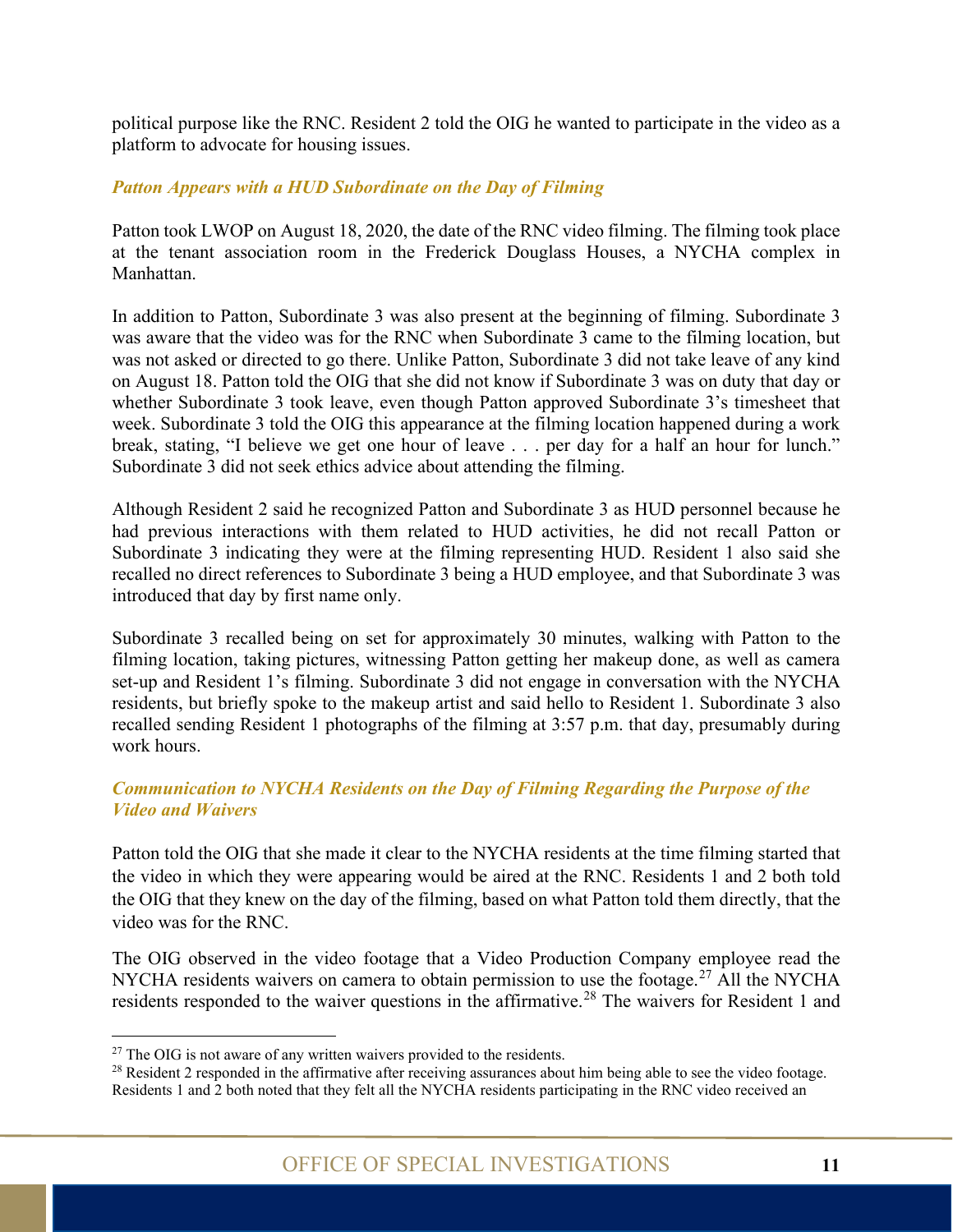Resident 2 asked whether "the Trump campaign [had] permission to use this footage in any way they see fit." The waiver for Resident 3, by contrast, asked only whether she gave Video Production Company permission to use the video that "Lynne is working on." The waiver for Resident 4 asked only whether "Lynne" had permission to use this "in her video project." Neither of these latter two oral waivers explicitly stated that the purpose of the video was for the Trump campaign.

In response to a draft version of this report, Patton asserted that each of the four residents was in the same room watching the waivers and interviews given by each of the other residents. Resident 2, by contrast, told the OIG that he was not present at least for the waiver given to Resident 1, and that the residents were not each consistently present in the room where filming took place.

#### <span id="page-17-0"></span>*Patton Poses Questions to NYCHA Residents Off-Camera During Filming*

In reviewing the raw footage of the RNC video filming, the OIG observed that Patton asked the NYCHA residents questions directly related to her role as HUD Regional Administrator and about her stay at NYCHA public housing in that capacity. For example, Patton repeatedly referenced her stay at NYCHA housing units when she was interviewing Resident 1, including by stating, "[a]nd you know that . . . when I stayed in public housing, it did catch the attention of the President of the United States." Patton asked Resident 1 about how things had been since Patton stayed at NYCHA public housing and took a more active role at NYCHA, asking, "have you seen things improve since then, and have you ever seen NYCHA receive that kind of attention before?" Patton also asked Resident 1, "[h]ow have you seen the day-to-day life improve since we forced new leadership here on the ground . . . at NYCHA . . .?" Patton similarly asked Resident 2 the following:

> I'm the[] Regional Director . . . , President Trump appointed me to make sure that . . . NYCHA receives the attention that it deserves . . . . did you see a spotlight being shown on . . . NYCHA over the last year because . . . of that involvement?

Patton also told Resident 4: "You can say I remember reading in the paper when Lynne Patton . . . from HUD was going to live" at NYCHA housing units.

During her interview, which took place before the OIG obtained and reviewed this video footage, Patton told the OIG that she did not ask questions about herself on the day of filming. Patton similarly told OSC attorneys in a January 25, 2021 email that, "only the [Video Production Company] employee asked questions referencing my month-long stay in NYCHA, not me."

During the filming, Patton also asked more general questions about NYCHA, including questions about when NYCHA was at its best, and when it was at its worst. Patton asked Residents 1 and 3 whether NYCHA had received this attention before, and asked Resident 4, "are you grateful for the spotlight [President Trump] put on the New York City Public [Housing Authority]?" Patton

assurance that they would see the video before it aired. Resident 2 noted that he did not receive an advanced screening of the video.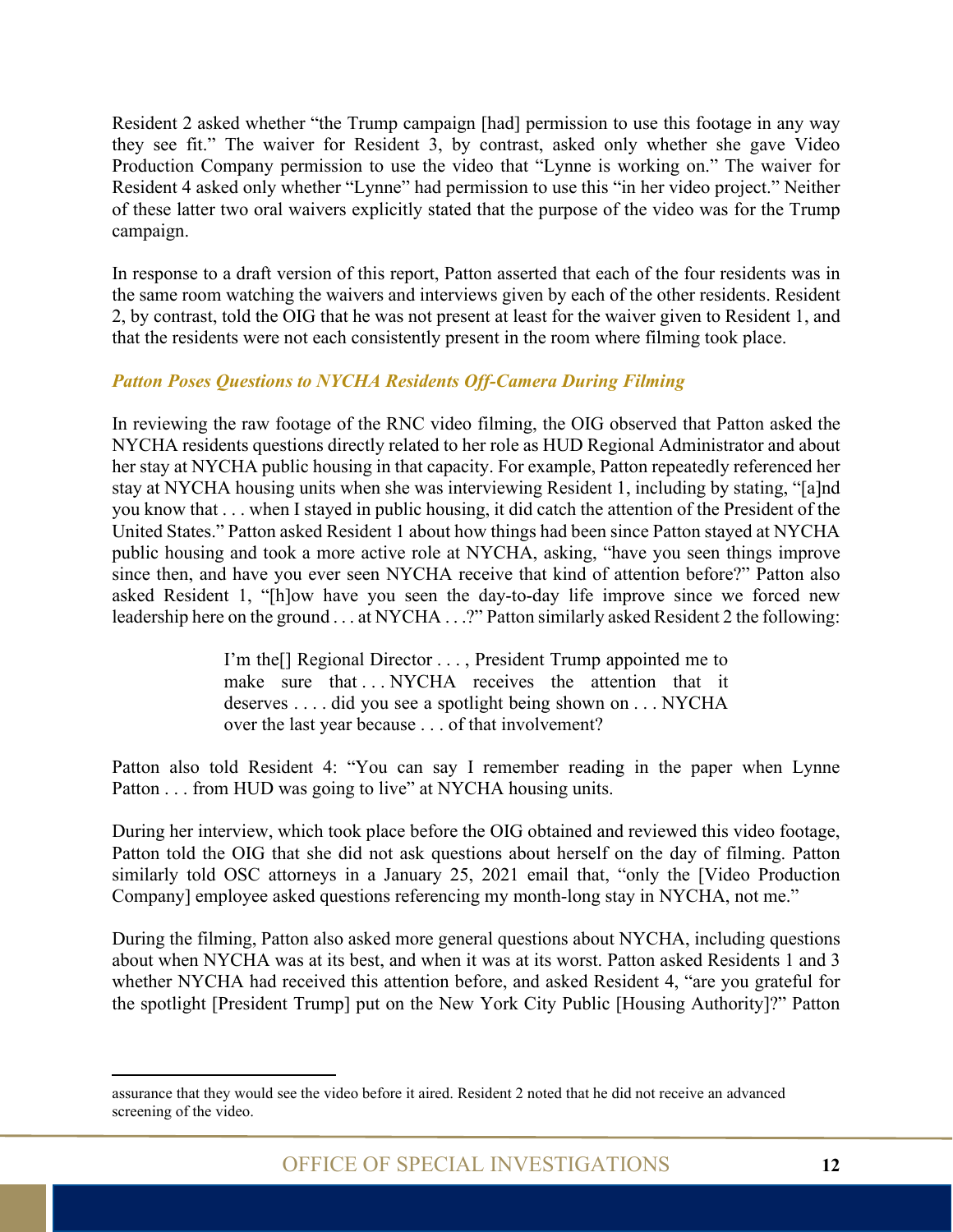also asked general questions about whether the residents had seen improvement with public housing. $29$ 

Additionally, Patton used her role as interviewer to inform the residents of certain purported facts, as detailed below:

- Patton informed Resident 1 that NYCHA hired two contractors to support janitorial services;
- Patton informed Resident 1, Resident 2, and Resident 4 that the President signed a bill giving NYCHA more money than any administration since 1977;
- Patton informed Resident 1 that the President started a task force to address COVID in the inner city;
- Patton informed Resident 1 that when Congresswoman Alexandria Ocasio-Cortez first met with NYCHA residents in the Bronx, she said NYCHA should prioritize energy-efficient appliances;
- Patton informed Resident 2 crime had spiked in the previous four months;
- Patton informed Resident 2 about job programs that the Trump administration created;
- Patton informed Residents 1 and 3 that NYCHA is the largest public housing authority in the country, housing more people than the entire city of Miami;
- Patton informed Resident 3 she has always made sure the President understands that most residents of public housing, particularly NYCHA, are hard-working, rent-paying, taxpaying Americans;
- Patton informed Residents 2 and 3 that New York City Mayor Bill de Blasio had her position at HUD in the past; and
- Patton informed Resident 4 that one in six Hispanics voted for President Trump.

Patton also provided phrases for the residents to repeat in the video footage. For example, Patton said to Resident 1, "say [you were] invited to the White House . . . after Lynne Patton stayed with [you] because . . . of the conditions that the President saw . . . . something like that."

In the video footage, an individual retained by Video Production Company (Video Production Associate) referred to Patton by her role at HUD on several occasions. When Resident 3 referred to Patton by her first name, Video Production Associate stated, "don't refer to [her as] Lynne" because "it won't work in our video. . . . She's HUD. . . . she's the administration." Video Production Associate also told Resident 4, "right now, you're basically talking to HUD right here. [Patton] represents HUD . . . [as a] very high-ranking HUD officer. . . . [D]oesn't it mean a lot that the administration is sending senior HUD officials into New York City to help us clean up the mess, right?" Video Production Associate later said, "[Patton] represents the administration." Video Production Associate also reminded Resident 1, "Lynne Patton from HUD came in and

<span id="page-18-0"></span> $^{29}$  Patton also asked other questions, including questions about the residents' opinions of local leadership and how local leadership has done with public housing, about the size of the police force and resident thoughts on downsizing the police presence in New York City, and about putting illegal immigrants before black Americans in public housing.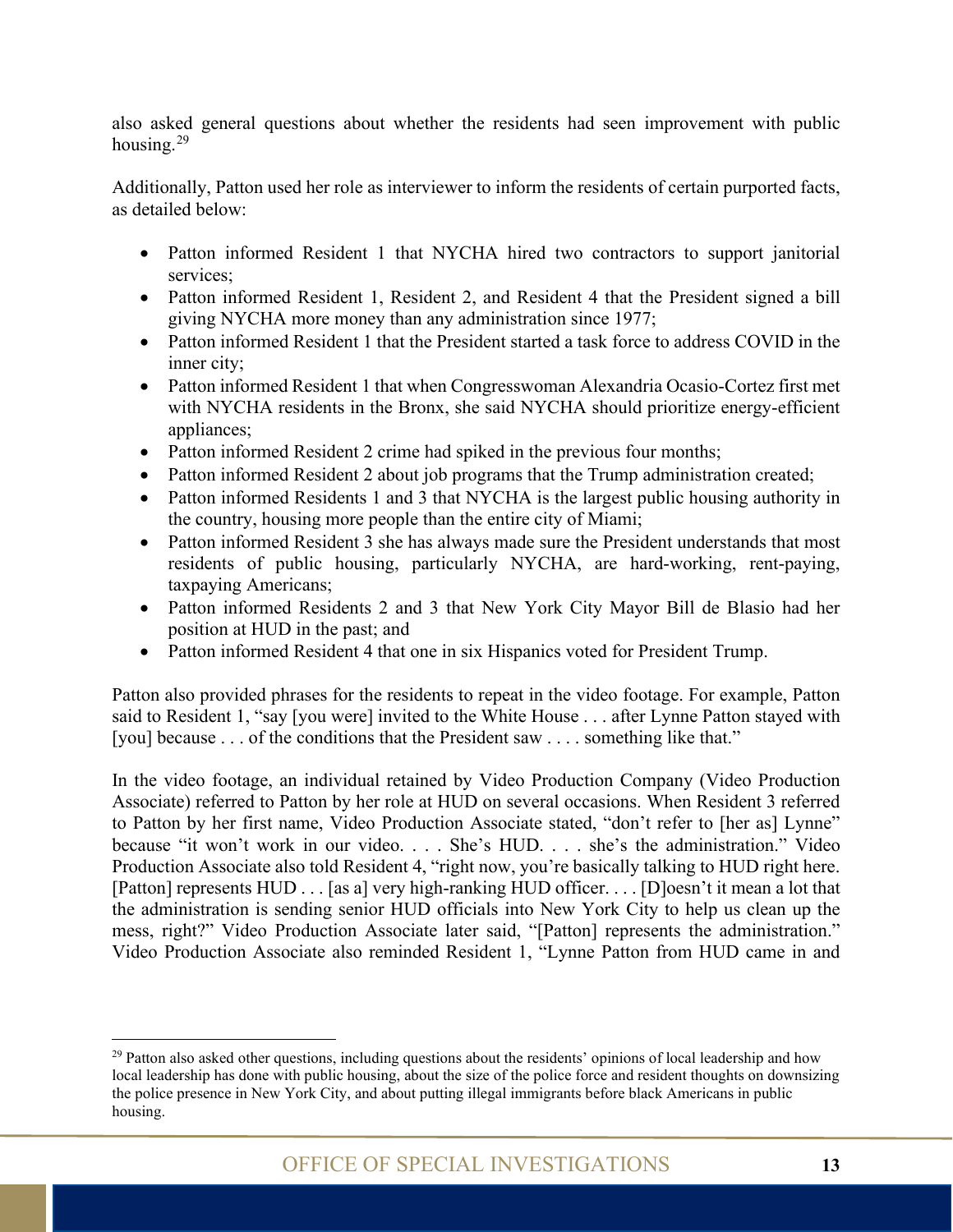actually lived here [at NYCHA]." Patton did not correct Video Production Associate or otherwise explain that she was present at the filming in her personal capacity, nor did anyone else present.<sup>[30](#page-19-1)</sup>

Video Production Associate also asked the residents questions about Patton while Patton was in the room, again referencing her role as Regional Administrator. For example, Video Production Associate asked Resident 2: "What does people like . . . HUD and Lynne, are they fighting for you?" Video Production Associate asked Resident 3: "And what about the new people from HUD that the President sent in?" Video Production Associate also told Resident 3, "I would say since [Patton is] sitting right here it seems like there is someone [from the administration] who's interested in listening." In response, Resident 3 said: "One of the ones I can say that has been out here on the frontline is Ms. Lynne Patton, the HUD Regional Director."

During her interview with the OIG, which took place prior to the OIG's viewing of the video footage, Patton stated, "the [Video Production Company] cameraman started asking questions, but he asked basic questions. He did not know the types of questions to ask. He asked things like how long have you been a resident of public housing, what do you think is the worst thing you've seen in public housing." Regarding her own role in asking questions of the residents, Patton stated that she:

> was able to interject, and I started asking off the top of my head just more specific questions, like I said what do you think of past NYCHA leadership? Do you think that they, you know, were -- were responsive to your concerns? What do you think of -- of, you know, the fact that 80 percent of NYCHA lost heat and hot water last year? These are things that the cameraman would not have known.

Patton explained her role as interviewer by stating that the RNC-video production team would not have known what questions to ask the NYCHA residents if she did not help. For example, Patton stated that the team would not have known that the residents had no heat the year before and to ask them how the heat and hot water improved during the Trump administration.

#### <span id="page-19-0"></span>**V. Patton's Post-Production Interactions Regarding the RNC Video**

Patton met with Subordinate 1 and Subordinate 2 the day after filming, on August 19, 2020. Subordinate 1 and Subordinate 2 both told the OIG that Patton informed them during this meeting that she had asked the NYCHA residents questions off camera during the filming. Subordinate 2 said this was surprising because Subordinate 2 had thought that Patton would not be asking questions based on her email correspondence with Williams and others on August 17, 2020. According to Subordinate 2, Patton relayed that she asked the questions because she felt the residents were more willing to open up with her asking them. Patton similarly told the OIG: "I think my presence there made [the NYCHA residents] feel more comfortable. They started laughing, smiling, letting their guard down."

<span id="page-19-1"></span><sup>&</sup>lt;sup>30</sup> In response to a draft version of this report, Patton asserted that she stated "countless times" throughout the filming that she was present in her personal capacity, requested that we include "the many times" that she stated this, and argued that the OIG's "[f]ailure to do so represents outright bias." However, the OIG viewed the entirety of the video footage from the filming, which contained no such statements from her.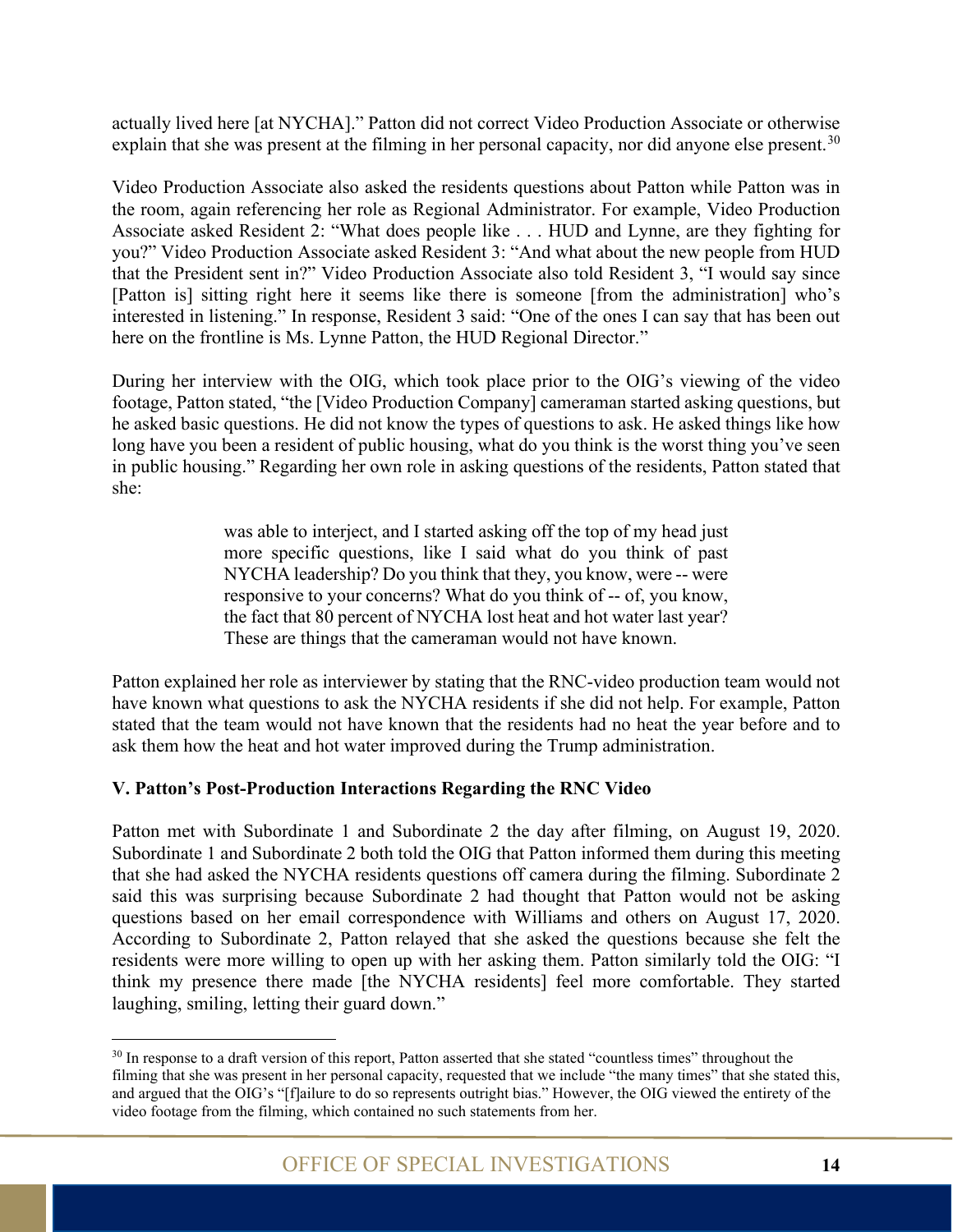Microsoft Word metadata shows that Patton edited a voiceover script for the RNC video on her work computer from 8:19 a.m. until 8:40 a.m. that day. At 8:42 a.m., Patton used her personal email to send an edited version of the script to several individuals, including one Video Production Company representative, noting that she had made one edit.

Later on August 19, Patton emailed two versions of potential RNC-video voiceover scripts to Subordinate 1 and Subordinate 2 from her HUD email address to their HUD email addresses. Patton told the OIG that she sent these versions to Subordinate 1 and Subordinate 2 so that they could see the differences between the two versions and because she wanted their opinions on whether the scripts violated the Hatch Act. Neither Subordinate 1 nor Subordinate 2 appears to have responded to this email.

Patton told the OIG that Video Production Company began editing the footage after the video's filming. According to Patton, she texted with a Video Production Company employee during this period. Patton said she used her personal email to send this employee pictures from the public domain for use in the RNC video, including pictures of "distressed" NYCHA conditions. Patton researched when she sent these pictures during her OIG interview, and said she sent them on August 25, 2020, at 11:55 a.m. Patton added that she did not know if she sent these pictures during work hours, but noted she could have done this during her lunch break. Patton said she probably only saw the RNC video twice during her post-production interactions with Video Production Company.

On August 26, 2020, Patton used her personal email account to write to an individual from a media company about the RNC video, stating that she wanted to make sure that the video highlighted the "horrific conditions" at NYCHA, that it included sufficient footage of Resident 1, and that Video Production Company used Resident 1 or someone else to highlight Patton's stay in public housing. Additionally, undated screenshots of text messages provided by Video Production Company show that Patton used her personal phone to send a message to Video Production Associate and a Video Production Company employee stating: "And add a line from . . . [Resident 1] about me living in public housing at 1:52," and another one stating: "I thought we could squeeze in some distressed conditions pic[ture]s between  $00:57 - 1:000$  (see attached pics)."

Although Williams did not provide testimony to the OIG during this review, Bohling recounted her conversations with him following the RNC-video filming during her OIG interview. Bohling said she spoke with Williams a couple of times on the topic during August 19 or 20, and both Bohling and Williams agreed that Patton did not follow Williams' August 17 advice to her. Bohling stated that Williams told her he could have been clearer by adding one extra sentence to his August 17 email specifically indicating that Patton "should go nowhere near the production of a video about NYCHA that is a campaign video" and that Patton should not be physically present during this video filming. Bohling told the OIG that both she and Williams thought his email had been clear, but that Patton's argument afterwards was she did not do anything wrong because she was behind the scenes.

Patton told the OIG that, because of the guidance she received prior to her participation in the RNC video, she believed that as long as her participation resulted in no new video or audio of her, she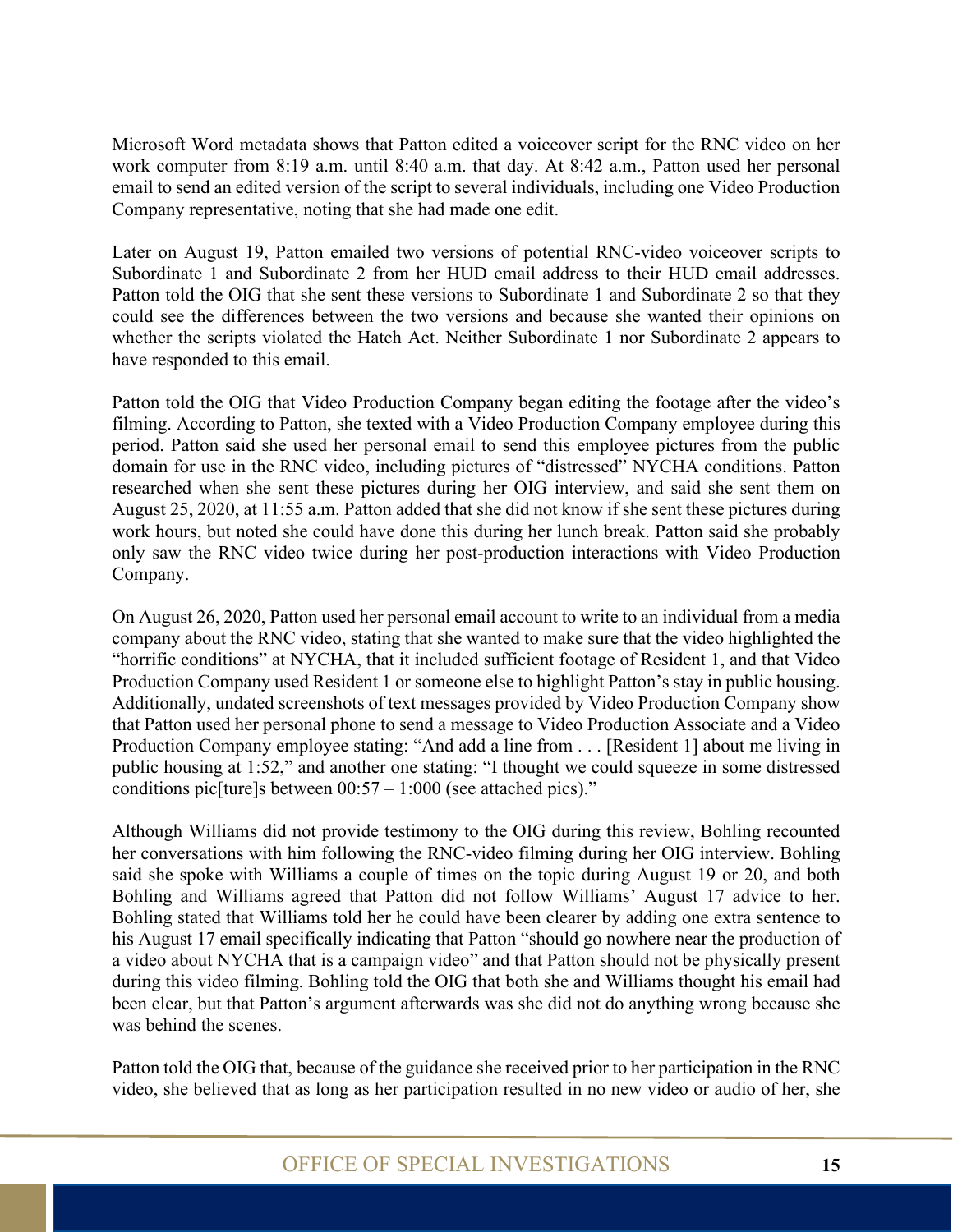would be following the guidance, and she could therefore ask the NYCHA residents questions off camera as she did. When asked by the OIG what she would have done differently in retrospect, Patton said she would have approached the residents herself, made sure the residents were a bit more "media savvy," and "maybe [she] would have resigned."

#### <span id="page-21-0"></span>**VI. Patton's Contemporaneous Discussions with NYCHA Residents about Forming a Residential Management Corporation**

During her OIG interview, Patton explained that NYCHA residents have the ability to form a Residential Management Corporation (RMC) and become a management agent for NYCHA. At the time of the RNC-video filming, NYCHA residents were attempting to meet with HUD representatives to learn more about forming an RMC. Indeed, email evidence shows that Resident 2 reached out to HUD about forming an RMC as early as 2018, and Patton told the OIG that Resident 1 had been asking her for weeks about an RMC meeting and that NYCHA residents had wanted answers from HUD about forming an RMC for a while.<sup>[31](#page-21-1)</sup>

On August 13, 2020, just days before the filming of the RNC video, Resident 2 emailed Daniel Sherrod, Director of HUD's Office of Field Operations for Prevention, Recovery, and Transformation of Federal Monitorships in Public and Indian Housing, about the formation of an RMC, and Sherrod sent an email to Patton on August 14, 2020, about setting up a meeting on this topic. On August 17, 2020, the day before the RNC-video filming, Patton responded to Sherrod's email by noting this would work for her calendar. Patton told the OIG she responded to this email because Resident 1 had reminded her about the subject around that day.

On August 31, 2020, Sherrod emailed Patton to tell her he was no longer planning on scheduling an RMC meeting. Patton responded that same day by stating: "Sorry for the confusion, but can we PLEASE have to have [sic] the RMC meeting because I've personally promised . . . [Residents 1] and 2 and others] that we would. Sept. 3. I spoke to . . . [Resident 2] yesterday and he asked about it. Win win." Patton told the OIG that she made this "personal promise" in her HUD capacity, and that she had promised the NYCHA residents that they would get answers they were seeking about RMCs.

Patton told the OIG that her promise of an RMC meeting did not influence the NYCHA residents' decision to participate in the RNC video, but admitted that the timing "look[ed] weird."[32](#page-21-2) Sherrod similarly told the OIG that he did not think Patton promised the residents the RMC meeting in exchange for their participation in the RNC video, nor did he think the availability of this meeting was related to the RNC video. Resident 2 told the OIG that he did not feel Patton agreed to an RMC meeting because of his participation in the RNC video, nor did he feel that if he had not participated in the video the RMC meeting would not have happened. Resident 2 reiterated that he was not promised anything for participating in the RNC video "[o]utside of the opportunity to advocate."

<span id="page-21-1"></span><sup>&</sup>lt;sup>31</sup> In Patton's interview, she indicated that HUD was helping the residents understand how to establish an RMC and specifically noted that HUD wanted to make clear that NYCHA was under no obligation to hire the RMC even if one was formed.

<span id="page-21-2"></span><sup>&</sup>lt;sup>32</sup> Email evidence shows that this meeting was scheduled. However, Sherrod could not recall if the meeting ever actually occurred.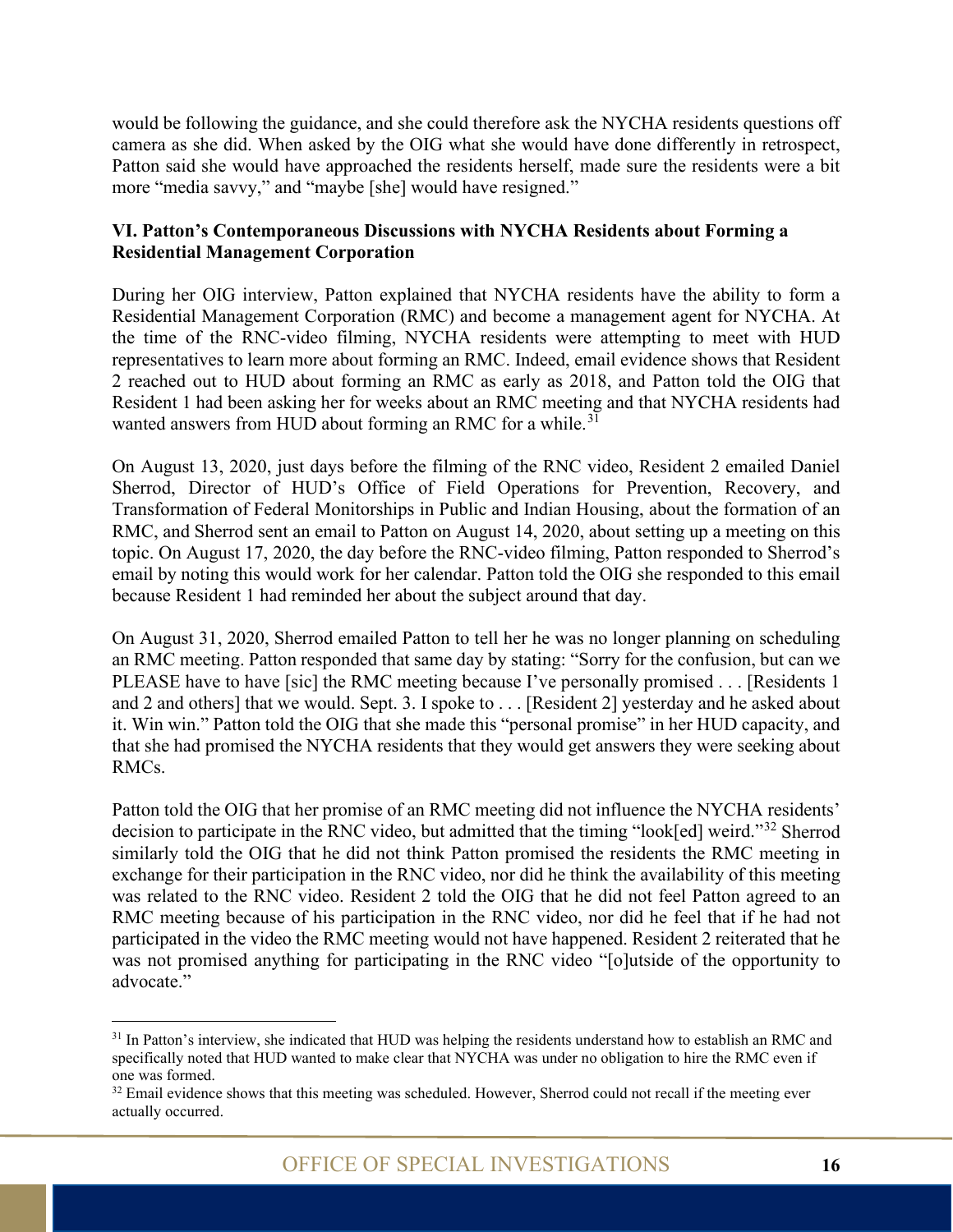#### <span id="page-22-0"></span>**VII. Patton's Ethics Training and Consultations**

A HUD ethics attorney confirmed for the OIG that Patton attended annual ethics training sessions in 2017, 2019, and 2020.<sup>[33](#page-22-1)</sup> The 2020 training included content related to Sections 5 C.F.R  $\S$  $2635.702$ -705, and the Hatch Act.<sup>[34](#page-22-2)</sup> Additionally, Patton received guidance from HUD ethics officials regarding her stay at NYCHA housing in January 2019.

On April 24, 2018, then-HUD General Counsel Paul Compton sent a memorandum to all Regional Administrators, including Patton, titled, "Speaking at Partisan Political Campaign Events." This memorandum discussed how to participate in political events "without running afoul of the Hatch Act." The memorandum also listed procedures to follow for obtaining approval from the Department to work on a political campaign.

In September 2019, OSC determined that Patton had violated the Hatch Act on two prior occasions and warned her that any additional violations would be considered willful and knowing, which could result in further action against her.<sup>[35](#page-22-3)</sup> During her December 2020 interview, Patton informed the OIG that her "past violations" prompted her to request and begin participating in biweekly meetings with Regional Counsel to discuss ethics issues that could result from her political activity, and that these meetings had begun at some point in the preceding year-and-a-half to two years.

According to Subordinate 2, these meetings began around March 2018, well prior to Patton receiving her Hatch Act warning from OSC, and Simmons, Levin, and Subordinates 1 and 2 attended these biweekly meetings with Patton. Simmons recalled that he began participating in these meetings in June 2018 after he was promoted to Regional Counsel but that these meetings had begun prior to his promotion.<sup>[36](#page-22-4)</sup>

Subordinate 2 informed the OIG that on February 4, 2020, Patton discussed taking a leave of absence to work on the reelection campaign for President Trump, but that she never ultimately took this leave of absence. Indeed, Subordinate 2 recalled several conversations with Patton about her potentially taking a leave of absence for political activity, including the potential of her taking such leave beginning around Labor Day 2020 through October 2020. Patton sent a memorandum to Levin and Simmons, copying Subordinate 1 and Subordinate 2, with questions about what would be required to take this leave. On July 23, 2020, HUD ethics officials responded to Patton's inquiry and informed her that both the Hatch Act and federal ethics regulations would still apply to any federal employee working on a political campaign even if he or she were on leave at the time.<sup>[37](#page-22-5)</sup>

<span id="page-22-2"></span><span id="page-22-1"></span><sup>&</sup>lt;sup>33</sup> This ethics attorney did not have a record that Patton attended annual ethics training in 2018.<br><sup>34</sup> The content of the 2017, 2018, and 2019 ethics training was similar with respect to 5 C.F.R. § 2635.705, but detailed information related to the Hatch Act appeared only in the 2020 training.

<span id="page-22-3"></span><sup>35</sup> *See* Letter from Erica Hamrick, Deputy Chief, U.S. Office of Special Counsel, to Noah Bookbinder, Exec. Dir., Citizens for Responsibility and Ethics in Washington [\(Sept. 18,](file://hudoig.gov/public/HUDShare/OSI/Shared/Patton/A-%20Background%20Documents/d-%20other/Ltr-to-CREW-re-Patton.pdf) 2019).

<span id="page-22-4"></span><sup>36</sup> Simmons also noted that Patton attended numerous meetings with John Cahill, former Regional Counsel, Paul Compton, former General Counsel, Linda Cruciani, former Deputy General Counsel, and Lindsey Allen, Assistant General Counsel, from January 2017 until May 2018.

<span id="page-22-5"></span><sup>&</sup>lt;sup>37</sup> This memorandum stated: "It is important to note that regardless of whether you are considered a paid or unpaid volunteer or are on annual leave or LWOP, you will be subject to all applicable government ethics, standards of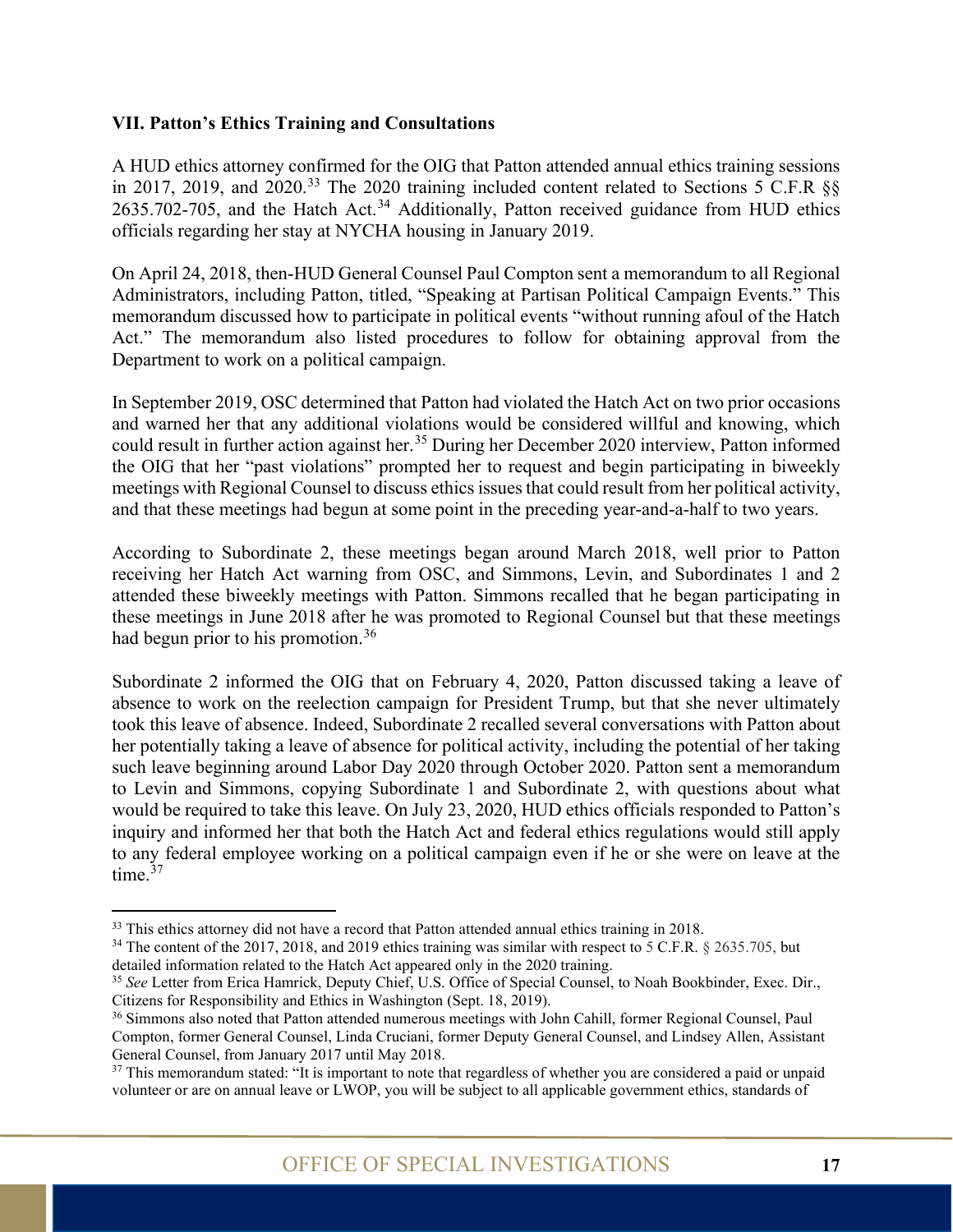#### <span id="page-23-0"></span>**Analysis**

#### <span id="page-23-1"></span>**I. Patton's Activities Associated with the Production of the RNC Video Violated 5 C.F.R §§ 2635.702 and 2635.101(b)(14)**

5 C.F.R § 2635.702 generally prohibits any federal employee from using his or her public office for "the private gain of friends, relatives or persons with whom the federal employee is affiliated in a nongovernmental capacity."<sup>[38](#page-23-3)</sup> And  $\overline{5}$  C.F.R. § 2635.101(b)(14) mandates that federal employees "shall endeavor to avoid any actions creating the appearance that they are violating the law," including Section 2635.702, as judged "from the perspective of a reasonable person with knowledge of the relevant facts."<sup>[39](#page-23-4)</sup>

In this case, the evidence shows that Patton's activities associated with the production of the RNC video violated Section 2635.702 or, at a minimum, created the appearance that she violated this ethics regulation, in violation of Section 2635.101(b)(14).

#### <span id="page-23-2"></span>*Patton Induced NYCHA Residents to Provide a Benefit to the Trump Campaign*

Section 2635.702(a) clarifies that one particular manner in which a federal employee may violate Section 2635.702's general prohibition is by using or permitting the use of his or her government "position or title or any authority associated with [his or her] public office in a manner that is intended to coerce or induce another person, including a subordinate, to provide any benefit . . . to . . . persons with whom the employee is affiliated in a nongovernmental capacity."<sup>[40](#page-23-5)</sup>

Here, the evidence shows that Patton and others involved in producing the RNC video viewed the participation of NYCHA residents in it as a "benefit" for the Trump campaign, with which Patton was "affiliated in a nongovernmental capacity."

Patton herself told the OIG that the purpose of the video was to promote the reelection of President Trump by showing improvements made to NYCHA under his administration, that the video was of sufficient "benefit" to the Trump campaign that they were willing to pay for its production, and a version of the video showing the NYCHA residents in fact aired during the RNC on August 27, 2020, as part of the campaign's effort to reelect President Trump.

Patton's "affiliation" with the Trump campaign and its efforts to elect a particular candidate to public office, a distinctly "nongovernmental" endeavor, is also plain. For example, Patton told the OIG that she personally discussed the idea of producing the RNC video with the campaign's senior

conduct, Hatch Act provisions, and Agency guidance while you remain a federal employee, including the guidance provided by J. Paul Compton, Jr., General Counsel, to all Regional Administrators, on April 24, 2018 . . . ." Memorandum from Ventura Simmons, Regional Counsel, U.S. Dep't of Hous. and Urban Dev., to Lynne Patton, Regional Administrator, U.S. Dep't of Hous. and Urban Dev. (July 23, 2020). This memorandum also stated that while speaking in her personal capacity, Patton could only speak about matters in the public domain related to her official duties or within the scope of HUD's mission, and contained guidance regarding travel, fundraising, speaking, and outside income earned while on leave status. *See id*.

<span id="page-23-4"></span><span id="page-23-3"></span><sup>38</sup> 5 C.F.R § 2635.702.

<sup>39</sup> *Id.* § 2635.101(b)(14).

<span id="page-23-5"></span><sup>40</sup> *Id.* § 2635.702(a).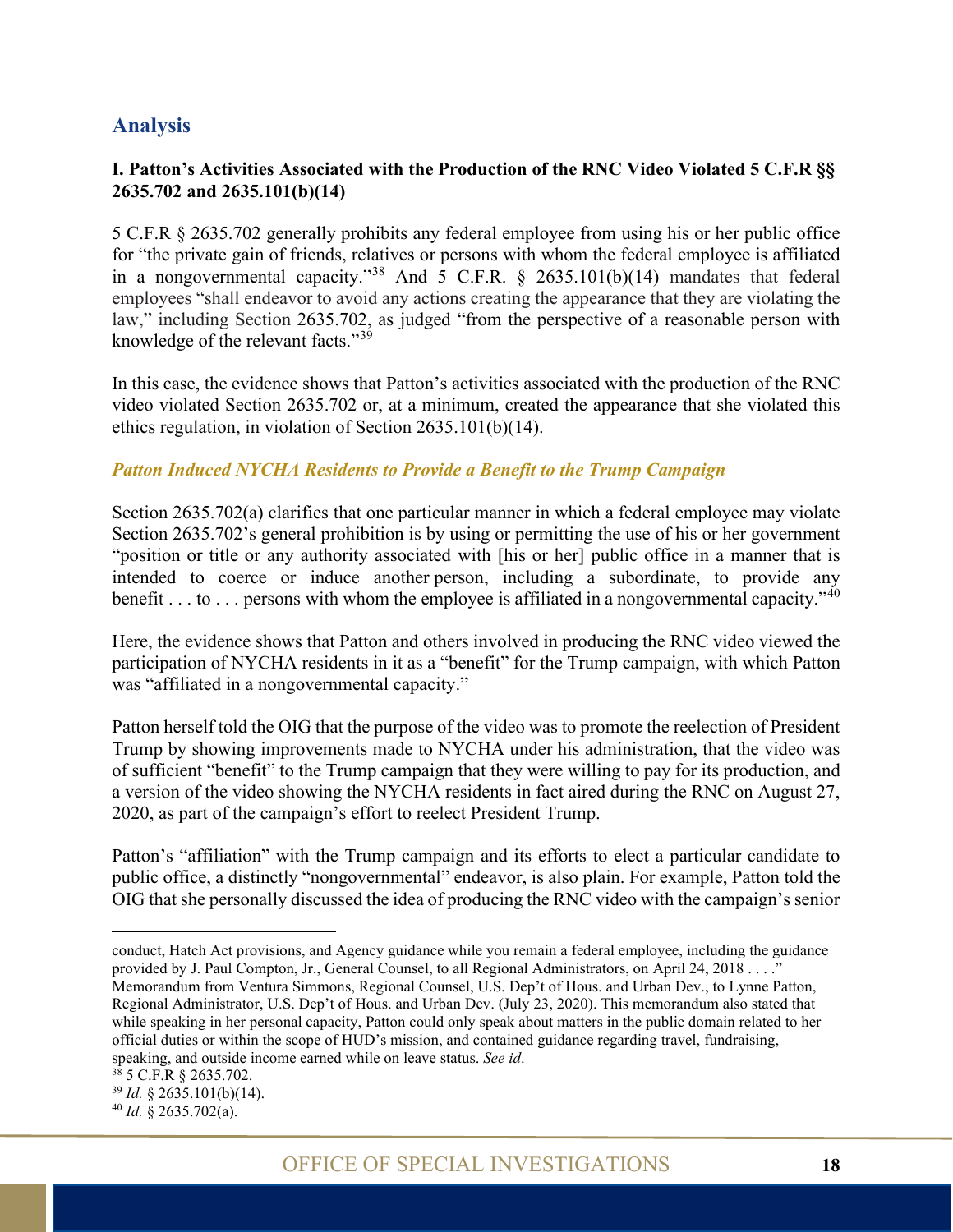leadership, including Campaign Official 1 and Campaign Official 2. Patton also informed colleagues at HUD that the "White House" wanted her to do the video, and that she needed to "to do whatever the WH/Campaign asks of me to help POTUS [get] re-elected."

Further, the evidence shows that Patton used her government position, title, and "authority associated with [her] public office" to "induce" Resident 1 to appear in the RNC video and then elicit particular responses of benefit to the Trump campaign from Residents 1-4.

As an initial matter, the evidence shows that the only reason Resident 1 participated in the RNC video at all was because Patton herself solicited her participation. Resident 1 told the OIG that she probably would not have participated in the production of the RNC video had anyone other than Patton asked her to do so. And Patton's particular position with HUD played an essential role in her ability to secure the participation of Resident 1 and the other NYCHA residentsin the video.

Resident 1 first met Patton because her position as NYCHA Resident Council President required her to interact with Patton, who as HUD Regional Administrator oversaw NYCHA, to discuss matters of importance to NYCHA residents. Although the evidence indicates that Patton and Resident 1 may have developed a friendship through these interactions and discussed non-NYCHA matters on occasion, Resident 1 made it clear during her OIG interview that Patton's position with HUD remained central to their relationship. For example, Resident 1 told the OIG that a majority or almost all of her conversations with Patton were related to housing, NYCHA, and HUD issues. Resident 2 similarly told the OIG that he knew Patton solely because of her role at HUD and had never communicated with Patton outside of HUD-related meetings prior to his participation in the RNC video.

Residents 1 and 2 also told the OIG that they viewed their participation in the RNC video as a means of advancing issues of importance to NYCHA residents, which fell squarely within the purview of Patton's "authority associated with [her] public office." For example, Resident 1 said a primary factor in her decision to participate in the RNC video was that Patton had always helped her with HUD-related inquiries; when Resident 1 reached out to Residents 2 and 3 to solicit their participation in the video, Resident 1 told the other residents the video would provide them an opportunity to talk about NYCHA; and Resident 2 similarly told the OIG that he agreed to participate in the video because Resident 1 told him Patton wanted to make a video about NYHCA and he believed this would give him a platform to advocate for housing issues.

Thus, the evidence shows that Patton's government position and its influence over housing issues was a key factor in inducing the NYCHA residents to appear in the RNC video in the first place. But the evidence also shows that Patton went on to use or permit another to use her position, title, and authority within the government to "induce" particular responses from the NYCHA residents of benefit to the Trump campaign during the filming of the RNC video as well. For example, Patton:

• Repeatedly invoked her position, title, and the authority she had over NYCHA as HUD Regional Administrator to elicit particular responses with statements and questions such as the following: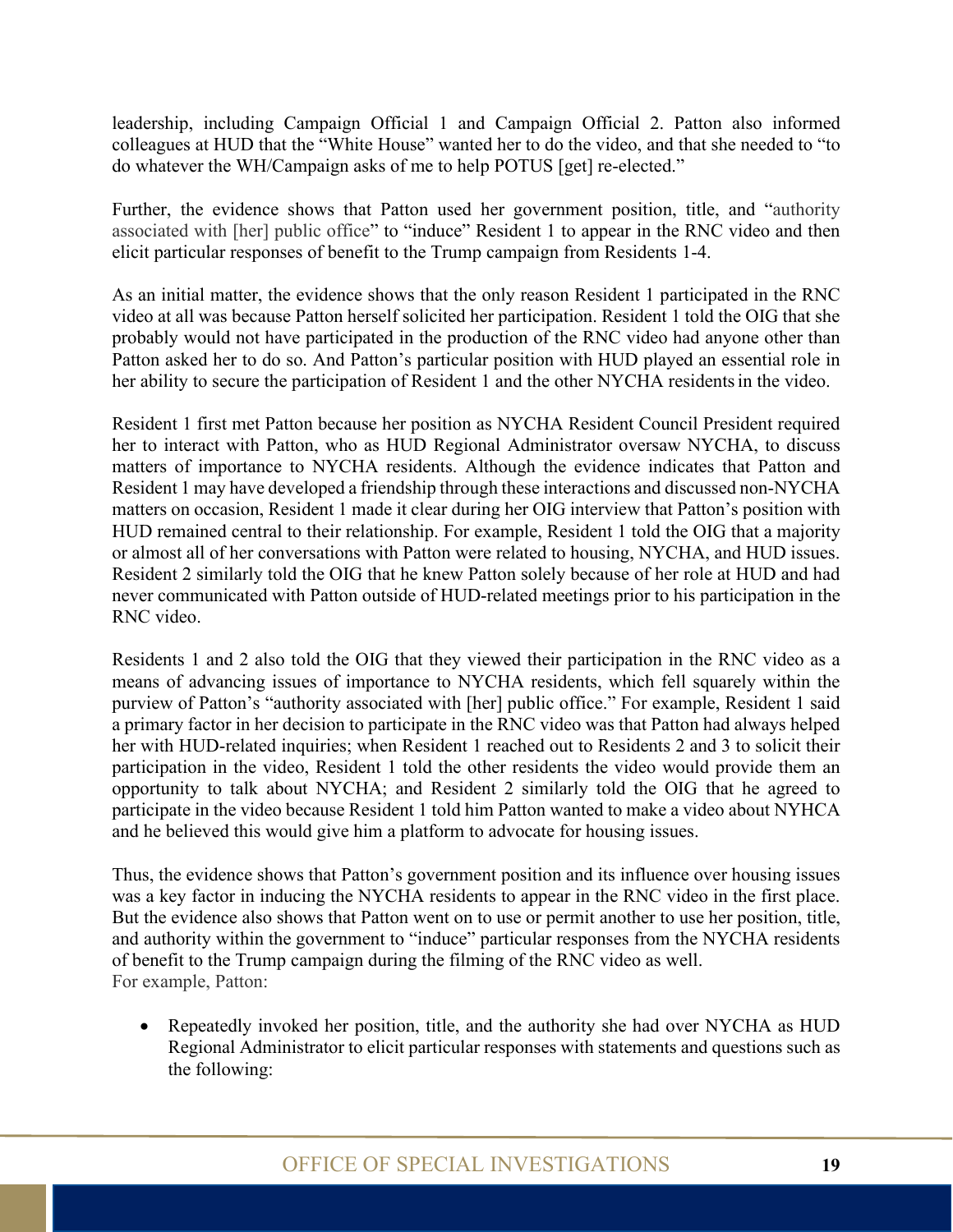- o "I'm the[] Regional Director . . . President Trump appointed me to make sure that . . . NYCHA receives the attention that it deserves . . . ."
- o "[D]id you see a spotlight being shown on . . . NYCHA over the last year because . . . of that involvement?"
- o "How have you seen the day-to-day life improve since we forced new leadership here on the ground . . . at NYCHA . . . ?"
- Repeatedly referenced and solicited particular responses from the NYCHA residents regarding her stay in NYCHA housing units, something she did as part of her official duties as HUD Regional Administrator, including with statements or questions such as the following:
	- $\circ$  "And you know that  $\dots$  when I stayed in public housing, it did catch the attention of the President of the United States."
	- o "Have you seen things improve since then, and have you ever seen NYCHA receive that kind of attention before?"
	- o "You can say I remember reading in the paper when Lynne Patton . . . from HUD was going to live" at NYCHA housing units.
	- o "Say [you were] invited to the White House . . . after Lynne Patton stayed with [you] because . . . of the conditions that the President saw . . . something like that."
- And repeatedly permitted a third party interviewing the NYCHA residents in her presence to invoke her government position and authority to elicit particular responses from them without objecting, including the following instances:
	- o "[D]on't refer to [her as] Lynne" because "it won't work in our video . . . . She's HUD . . . , she's the administration."
	- o "[R]ight now, you're basically talking to HUD right here. [Patton] represents HUD . . . [as a] very high-ranking HUD officer . . . ."
	- o "[D]oesn't it mean a lot that the administration is sending senior HUD officials into New York City to help us clean up the mess, right?"
	- o "Lynne Patton from HUD came in and actually lived here [at NYCHA]."
	- o "What does people like . . . HUD and Lynne, are they fighting for you?"
	- o "[W]hat about the new people from HUD that the President sent in?"
	- o "I would say since [Patton is] sitting right here it seems like there is someone [from the administration] who's interested in listening."

Patton's conduct in this regard violated the specific provisions of Section 2635.702(b) or, at a minimum, created the appearance that she did so.

Additionally, at the time of the RNC video filming, NYCHA residents, including Resident 1 and Resident 2, were attempting to meet with HUD representatives to learn about forming an RMC, and an RMC meeting was scheduled contemporaneously with the RNC video filming. Although Patton said this RMC meeting did not relate to the NYCHA residents' participation in the RNC video, she admitted that the timing "look[ed] weird."

Notwithstanding the testimony denying any connection between the RMC meeting and the RNC video, the proximity in timing between the meeting and the residents' participation in the video created an appearance that the NYCHA residents were granted the RMC meeting as a result of their participation in the RNC video. The evidence shows that Resident 2 reached out to HUD as early as 2018 about RMCs, and a meeting about RMCs was scheduled over two years later, right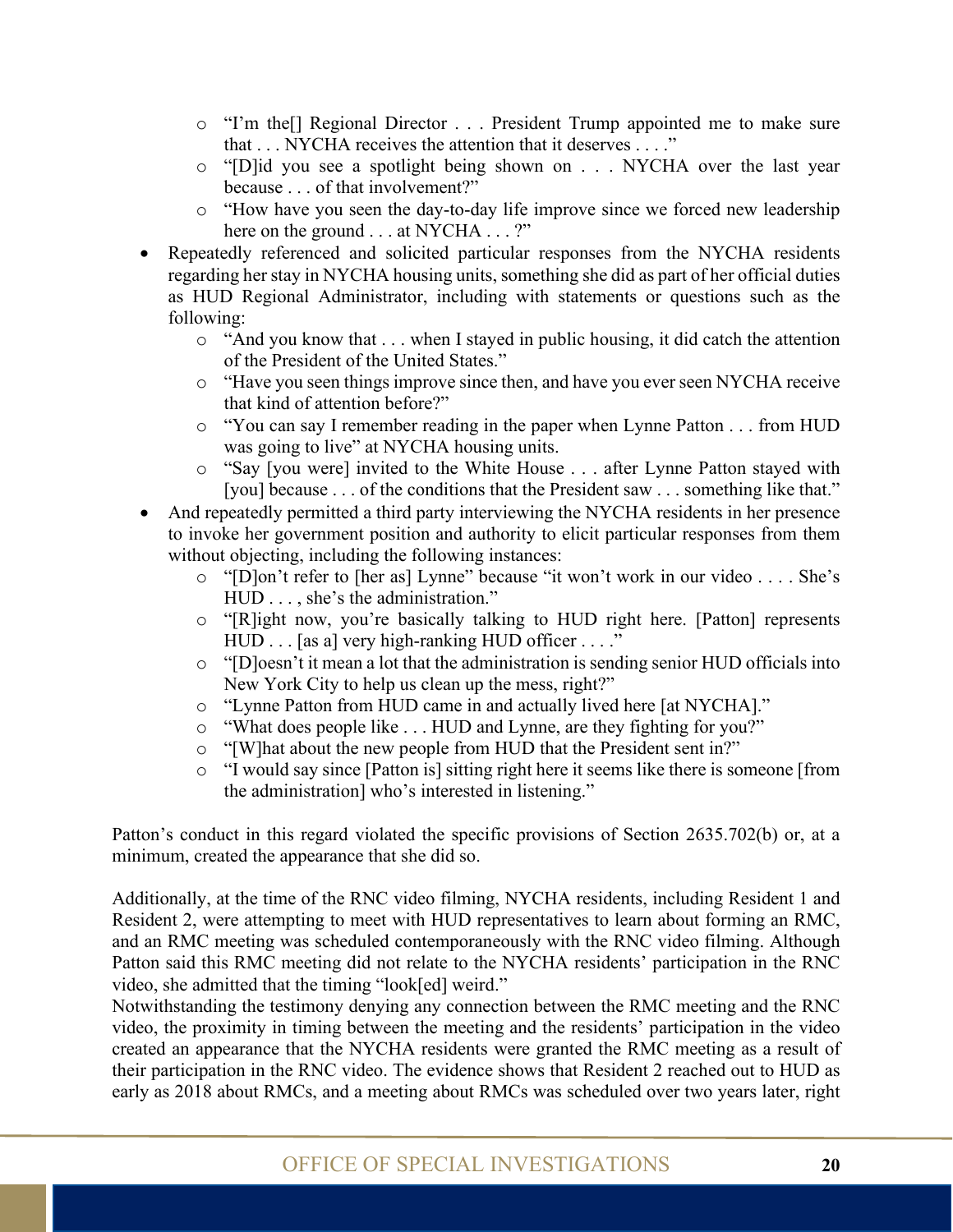after the filming of the RNC video. This appearance issue underscores the general risks inherent in a high-level HUD official with purview over NYCHA participating in an RNC video about NYCHA that included NYCHA residents when NYCHA residents had business or meetings with HUD of importance to them. The RMC issue also buttresses the totality of the facts supporting the finding that, at minimum, Patton's conduct regarding the RNC video ran afoul of 5 C.F.R. § 2635.101(b)(14), which confers upon government employees a duty "to avoid any actions creating the appearance that they are violating the law or . . . ethical standards."

#### <span id="page-26-0"></span>*Patton Used and Permitted the Use of her HUD Regional Administrator Position to Imply that HUD Endorsed President Trump's Personal Efforts Seeking Re-Election*

Section 2635.702(b) states that a federal employee shall not "use or permit the use" of his or her government "position or title or any authority associated with [his or her] public office in a manner that could reasonably be construed to imply that [his or her] agency or the [g]overnment sanctions or endorses [his or her] personal activities or those of another."[41](#page-26-1)

In facilitating the production of the RNC video, Patton repeatedly invoked her government position, title, and activities or permitted others to do so in a manner that could reasonably be construed by the NYCHA residents appearing in the video to mean HUD or the federal government endorsed Patton's "personal activity" of supporting the Trump campaign.

The evidence indicates Residents 1 and 2 at least understood by the day of filming that the video in which they were participating would be used at the RNC, but it is not clear from the record that Residents 3 and 4 understood this. Patton told the OIG that she informed all the NYCHA residents on the day of filming that the video would be used at the RNC, but the OIG was unable to interview Residents 3 and 4, and footage from their interviews shows that those producing the video told them only that the video was something "Lynne is working on" or "[Patton's] video project."

Regardless of what Patton or others may have told the NYCHA residents about her role in producing the RNC video, Patton's appearance on the day of filming and repeated invocation of her position, title, and duties as HUD Regional Administrator to elicit responses from the residents could reasonably be construed by each of those residents to imply that HUD or the federal government itself, including the White House, had "endorsed" her support of the Trump campaign.<sup>[42](#page-26-2)</sup> Indeed, Resident 1 specifically indicated during her OIG interview that NYCHA residents would not have viewed Patton's personal support of the Trump campaign as something distinguishable from the official authority granted to her by the government: "[O]ne thing you have to realize is that we look at [Patton] as a . . . HUD Regional Director, not as . . . [a] Trump aide. . . . as far as we're concerned, she's just HUD. . . . [W]e interact with her as HUD Regional Director."

Patton also violated or created the appearance that she violated Section 2635.702(b) in another manner as well. The evidence shows that Patton specifically sought and obtained responses from

<span id="page-26-2"></span><span id="page-26-1"></span><sup>&</sup>lt;sup>41</sup> *Id.* § 2635.702(b).<br><sup>42</sup> The OIG also notes that Subordinate 3, an individual who the NYCHA residents knew to be a HUD employee, made an appearance on the day of filming as well, and later sent Resident 1 photographs of the filming during work hours.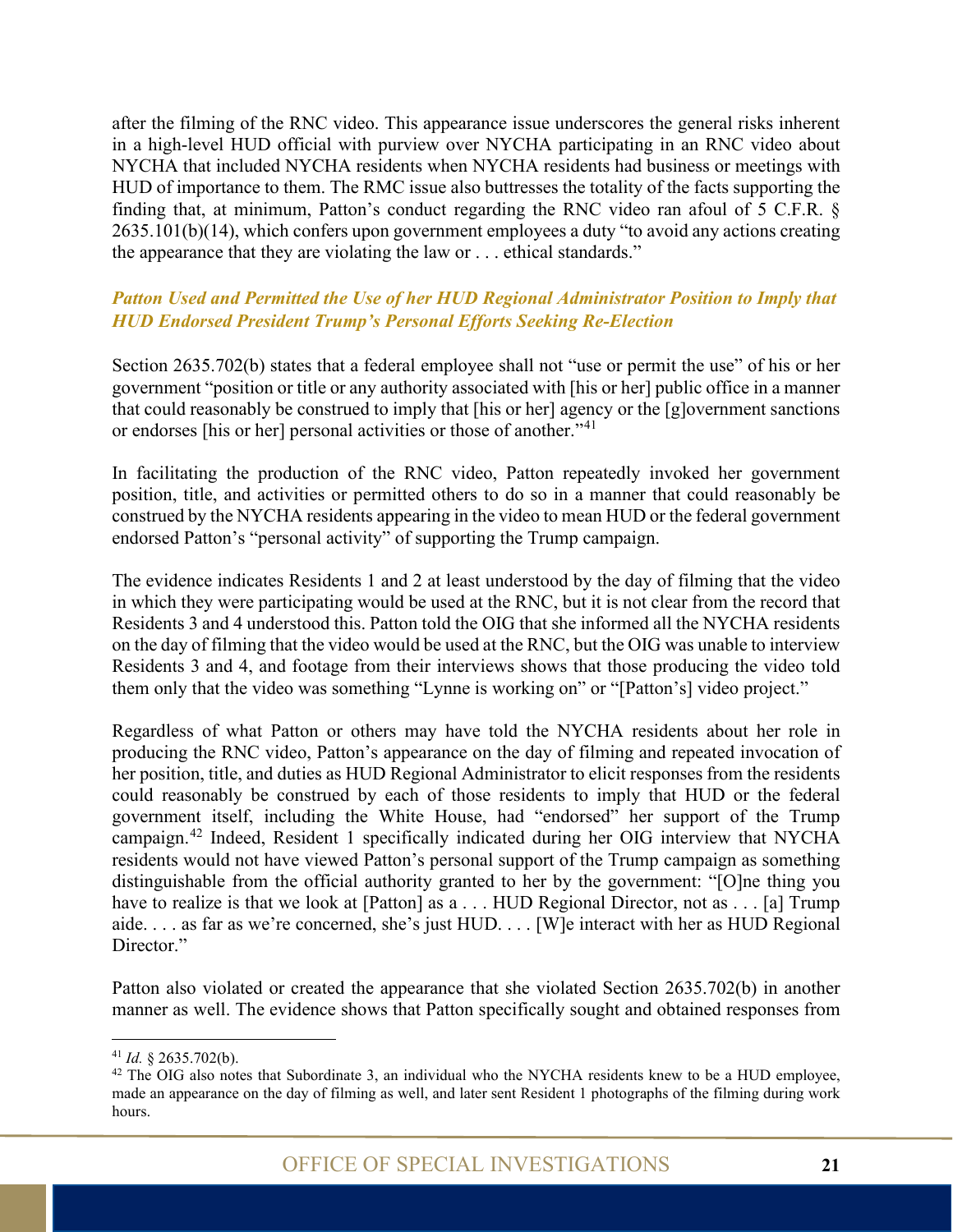the NYCHA residents explicitly referencing her position, title, and duties as HUD Regional Administrator, which Patton knew would be combined with images of her and Secretary Carson performing their official duties in the RNC video. In so doing, Patton "permitted" the Trump campaign to use her government position in a manner that a person viewing the video could reasonably construe as HUD or some portion of the federal government endorsing President Trump's reelection effort.

For example, Patton communicated with those editing the RNC video footage to provide them with pictures to use in the video, and to suggest that specific content from the interviews should be included, including a reference to her stay in NYCHA housing units, and to review and edit a version of the voiceover script. And footage from the video that aired during the RNC showed Resident 2 stating: "[S]ince HUD came in with Lynne Patton as the Regional Director for HUD, it helped us identify some longstanding systemic problems that we are now putting on the table and having discussions on," which was combined with images of Patton carrying out official duties, including photographs of Patton with Secretary Carson and President Trump.

In short, Patton's extensive participation in originating and shaping the particular content of the video shows that she actively "permitted" the use of her government position in a manner that could be so construed.

#### <span id="page-27-0"></span>*Patton Used and Permitted the Use of her HUD Regional Administrator Position to Imply that HUD Endorsed the Trump Campaign as an Enterprise*

The specific provisions of Section 2635.702(c) are also instructive in demonstrating why Patton's conduct violated the federal ethics regulations.<sup>[43](#page-27-1)</sup> That subsection supplements similar terms found in Section 2635.702's general prohibition and states that a federal employee "shall not use or permit the use of [his or her] [g]overnment position or title or any authority associated with [his or her] public office to endorse any product, service or enterprise."<sup>[44](#page-27-2)</sup>

The terms "product, service or enterprise" appear most naturally suited to describe commercial endeavors, but Section 2635.702's general prohibition states: "The specific prohibitions set forth in paragraphs (a) through (d) of this section apply this general standard, but are not intended to be exclusive or to limit the application of this section."<sup>[45](#page-27-3)</sup> In this regard, the term "enterprise" – which can be defined generally as a "project or undertaking" – could easily be interpreted to include a political campaign within the contemplation of Section  $2635.702$ 's express terms.<sup>[46](#page-27-4)</sup> This is especially so given that federal-employee endorsements of political activity are so robustly prohibited by other federal laws and policies, including the Hatch Act.

For all these reasons, the evidence is clear that Patton used or permitted the use of her government position, title, and authority associated with her public office to "endorse" or "benefit" the Trump campaign by her involvement with the RNC video, which is prohibited by the specific terms of Section 2635.702(a) through (c) and the regulation's general prohibition against using one's

<span id="page-27-1"></span><sup>43</sup> *See* 5 C.F.R § 2635.702(c).

<span id="page-27-2"></span><sup>44</sup> *Id.* § 2635.702.

<span id="page-27-3"></span><sup>45</sup> *Id.* 

<span id="page-27-4"></span><sup>46</sup> *Id.*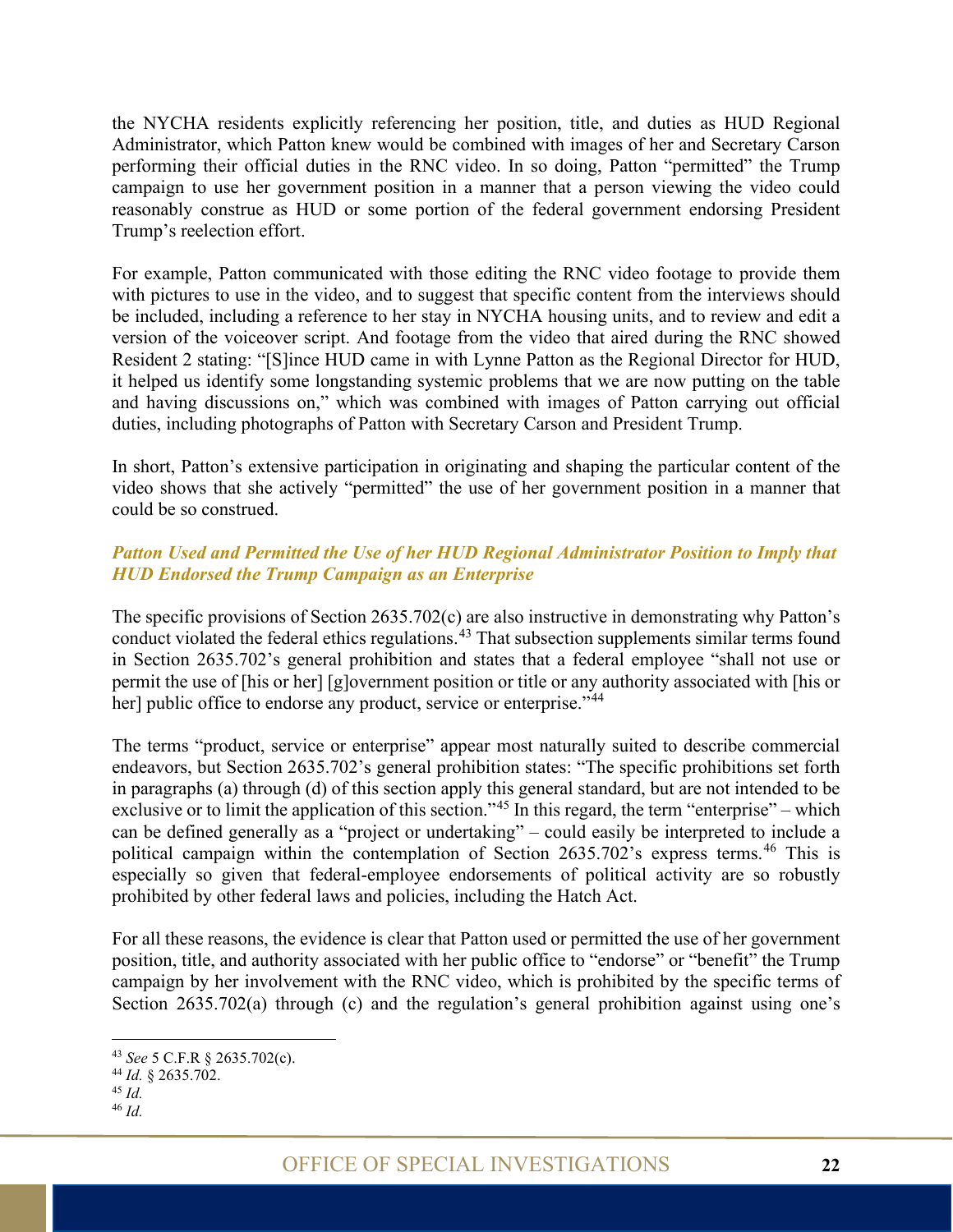government position for the "private gain" of others. The evidence similarly shows that, at a minimum, Patton failed to "avoid any actions creating the appearance" of noncompliance with federal ethics regulations through her involvement with the RNC video when judged "from the perspective of a reasonable person with knowledge of the relevant facts," in violation of Section  $2635.101(b)(14).^{47}$  $2635.101(b)(14).^{47}$  $2635.101(b)(14).^{47}$ 

#### <span id="page-28-0"></span>**II. Patton's Activities Associated with the Production of the RNC Video Are Not Covered by the "Safe Harbor" Provision Found in 5 C.F.R § 2635.107**

5 C.F.R § 2635.107 states that a federal employee "who has engaged in conduct in good faith reliance upon the advice of an agency ethics official" shall not be subject to disciplinary action if the agency determines that the conduct was in violation of the federal ethics regulations, "provided that the employee, in seeking such advice, . . . made full disclosure of all relevant circumstances."[48](#page-28-2)

In this case, Patton is no longer a federal employee and therefore not currently subject to agency disciplinary action for her participation in the RNC video in violation of Sections 2635.702 and 2635.101(b)(14) described above. But were Patton still a federal employee, the "safe harbor" provision found in Section 2635.107 would not shield her from disciplinary action because she did not make a "full disclosure of all relevant circumstances" when seeking advice from HUD ethics officials nor did she act in "good faith" compliance with the ethics advice she received.

The evidence shows that Patton consulted with HUD ethics officials about her participation in the RNC video in two separate interactions, and Patton indicated to the OIG that one of "several" mitigating factors was that she "voluntarily sought and relied upon to my detriment both legal and ethical guidance from HUD and the White House prior to filming the [RNC] video." The OIG agrees that Patton voluntarily sought guidance but we disagree that she disclosed all relevant circumstances and relied upon the guidance she received in good faith.

Patton first raised the RNC video with HUD ethics officials in a video conference with Levin and Simmons on August 12, 2020.

At that time, Patton was planning to appear on camera or narrate a roundtable with NYCHA residents in the RNC video, which she told Levin and Simmons. Patton told the OIG that she did not consult with Levin or Simmons about the possibility of her asking the NYCHA residents questions off camera. Levin and Simmons both told the OIG that neither of them offered Patton any ethics guidance during the conference and instead told Patton that she should speak to her leadership and advise her program office of her desire to participate in the video. Later that same day, Patton texted Simmons to inform him of a meeting about the RNC video she had with DeMarzo and Hughes. In response, Simmons verbally told Patton that she would be in violation of the ethics regulations if she appeared in the RNC video in the manner she had proposed unless she resigned her position with HUD before doing so.

Patton's second interaction with HUD ethics officials occurred throughout the day on August 17, 2020.

<span id="page-28-1"></span><sup>47</sup> *Id.* § 2635.101(b)(14).

<span id="page-28-2"></span><sup>48</sup> *Id.* § 2635.107.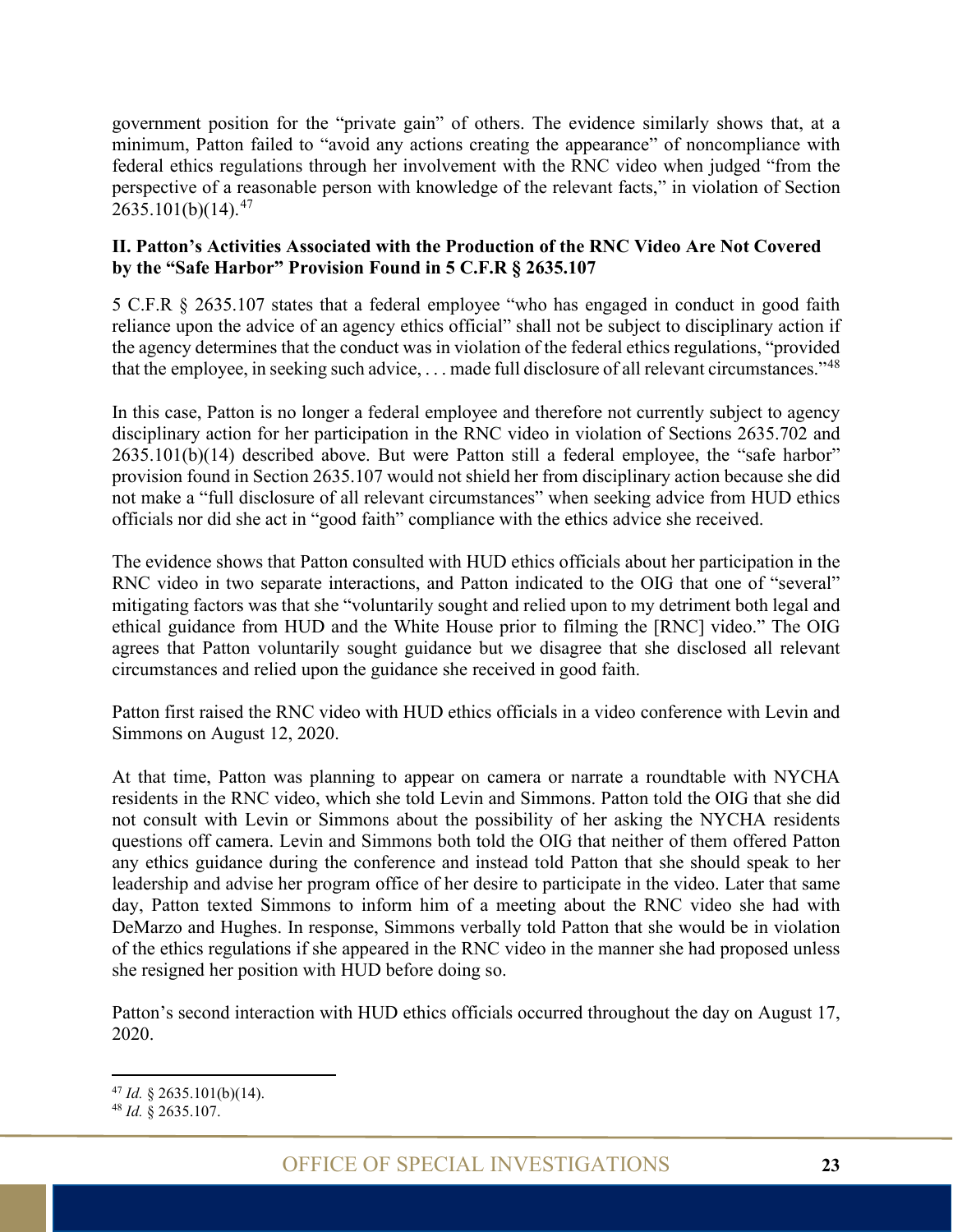This second interaction began when DeMarzo and Patton copied then-Principal Deputy General Counsel Williams on an email exchange regarding an earlier discussion they had about the RNC video that did not include Williams or any other HUD ethics official. In this exchange, Patton stated that, rather than appearing in the RNC video herself, she now planned to assist with "offcamera production" of the video in her personal capacity, but would not be discussing her "personal stay in NYCHA" and would "not be the one asking [NYCHA residents] questions directly and/or on camera." Instead, Patton stated that the "better scenario" would be for "an independent narrator" to " tell[] the story of [her] stay in NYCHA, along with actions that the Secretary and [she had] taken in [her] official role at HUD to improve NYCHA" and "ask[] NYCHA residents direct questions about how their living conditions have improved at NYCHA, on or off camera."

After this email exchange, Patton spoke by phone with DeMarzo, Hughes, and Williams. Patton made conflicting statements during her OIG interview regarding whether she may have somehow indicated to Williams during this call that she might possibly ask NYCHA residents questions off camera on the day of filming, which she had said she would not be doing in the email she sent Williams prior to the call. According to Patton, Williams told her during this call that she could participate in the production of the RNC video as long as any images of her or recordings of her voice used in the video had already appeared in the public domain. But other evidence calls the accuracy of this summary into question and shows that Williams did not provide approval for Patton to participate in the RNC video in the manner she ultimately did.

Patton herself wrote to Subordinate 1 and Subordinate 2 after this call to tell them Williams "basically said he didn't want [her] doing the video . . . at all," that she "couldn't discuss NYCHA or [her] stay at NYCHA" if she did assist in producing the video, and that if there is any reference to Patton's stay at NYCHA, it "needs to be told by an independent voiceover narrator or 'picture diary' without [her] . . . referencing it."

Subordinate 1 told the OIG that Williams asked Subordinate 1 after the call to encourage Patton not to do the RNC video, telling Subordinate 1 that Patton could not use her name or image in the video, participate in the production of the video, or "really have anything, substantively, to do with it," which caused Subordinate 1 to tell Patton it was not "wise" to participate in the video at all. Williams' subordinate Bohling likewise told the OIG that Williams told her after this call that Patton could not participate in the video. Bohling also told the OIG that Williams was not aware of the possibility that Patton might participate in the video by interviewing the NYCHA residents off camera.

Williams memorialized his final guidance to Patton on the subject in an email shortly after his August 17 call with her. In this email, Williams first told Patton that she could not "talk about or discuss anything" that had "happened in [her] official role," including "anything done to improve NYCHA, or [her] stay in NYCHA" in a campaign video of any kind.

Williams then specifically referenced what Patton had described as the "better scenario" in her earlier email to him, which would involve an "independent narrator" telling the story of her stay at NYCHA and actions she and Secretary Carson had taken to improve NYCHA, including by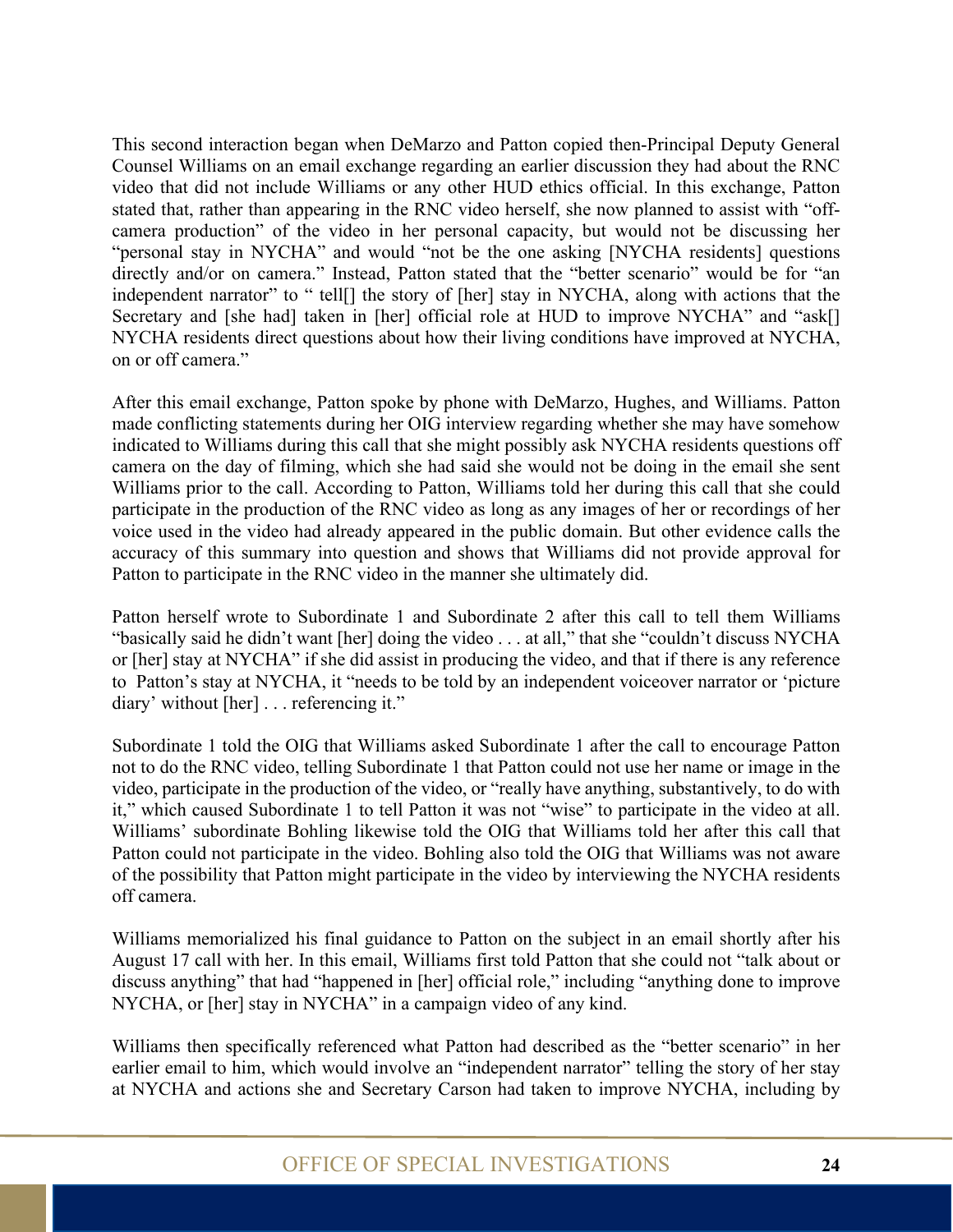asking the NYCHA residents questions, whether "on or off camera." Particularly, Williams stated: "Regarding the better scenario, what the campaign or the RNC decide to do, *absent your participation*, is up to the campaign and the RNC, and well beyond HUD's purview," but if the RNC and Trump campaign chose to make such a video, Patton "should not be involved (meaning no new video or audio of [her] or [her] voice included in the final product, nor anything that lists [her] title as HUD RA)." $49$ 

Williams's advice to Patton made clear that any campaign video referencing Patton's role at HUD, including actions she took in her official capacity such as her stay at NYCHA, would need to be produced "absent [Patton's] participation" if she wished to remain in compliance with the ethics regulations. To the extent Williams conveyed in this email that the "meaning" of Patton "not be[ing] involved" with such a video was that there would be "no new video or audio of [her] or [her] voice included in the final product," Patton should not have interpreted this as the sole criteria for her "not be[ing] involved" given the overall context of this email and her earlier interactions with Williams and other HUD ethics officials.<sup>[50](#page-30-1)</sup> This is particularly so because the evidence indicates Williams was almost certainly not even aware of a potential scenario in which Patton would participate in the production of the RNC video by asking the NYCHA residents questions off camera that they would then answer on camera, as she did on the day of filming, meaning Williams had no cause to opine on whether this would be permissible in his email to her. Indeed, Patton had told Williams in her email referencing the "better scenario" that she would *not* be asking the NYCHA residents questions "on or off camera."

Nonetheless, Patton told the OIG that she interpreted Williams' advice to mean that while it would be preferable if she did not participate with any aspect of the RNC video, it would still be permissible for her to participate so long as this did not result in any new audio or video of her in the final product, meaning she could assist in producing the video by asking the NYCHA residents questions off camera. But even if this is credited as accurate, there is nothing in the advice that Williams or any other HUD ethics officials gave her that provided a "good faith" basis for her to participate in the video in the particular manner that she ultimately did. Indeed, the advice Patton received clarifies that she should not have participated in that manner.

Williams told Patton she should not "talk about or discuss anything" that had "happened in [her] official role," including "anything done to improve NYCHA, or [her] stay in NYCHA" in a campaign video, and that the video should not contain "anything that lists [her] title as HUD RA." In fact, Patton herself acknowledged in a text to colleagues that Williams told her she "couldn't discuss NYCHA or [her] stay at NYCHA" if she did assist in producing the video.

The plain implication of this ethics advice is that Patton should not invoke or even mention her government position, title, or activities like her NYCHA stay at all if participating in the production of the RNC video, regardless of whether she was on or off camera. But Patton ignored this advice

<span id="page-30-0"></span><sup>49</sup> Emphasis added.

<span id="page-30-1"></span><sup>&</sup>lt;sup>50</sup> The OIG notes that any potential ambiguities in Williams' advice may have been lessened had Williams conveyed this advice in a more comprehensive written legal opinion, as opposed to an email, and that the earlier advice Patton received from Levin and Simmons was not formally documented in writing at all. In this regard, the OIG notes that we have previously commented on how formal documentation of OGC ethics advice would benefit the Department. *See, e.g.,* Office of Inspector Gen., U.S. Dep't of Hous. and Urban Dev., 2018SI006075IB, Investigation Report, *Investigation into Alleged Misuse of Office by the Secretary for the Private Gain of a Relative (2020).*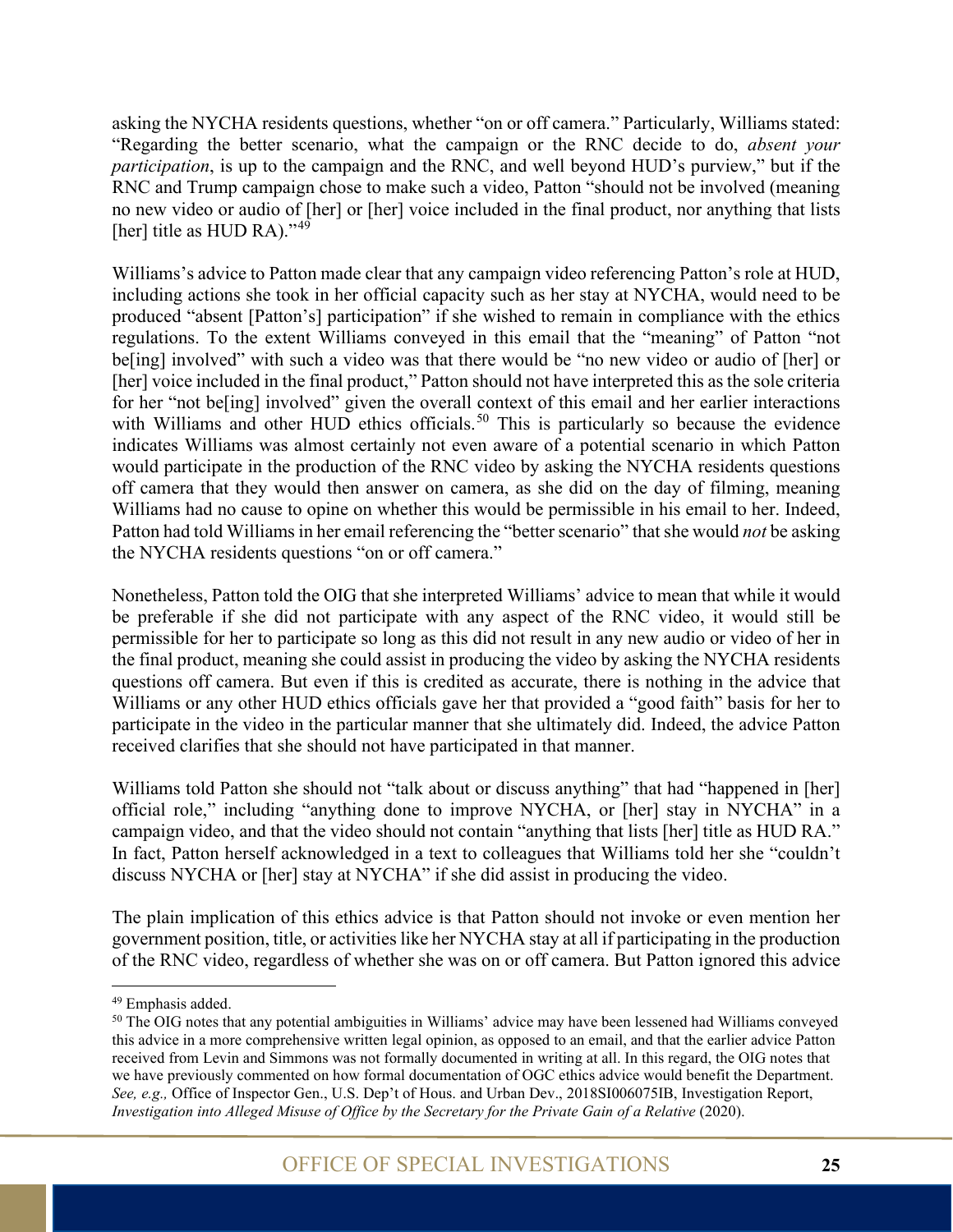and directly asked or permitted others to ask questions of the NYCHA residents that repeatedly invoked her HUD position, title, and activities to induce responses from the residents specifically referencing her position, title, and activities in violation of the ethics regulations, as discussed above.

The notion that Patton could have engaged in such conduct in "good faith" reliance on the advice she received from Williams is not reasonable from an objective standpoint, and is also undermined by what others told the OIG about how they interpreted this advice. For instance, Subordinate 2 indicated surprise when learning that Patton asked the NYCHA residents any questions on the day of filming based on the email correspondence between Patton and Williams, and Bohling told the OIG she and Williams both agreed Patton had not followed his advice when they learned of Patton's involvement that day. According to Bohling, Williams believed his advice had conveyed to Patton that she could not take any role in the video and that she should not be physically present during the filming of such a video.

Indeed, the notion that Patton engaged in the particular conduct she did on the day of filming in "good faith" reliance on the advice of Williams is further undermined by the fact that Patton was already on notice that her government work and political activities were incompatible and should be distinctly separated before she ever consulted with Williams. In September 2019, OSC determined that Patton violated the Hatch Act on two prior occasions and warned her that any additional violations would be considered willful and knowing, which could result in further action against her.<sup>[51](#page-31-0)</sup> Patton herself recognized the significance of this in relation to her participation in the RNC video in a text message to Subordinate 2 after receiving the advice Williams gave her, saying that Subordinate 1 was "concerned that if [Patton] accidentally or blatantly violate[d] [the law] now that [she had] talked to [Williams] and not just [Simmons] that HQ will honor the OSC recommendation & terminate [her]."

Under the circumstances, "good faith" reliance for Patton would have been to follow the most conservative course under her own purported interpretation of Williams' advice and not participate in the RNC video at all. But instead, the evidence shows that Patton remained in search of some grey area that would allow her to participate without "blatantly violating the laws" or that "might pass the Hatch Act . . . barometer," even after receiving Williams' advice. It appears Patton herself recognized she had not found such a suitable grey area after participating in the RNC video, as she was unwilling to fully disclose the details of her participation in her interview with the OIG and affirmatively misstated her role in communications with OSC, telling that agency, for example, that "only the [Video Production Company] employee asked questions referencing my month-long stay in NYCHA, not me."<sup>[52](#page-31-1)</sup>

<span id="page-31-0"></span><sup>51</sup> *See* Letter from Erica Hamrick, Deputy Chief, U.S. Office of Special Counsel, to Noah Bookbinder, Exec. Dir., Citizens for Responsibility and Ethics in Washington [\(Sept. 18, 2019\).](file://hudoig.gov/public/HUDShare/OSI/Shared/Patton/A-%20Background%20Documents/d-%20other/Ltr-to-CREW-re-Patton.pdf)

<span id="page-31-1"></span> $52$  In response to a draft version of this report, Patton stated that the "substandard quality of guidance [she received] from HUD ethics officials] should be a continuing mitigating factor . . . " and that she was not aware "of the existence of the Merit System Protection Board [(MSPB)] or that [she] could have sought legal and ethical guidance from OSC directly." Patton did not articulate how knowledge of the existence of the MSPB would have impacted her conduct here, or how it could have any bearing on the OIG's evaluation of it. With respect to the notion that Patton could have sought advice from OSC about her participation in the video, our investigation found that she did not make a full disclosure of relevant facts to the HUD ethics officials with whom she did consult, nor did she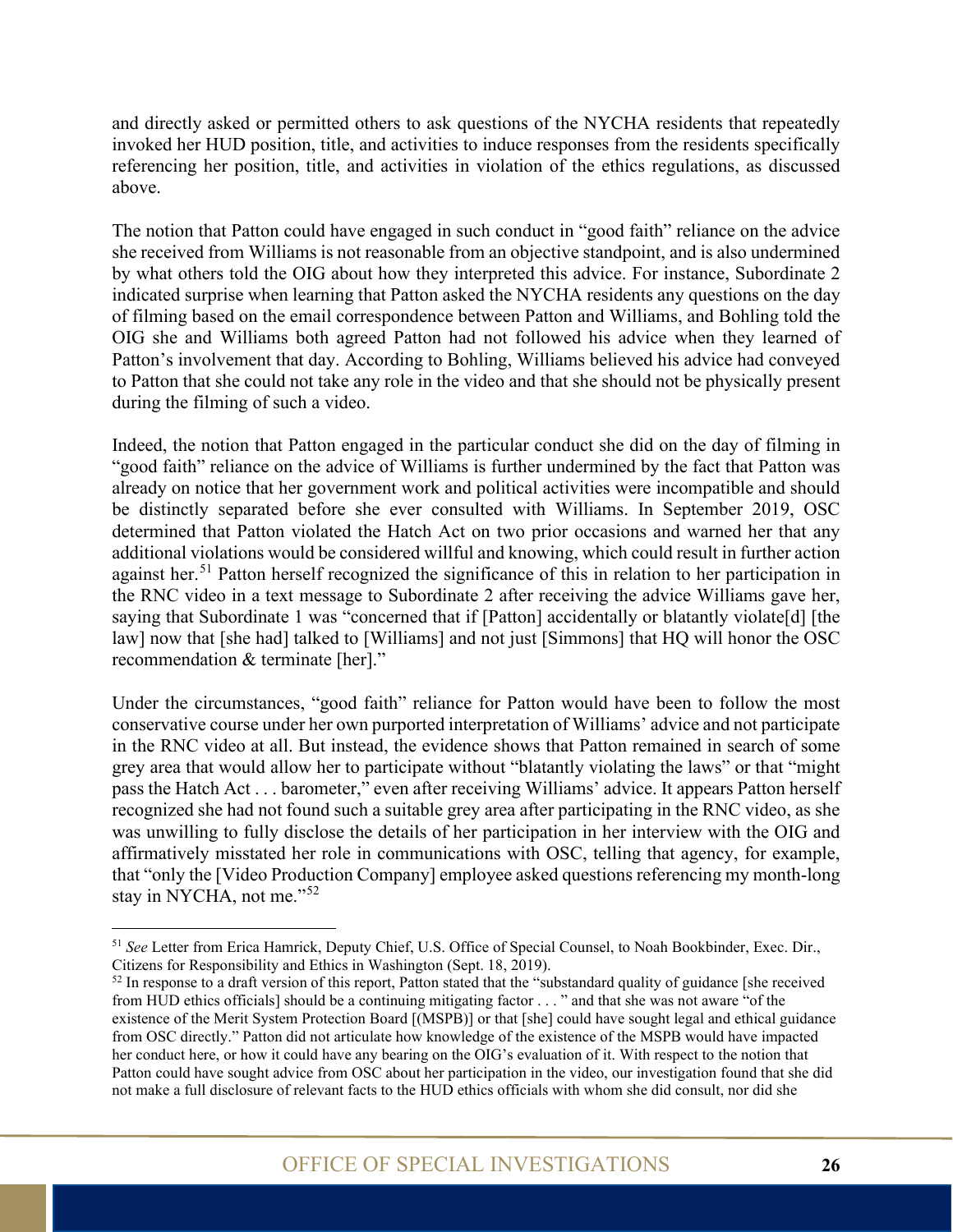Simply put, the safe-harbor provision found in Section 2635.107 provides no protection to Patton in this case. The evidence does not establish that Patton made a "full disclosure" to Williams or any other HUD ethics official regarding the particular conduct she would engage in when participating in the RNC video, and that conduct is inconsistent with both the ethics regulations and the ethics guidance Patton did receive.<sup>[53](#page-32-1)</sup>

#### <span id="page-32-0"></span>**III. Patton's Conduct Highlights the Need for OGC to Clarify Employees' Roles and Responsibilities in the Department's Ethics Program**

The evidence shows that Patton's personal political activity was a substantial focus of regular, biweekly meetings with Simmons, Levin, Subordinate 1, and Subordinate 2, which began as early as 2018 and continued through 2020. The evidence shows that Patton sought advice on her participation in the August 2020 RNC video during these meetings, in addition to other consultations with OGC and discussions with her subordinates.

Patton told the OIG she initiated these biweekly meetings because of her "past violations," presumably of the Hatch Act. Patton also described these meetings by stating, "we review maybe some of the tweets I've made. We review some of the posts I've done. We review . . . any sort of . . . updates . . . to ethics . . . . We review any sort of potential . . . scenarios," such as when she was "approached by . . . companies to highlight . . . things on Instagram, which is separate and personal."[54](#page-32-2)

Simmons told the OIG that the topics discussed at these biweekly meetings included the Standards of Conduct, the Hatch Act, and social media use, noting that Patton understood how high profile she was, and that is why these meetings were held. Levin said that the biweekly meetings with Patton were held "just to go over any question she . . . may have regarding ethics or other matters," noting, for example, that Patton "had talked about the campaign wanting her to take a leave of absence or, otherwise get involved so that she could . . . do campaigning on behalf of . . . then candidate President Trump." Subordinate 2 recalled that the attendees at these meetings "frequently review[ed] the Hatch Act guidelines to make sure [Patton] underst[oo]d[] what[] [was] allowed, what<sup>[]</sup> [was] not allowed, and also misuse of position . . . things like that."

Both Levin and Simmons told the OIG that the inclusion of Patton's subordinates in these biweekly meetings was helpful to OGC because this allowed her subordinates to hear the guidance Patton received and informed them regarding what they could or could not do as Patton's subordinates. Simmons stated that, until OGC determined that one of Patton's activities was outside the scope of her subordinates' duties, it was acceptable in his view for the subordinates to be present during discussions regarding that activity. Simmons also told the OIG he viewed Subordinate 2 as a "kind of partner in ensuring compliance," as Subordinate 2 was helpful to OGC in determining which of

follow the advice she received in good faith. Moreover, OSC does not provide legal or ethical guidance to federal employees regarding the regulations at issue in this matter, Standards of Ethical Conduct for Employees of the Executive Branch, 5 C.F.R. 2365.

<span id="page-32-1"></span><sup>53</sup> *See* 5 C.F.R § 2635.107.

<span id="page-32-2"></span><sup>&</sup>lt;sup>54</sup> The OIG notes that to the extent any of these consultations with OGC concerned Patton's prior conduct, such as prior tweets or social media posts, Patton would not have been seeking ethics advice but rather a review of conduct for violation, and that is not an activity in which any subordinate should have been required to participate.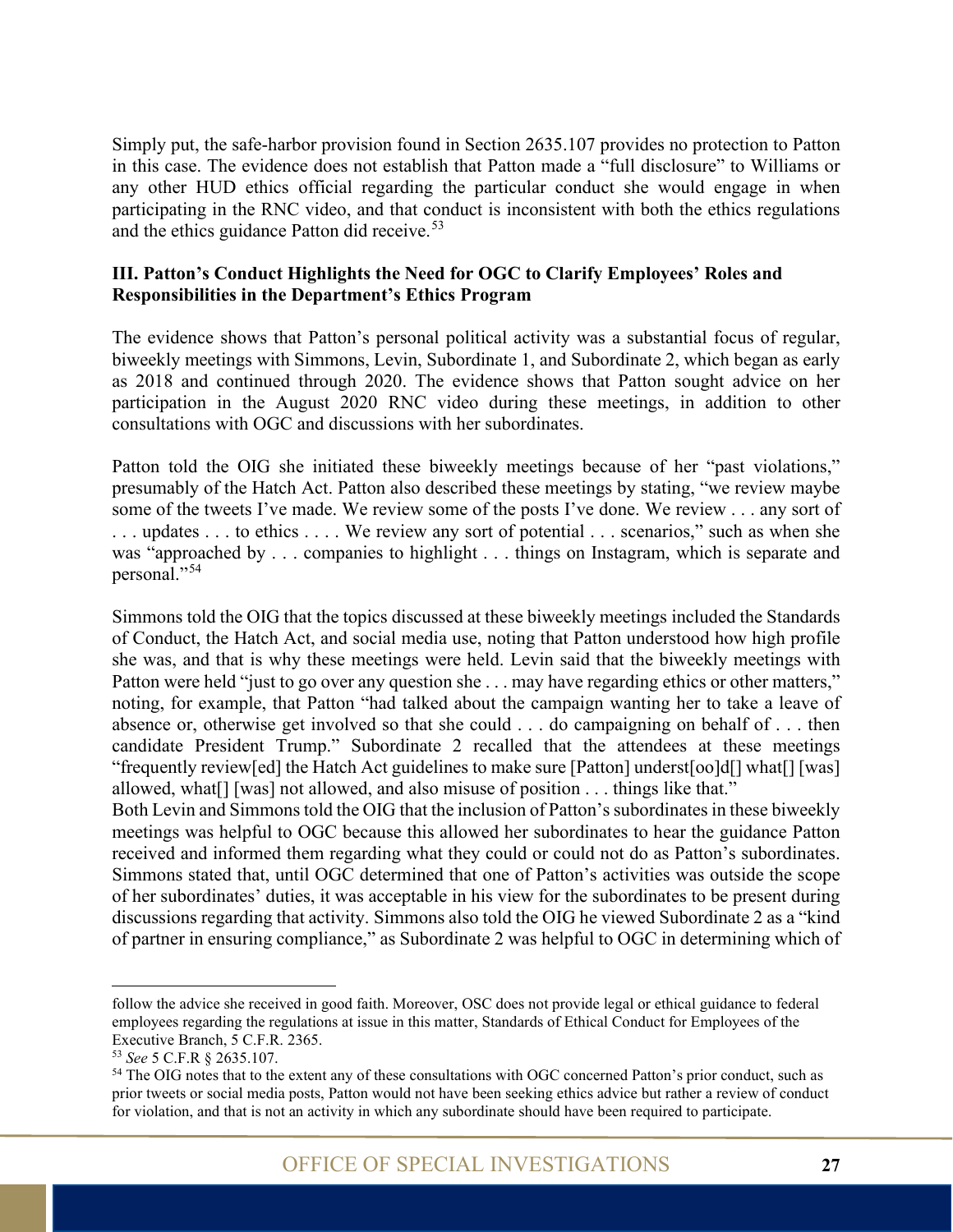Patton's activities fit within her official duties for HUD and in persuading Patton to accept the advice she received.

As a threshold matter, we question whether Patton's regular and frequent discussions about personal political activity with subordinates was an appropriate use of their time. We note that this conduct could implicate 5 C.F.R § 2635.705, which states that a federal employee "shall not encourage, direct, coerce, or request a subordinate to use official time to perform activities other than those required in the performance of official duties or authorized in accordance with law or regulation."<sup>[55](#page-33-0)</sup>

Simmons originally told the OIG in an interview that he did not inform Patton that she should not include Subordinates 1 or 2 in these meetings even though he did at times tell Patton to exclude other subordinates from participating. However, after reviewing draft excerpts of this report, Simmons later stated that he did communicate and discuss concerns about the inclusion of Subordinates 1 and 2 to Patton, but determined that it was within the scope of these subordinates' duties and in the "best interest of HUD" for them to participate. Simmons further stated that he and Levin determined that the inclusion of Subordinates 1 and 2 was appropriate because Subordinate 1 was a political employee and Subordinate 2 was a management official, and that it was consistent with prior precedent. Levin similarly stated after reviewing draft excerpts of this report that she and Simmons considered the inclusion of Patton's subordinates in these meetings and structured the meetings so that the subordinates attended only "appropriate" portions of them, even though Levin had originally stated in her OIG interview that Subordinate 2 was generally present for the entirety of these biweekly meetings.<sup>[56](#page-33-1)</sup>

In response to a draft version of this report, OGC stated that these biweekly meetings were intended to ensure "ethics concerns are identified and all individuals with a role relevant to planned activities are aware of the ethics requirements and what steps must be taken to achieve compliance with those requirements." OGC further noted that the meetings show "a commitment to ethical behavior and should be considered a best practice." OGC also offered a description of the purpose of these meetings that differed from what Patton told the OIG, which stated:

> [T]he purpose of the[se] meetings was not narrowly confined to the discussion of "Patton's political activities,". . . [but was rather] to discuss Standards of Conduct considerations in carrying out FPM functions (i.e., community outreach, requests for letters of support, responding to media inquiries, attending conferences and events, etc.). They were not instituted in response to Ms. Patton's violations of the Hatch Act and were not held for the sole purpose of discussing her personal partisan activities. In these meetings, ethics guidance was provided to FPM as an office.

<span id="page-33-1"></span><span id="page-33-0"></span><sup>&</sup>lt;sup>55</sup> *Id.* § 2635.705(b).<br><sup>56</sup> Levin and Simmons also told the OIG that they did at times communicate concerns and advise Patton regarding the use of her subordinates for certain tasks, specifying that these subordinates could only provide support for Patton's official work duties and functions.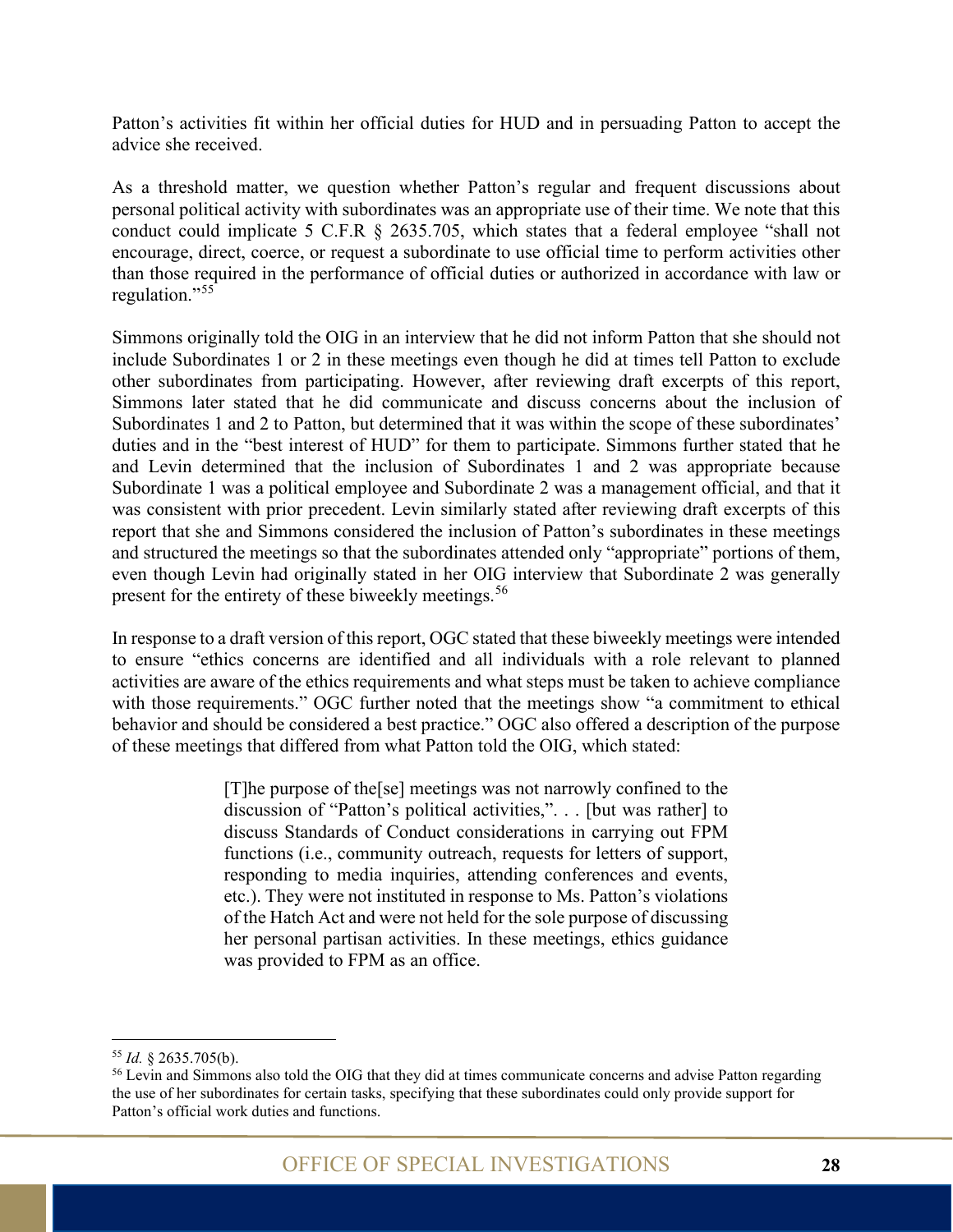The OIG agrees with the general assertion that regular meetings between OGC and its program office clients can be viewed as a commitment to ethical behavior and a best practice, and we encourage OGC and all HUD employees to engage in this manner. HUD employees, and especially senior officials and political appointees, should be free to seek ethics advice as frequently as is necessary to perform their duties consistent with the law and guidance from the Office of Government Ethics (OGE).

However, based on the evidence gathered, we question whether Patton was engaging her subordinate employees appropriately regarding her political activity, and we question whether those subordinates were placed in an inappropriate position of interpreting OGC's legal advice or even providing ethics advice on their own.

We note that the evidentiary record supports the conclusion that, although Patton's personal political activities may not have been the sole purpose for holding these meetings, her political activities were a significant focus of discussion at the meetings. We reviewed notes from four of these biweekly meetings and found that the bulk of discussion pertained to Patton's personal political conduct or adjustments that would be necessary within the office so that Patton could engage in such conduct while on leave.

The OIG does not take issue with the fact that these biweekly meetings occurred, but rather that they are part of a larger body of Patton's conduct that was potentially inappropriate. The facts gathered in this investigation call into question whether the totality of Patton's engagement with subordinates about her personal political activity went beyond what was appropriate and necessary to ensure compliance with ethics requirements.

We are concerned that Patton's subordinates were put in a position where they were interpreting OGC's legal advice as they were providing guidance to Patton. Although subordinates play a role in a successful government ethics program, we question whether the role Patton's subordinates played was the correct one, and we believe additional guidance is needed for HUD employees who might face similar circumstances in the future.

Patton's involvement in the RNC video exemplifies the risk inherent in positioning subordinates as partners in ensuring compliance with ethics regulations. The evidence shows that Patton repeatedly solicited input from Subordinate 1 and Subordinate 2 regarding the RNC video, including the following instances:

- Patton indicated that she consulted with Subordinate 1 and Subordinate 2 about the RNC video in the days preceding August 12, 2020, and then attended a video conference with Levin and Simmons that Subordinate 1 and Subordinate 2 also attended.
- After learning from Simmons that she would need to resign from HUD if she wished to appear in the RNC video, Patton consulted Subordinate 1 and Subordinate 2 again on August 13, to discuss how Patton might somehow participate in a legally permissible manner without resigning.
- On August 17, Patton met again with Subordinate 1 and Subordinate 2 before her phone call with Williams to discuss ways she might participate in the RNC video without having to resign from HUD. After the meeting, Patton provided a screenshot of her request for LWOP for the day of filming to Subordinate 1 and Subordinate 2, and Subordinate 2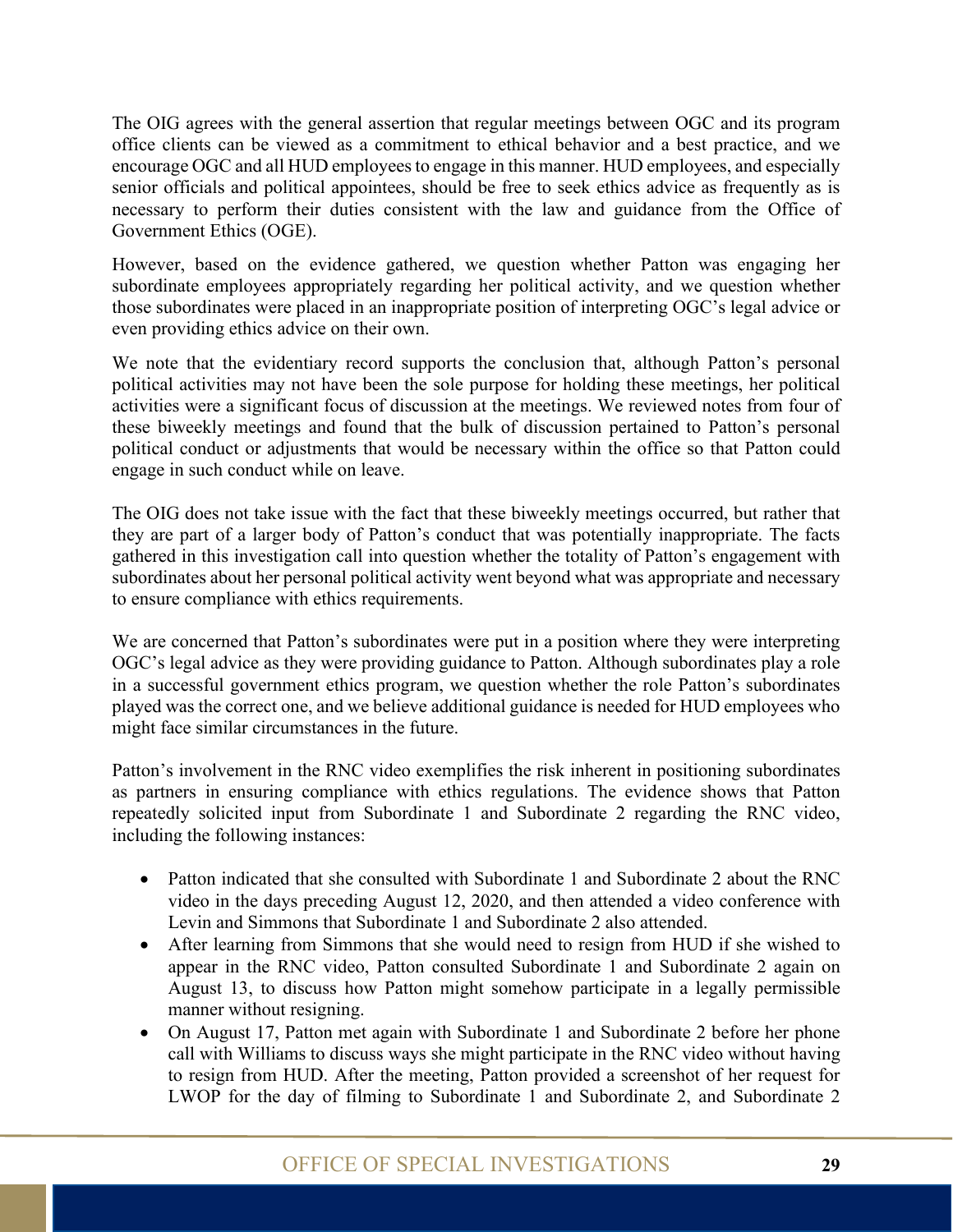reminded Patton that her request must be approved by her supervisor in WebTA prior to using LWOP.

- After Patton's phone call with Williams on August 17, Patton informed Subordinate 1 and Subordinate 2 of what happened on the call.
- Subordinate 1 was then in direct contact with Williams to discuss the advice Williams had given Patton, and subsequently told Patton by phone on August 17 that it was not "wise" for her to participate in the video.
- Patton texted Subordinate 2 to provide information regarding her call with Subordinate 1 on August 17 and Subordinate 1's concern that Patton could be terminated if she "accidentally or blatantly" violated the law now that she had consulted with Williams.
- Patton then forwarded her August 17 email exchange with Williams to Subordinate 1 and Subordinate 2, which caused Subordinate 2 to conclude that Patton would not be asking questions of the NYCHA residents on or off camera and Subordinate 1 to believe that Patton would not be doing the video at all, neither of which proved correct.
- On August 19, Patton met with Subordinate 1 and Subordinate 2 to discuss her role during filming of the RNC video the day before.
- Patton also forwarded two versions of voiceover scripts for the RNC video to Subordinate 1 and Subordinate 2 on August 19, which she told the OIG she did so that they could compare the two and because she wanted their opinion on whether either might violate the Hatch Act.<sup>[57](#page-35-0)</sup>

When discussing why she consulted Subordinate 1 and Subordinate 2 about the RNC video during her OIG interview, Patton said she did this because "it was important to [her] to have them as witnesses throughout this process . . . so that [she] was not misinterpreting anything." We believe that subordinates may have an important but limited role in ensuring that supervisors like Patton properly understand the ethics advice provided by OGC. But here the facts indicate Patton leveraged her subordinates for advice in ways that arguably go beyond any appropriate role they may have had in HUD's ethics program, and we are concerned that Patton's subordinates were placed in the position of opining on issues that went beyond the facts provided to, and the guidance provide by, OGC.

HUD's OGC questioned the OIG's analysis of employee roles in response to a draft of this report. With respect to Subordinate 2, who held a supervisory role within the Department, OGC referenced the special role of supervisors in promoting ethical compliance as a justification for that employee's inclusion in the biweekly meetings with Patton. In this regard, OGC cited an OGE regulation that states, "[e]very supervisor in the executive branch has a heightened personal responsibility for advancing government ethics . . . . Supervisors are also responsible for working with agency ethics officials to help resolve conflicts of interest and enforce government ethics laws and regulations." We agree with the general assertion that supervisors have a heightened role and responsibility to ensure their own subordinates comply with ethics rules, but we believe HUD should seek additional guidance from OGE on the role subordinates should play with respect to advising their supervisors. Assuming this role is appropriate, we believe additional guidance is needed for HUD employees who might face similar circumstances in the future.

<span id="page-35-0"></span><sup>&</sup>lt;sup>57</sup> The OIG notes that Subordinate 3 was also present at the beginning of filming for the RNC video, although both Patton and Subordinate 3 denied that Patton asked Subordinate 3 to be there. Subordinate 3 also sent Resident 1 photographs of the filming at 3:57 p.m. that day, presumably during work hours.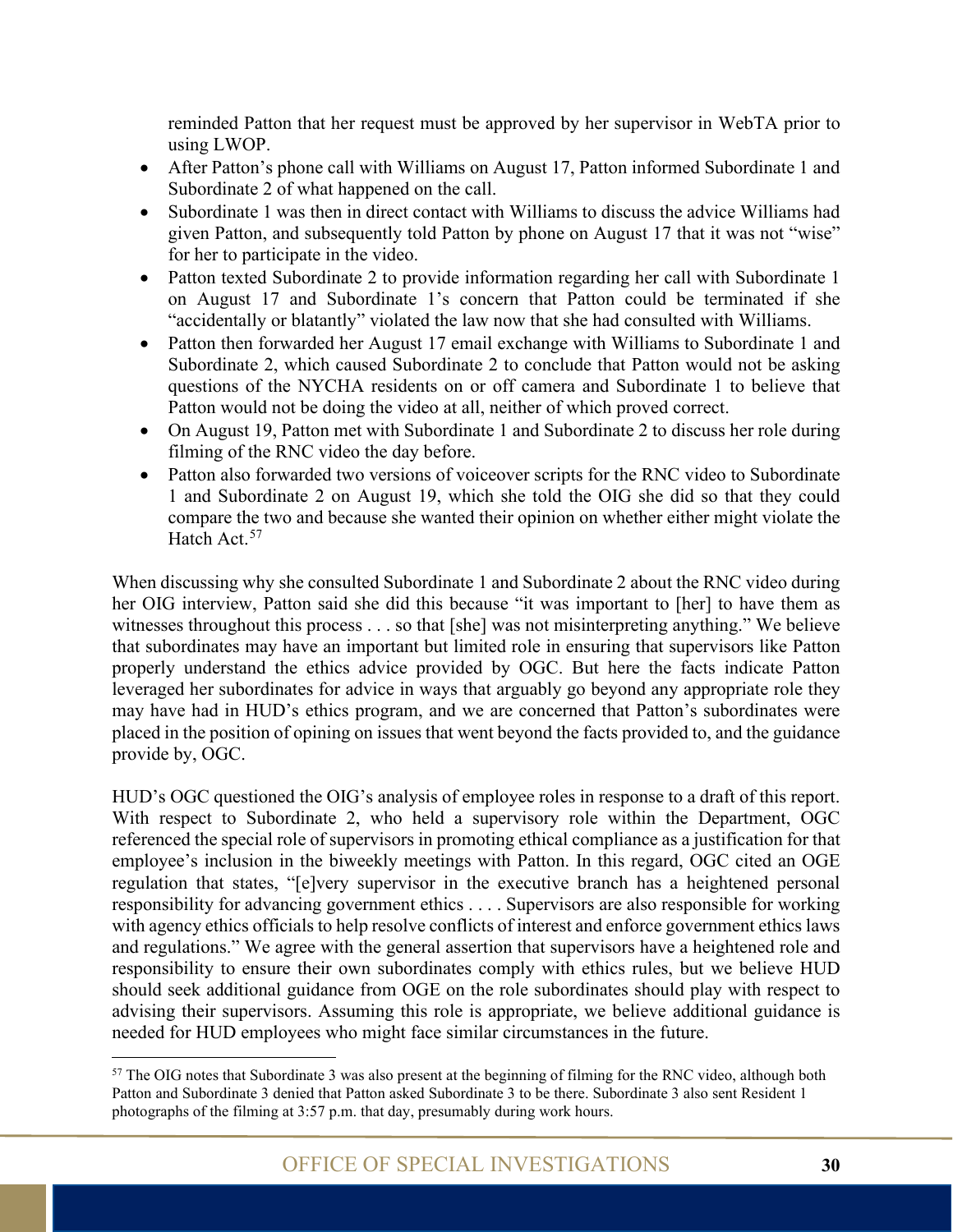#### <span id="page-36-0"></span>**IV. Patton Did Not Meet Her Obligation to Cooperate Fully with the OIG**

The HUD Handbook on OIG Activities, 2000.3 REV-4, Section 3-2, requires that the Department's employees "cooperate fully with the OIG during audits and investigations," which includes an obligation not to provide "false or misleading information" to the OIG.<sup>[58](#page-36-1)</sup>

In this case, the evidence indicates that Patton did not meet this obligation, as she made several statements during her OIG interview that were inconsistent with other interviewee statements or contemporaneous documentation of events.

For example, the evidence shows Patton may have failed to provide fully accurate information during her OIG interview regarding the manner in which she participated in the RNC video.

Review of the video footage indicates that Patton downplayed her interviewer role while speaking to the OIG when she stated that "the [Video Production Company] cameraman started asking questions, but he asked basic questions. He did not know the types of questions to ask," so Patton said she "was able to interject, and [she] started asking off the top of [her] head just more specific questions . . . ." This contradicts the video footage, which does not show the [Video Production Company] employee beginning the questioning and Patton later interjecting, but instead shows Patton acting as a primary interviewer throughout.

Review of the video footage also indicates that Patton lacked candor in describing the types of questions she asked during the RNC video filming. Patton told the OIG that she "never asked [the NYCHA residents] questions about [her]self," and similarly told OSC in an email that "only the [Video Production Company] employee asked questions referencing [her] month-long stay in NYCHA, not [her]." But in reviewing the video footage, the OIG observed that Patton repeatedly made statements or asked the residents questions pertaining directly to her role with NYCHA and her one-month stay there, as detailed above.

The evidence also shows that Patton may have failed to provide fully accurate information regarding the guidance she received from HUD ethics and other officials before participating in the RNC video.

When describing her August 17, 2020 discussion with DeMarzo and Hughes about her prospective participation in the RNC video, Patton told the OIG that the intent of this discussion was for her "to tell them [she] was resigning" so she could do the video, and that DeMarzo and Hughes both "begged [her] not to resign" during the discussion. However, Hughes told the OIG that he did not "remember ever begging [Patton] to do anything," and that he did not beg Patton not to resign. Subordinate 2 also told the OIG that at the time of this discussion Patton "did not think she had to resign" to do the video, which is corroborated by the fact that Patton had already submitted a request for leave on the day of filming and had informed a Video Production Company employee that she needed to comply with some "minor requirements" she was "bound to by HUD," but that this was "[n]o biggie."

<span id="page-36-1"></span><sup>58</sup> *See* U.S. Dep't of Hous. and Urban Dev., *Office of Inspector Gen. Activities*, 2000.3 REV-4 § 3-2, <https://www.hud.gov/sites/documents/20003C3OIGH.PDF> (last visited Aug. 18, 2021).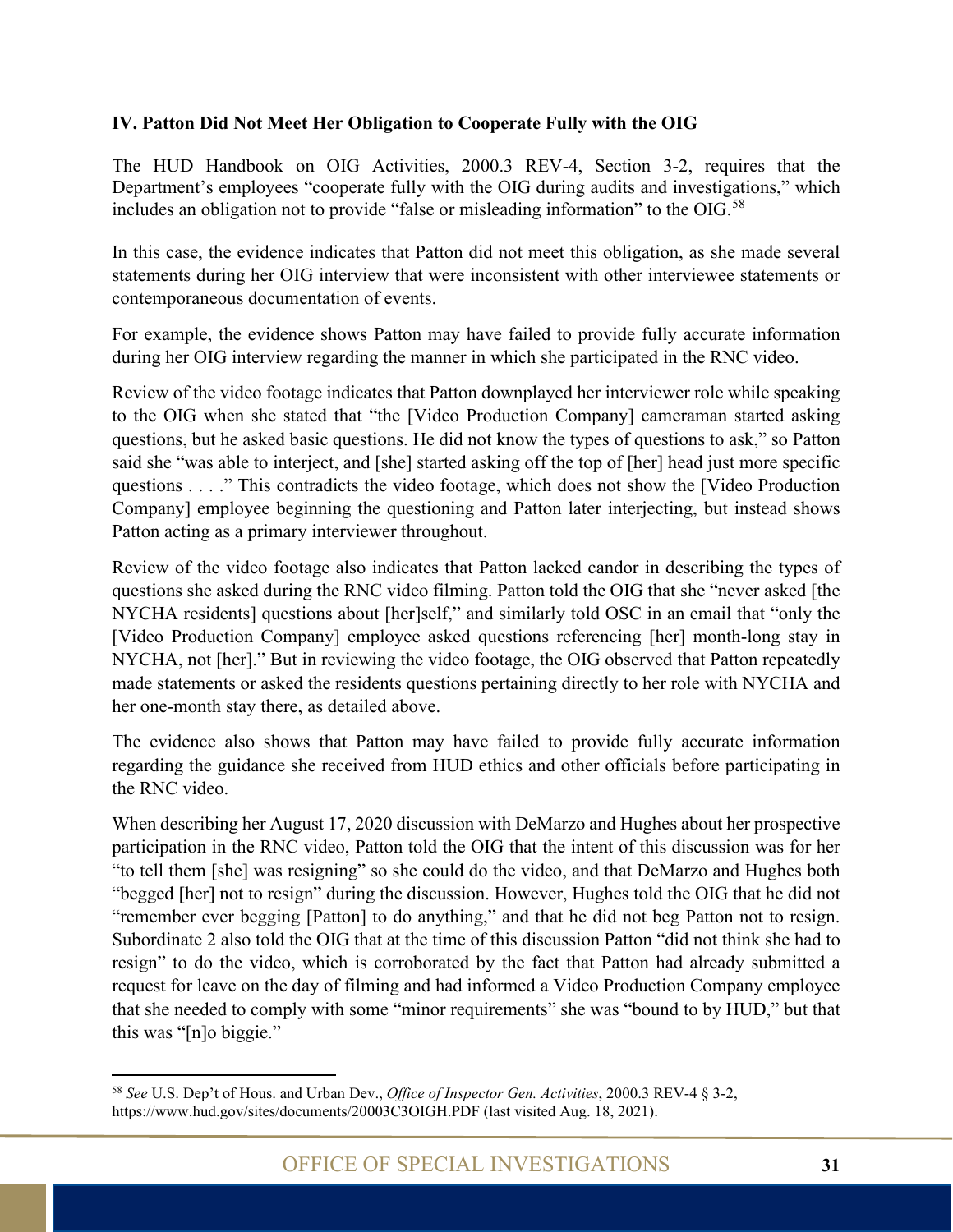Patton also told the OIG that she consulted again with Levin and Simmons after receiving Williams' August 17, 2020 ethics advice and that Levin and Simmons deferred to Williams in this consultation. But the evidence shows that Simmons was on leave at that time and he told the OIG he did not receive any updates regarding this matter while on leave.

Finally, Patton told the OIG that she called Subordinate 1 and Subordinate 2 on the morning of August 18, 2020, just prior to the RNC-video filming and they told her during this call that, as long as Patton did not personally appear in the final product, she would not be in violation of the law. But (1) both Subordinate 1 and Subordinate 2 told the OIG they did not recall Patton contacting them that morning, (2) Patton's phone records do not show that such a call took place, and (3) Patton's characterization of the advice she purportedly received from Subordinate 1 and Subordinate 2 that morning is inconsistent with statements they made to the OIG, with Subordinate 1 believing that Patton would not be doing the video at all and Subordinate 2 believing that Patton would not be asking questions of the NYCHA residents on or off camera.

Patton declined to participate in a second interview with the OIG after she resigned her position with HUD, so the OIG was unable to confront her with the evidence indicating she had not furnished the OIG with fully accurate information during the interview in which she did participate. And although Patton asserted in response to a draft version of this report that she had provided testimony "to the best of [her] ability" and that if she "misspoke, it was NOT intentional," it appears from the available evidence that Patton did not meet her obligation to "fully cooperate" with the OIG by providing accurate information as required by applicable departmental policy.

#### <span id="page-37-0"></span>**V. Patton Used Her Personal Phone for HUD-Related Business**

Title 36 C.F.R. § 1230.10 states that "[t]he heads of Federal agencies must: (a) Prevent the unlawful or accidental removal, defacing, alteration, or destruction of records" and "(d) Direct that any unauthorized removal, defacing, alteration or destruction be reported to [the U.S. National Archives and Records Administration (NARA)]."[59](#page-37-1) Penalties "for the unlawful or accidental removal, defacing, alteration, or destruction of Federal records or the attempt to do so, include a fine, imprisonment, or both."[60](#page-37-2) 36 C.F.R. § 1230.14 further states that "[t]he agency must report promptly any unlawful or accidental removal, defacing, alteration, or destruction of records in the custody of that agency to NARA  $\dots$ ."<sup>[61](#page-37-3)</sup>

The evidence gathered by the OIG indicates that Patton may have engaged in the "removal" of official HUD records by regularly conducting HUD-related business on her personal phone throughout her tenure with the Department and then failing to provide records of that business to the Department before or after resigning her position.

In her OIG interview, Patton indicated that it was common for her to use her personal phone for HUD business, stating:

<span id="page-37-1"></span><sup>&</sup>lt;sup>59</sup> 36 C.F.R. § 1230.10.<br><sup>60</sup> Id. § 1230.12.

<span id="page-37-3"></span><span id="page-37-2"></span><sup>60</sup> *Id.* § 1230.12. 61 *Id.* § 1230.14.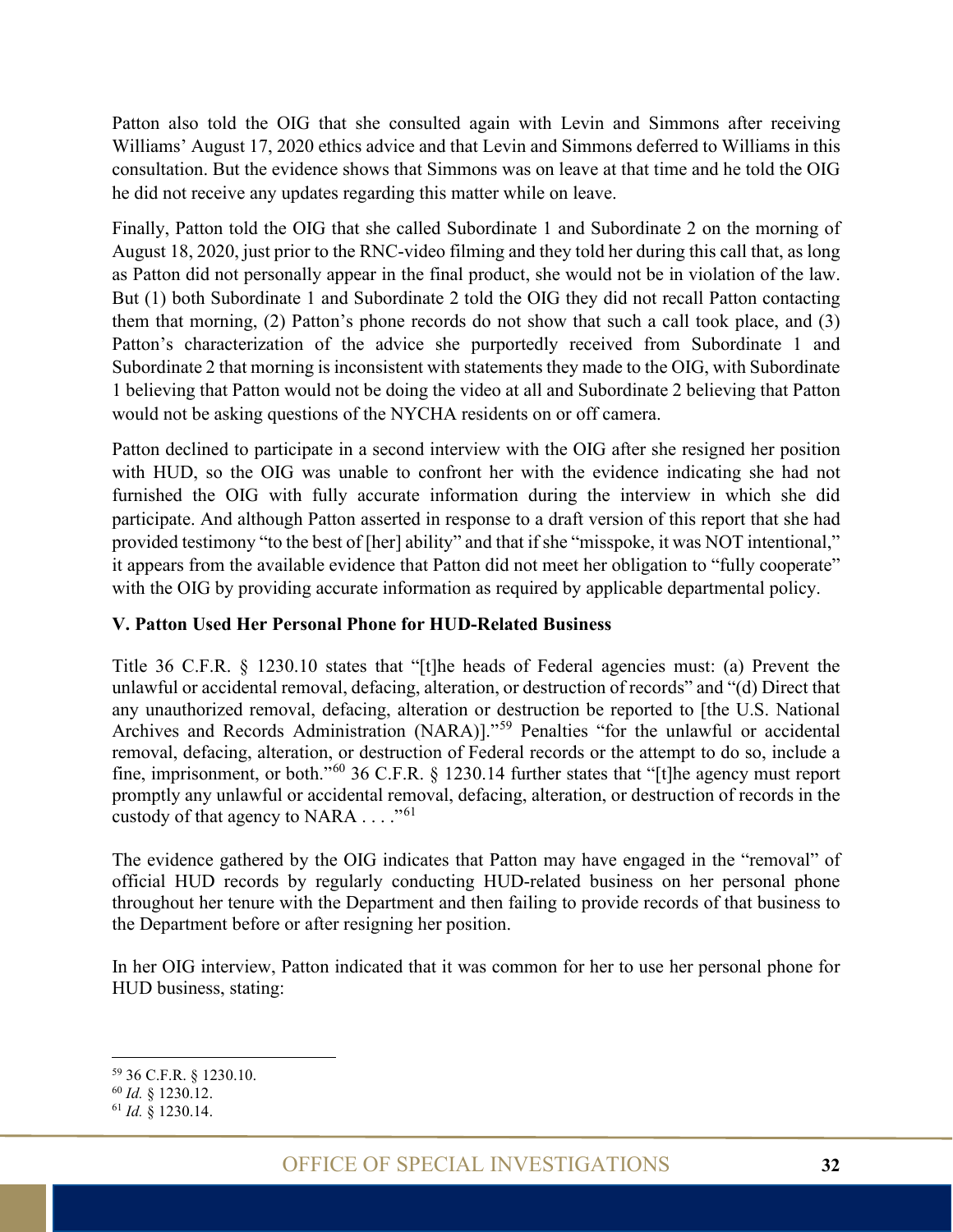I should be using my work phone to discuss work issues but . . . carrying two phones around has always been . . . something that  $I - I$  don't do well. And  $\ldots$  that's my fault  $\ldots$  and I know that that opens the door to . . . other issues when you use your personal phone. But, . . . for the most part, most people from HUD call me on my personal phone.

Patton clarified that "[a]ny email exchange has always been on my HUD email . . . but text messages and phone calls are usually on my personal cell phone."

The OIG obtained several work-related text messages sent by Patton on her personal phone during the course of this investigation, and Subordinate 2 told the OIG that Patton used her personal phone for almost everything, and Subordinate 2 explained that Patton sent text messages from her personal phone to Subordinate 2's HUD mobile phone. Subordinate 2 used a HUD e-mail account, HUD office phone, and HUD mobile phone to communicate with Patton about HUD business. Patton also stated that NYCHA residents contacted her often on her personal phone, which Resident 1 corroborated, telling the OIG that when she contacted Patton about HUD-related issues like NYCHA residents having no heat or hot water, she would send text messages to Patton's personal phone.

In March 2021, the OIG sent Patton an email requesting that she preserve and voluntarily provide the OIG all documentation she possessed regarding the use of her personal phone for HUD-related business, including any text messages reflecting such business. Patton declined to respond to this request. Under the circumstances, the Department should consider referring Patton's apparent removal of HUD records to NARA.

#### <span id="page-38-0"></span>**Recommendations**

The OIG makes the following recommendations to the Department to assist them addressing the issues identified in this report:

- 1. Consider enhancing guidance and training for all staff regarding HUD employees' rights and obligations related to OIG oversight activities. Guidance and training should be consistent with OMB guidance and the Joint Statement of Cooperation between HUD and the OIG, and communicate explicitly that employees have an obligation to cooperate with OIG oversight requests and that supervisors must take appropriate action when employees do not cooperate with requests related to OIG oversight.<sup>[62](#page-38-1)</sup>
- 2. Seek guidance from OGE regarding the inclusion of subordinates in ethics discussions related to the personal political conduct of political appointees, and develop or enhance existing policies, procedures, and training on the role of subordinates in ethics discussions

<span id="page-38-1"></span><sup>62</sup> *See* OMB Memorandum M-22-04, *Promoting Accountability through Cooperation among Agencies and Inspectors General* (Dec. 2, 2021); *see also* Joint Statement by Marcia L. Fudge, Secretary, U.S. Dep't of Hous. and Urban Dev., and Rae Oliver Davis, Inspector Gen., U.S. Dep't of Hous. and Urban Dev. (Feb. 3, 2022).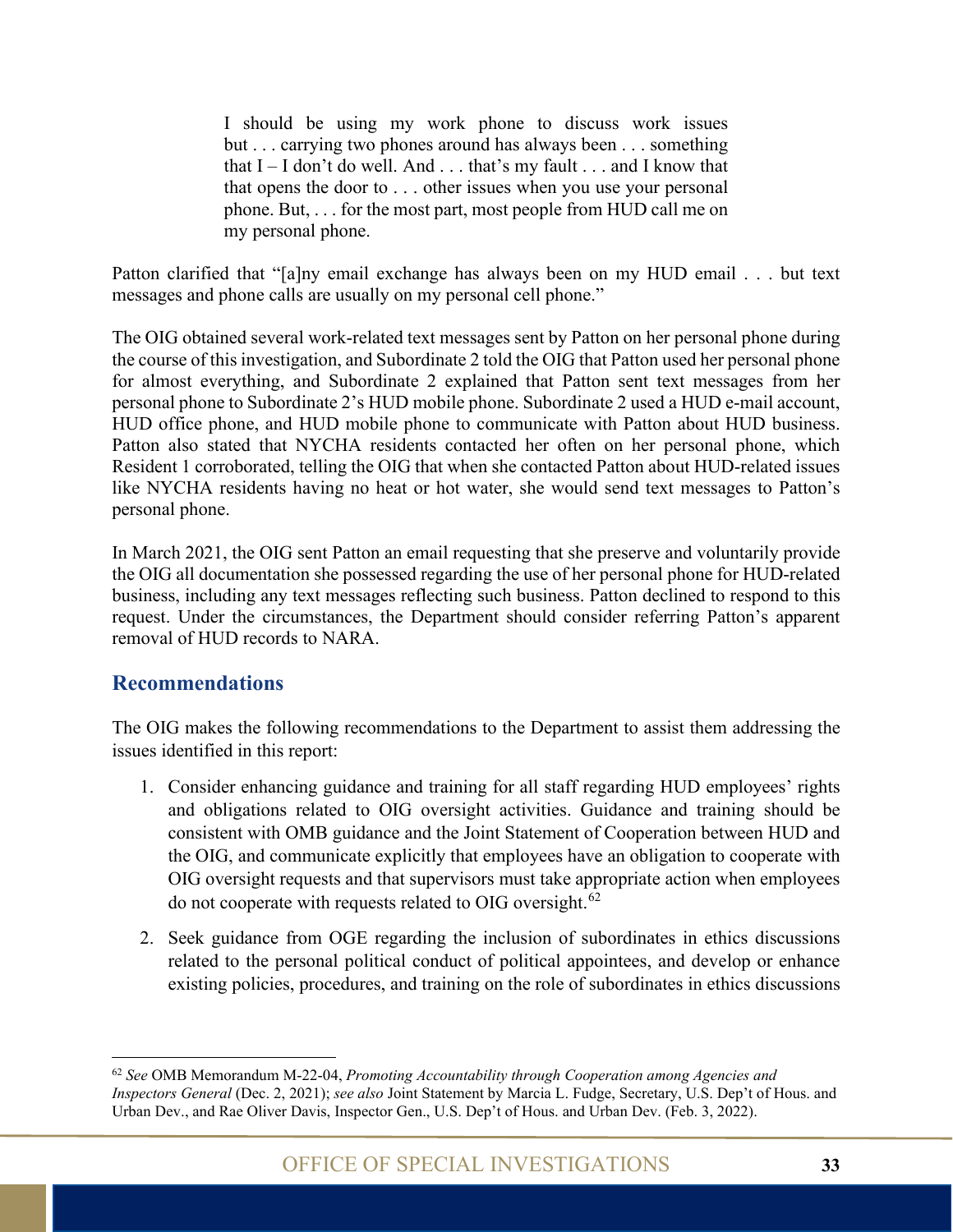related to the personal political activities of supervisors if the Department permits this practice to continue.

3. Assess (1) whether a referral to NARA is necessary regarding text messages on Patton's personal phone pertaining to HUD business from the period between January 23, 2017, and January 20, 2021, when Patton held her position with the Department; and (2) whether the Department has provided adequate training to employees on federal records laws and regulations.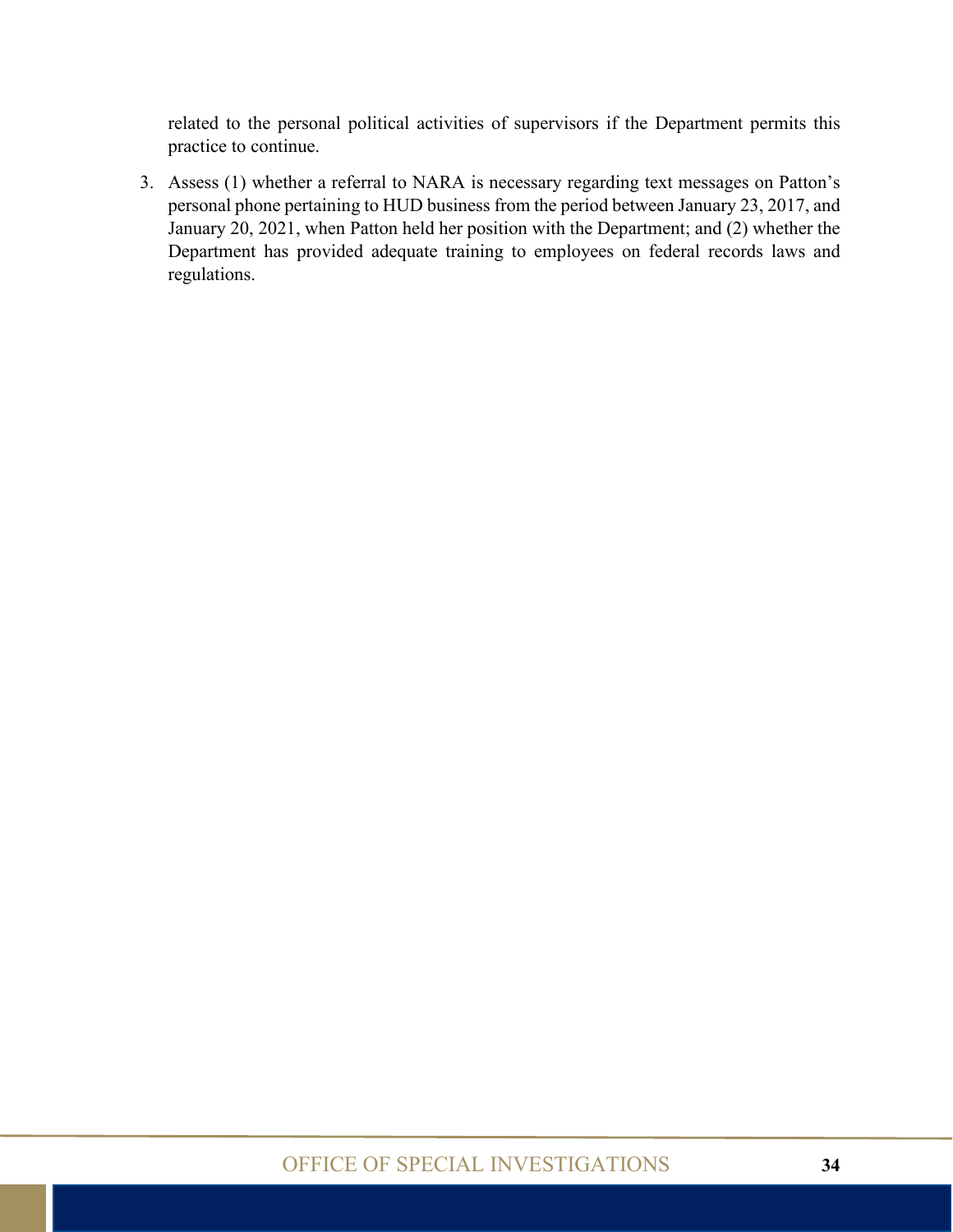### <span id="page-40-0"></span>**Agency Comments and OIG Response**

The Department did not provide a formal response to our report.